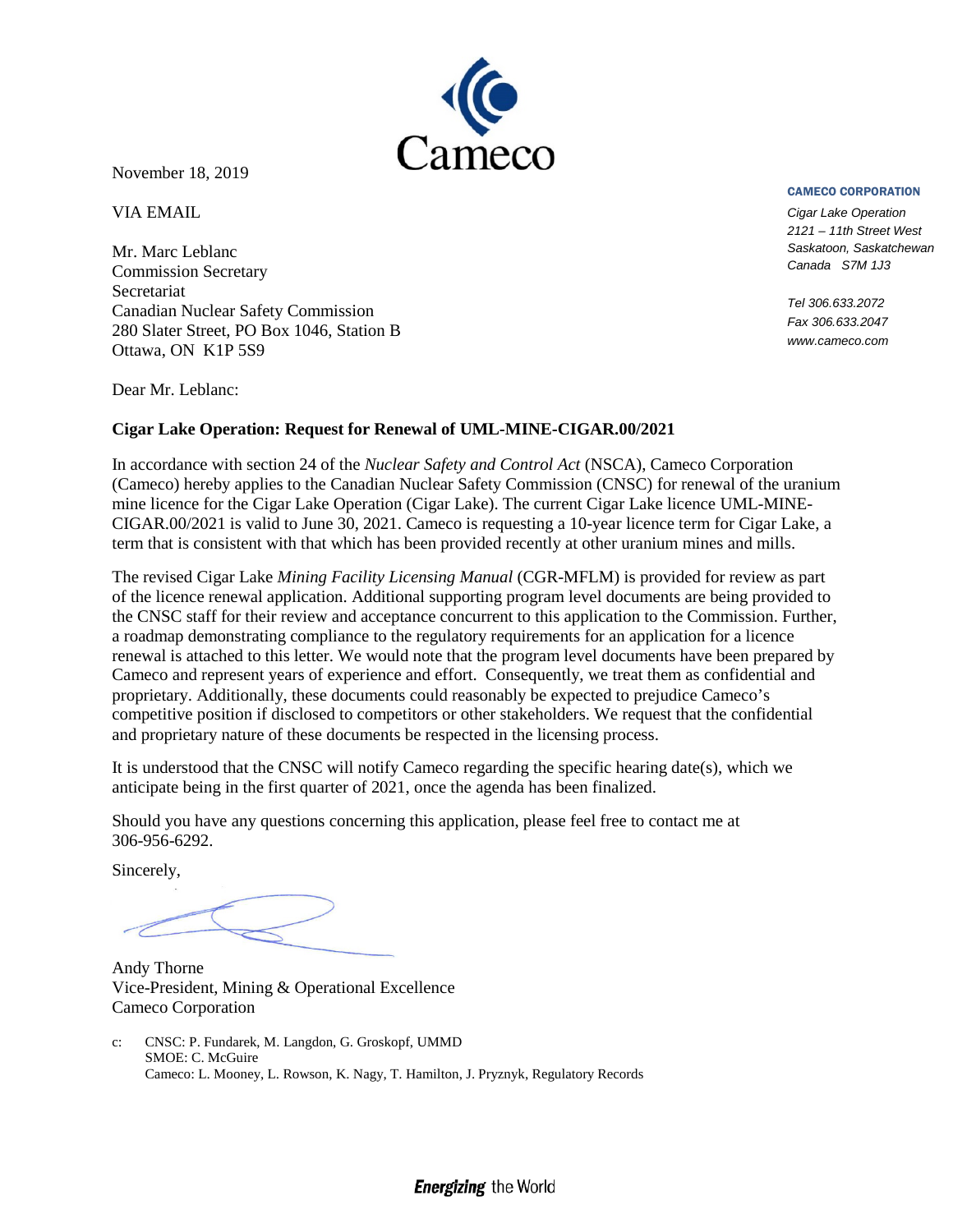## *General Nuclear Safety and Control Regulations* **(GNSCR)**

| <b>GNSCR Section</b>                                                                                                                                                                                                                                                                          | <b>MFLM</b><br><b>Section</b>               | <b>Relevant Program</b><br>(if applicable)                     |  |  |
|-----------------------------------------------------------------------------------------------------------------------------------------------------------------------------------------------------------------------------------------------------------------------------------------------|---------------------------------------------|----------------------------------------------------------------|--|--|
| 5. An application for the renewal of a licence shall contain                                                                                                                                                                                                                                  |                                             |                                                                |  |  |
| $(a)$ the information required to be contained in an<br>application for that licence by the applicable regulations<br>made under the Act;                                                                                                                                                     | Noted in subsequent tables                  |                                                                |  |  |
| $(b)$ a statement identifying the changes in the information<br>that was previously submitted;                                                                                                                                                                                                | Section 2.2                                 |                                                                |  |  |
| 3. (1) An application for a licence shall contain the following information:                                                                                                                                                                                                                  |                                             |                                                                |  |  |
| $(a)$ applicant's name and business address                                                                                                                                                                                                                                                   | Section 2.1                                 |                                                                |  |  |
| $(b)$ activity to be licensed and its purpose                                                                                                                                                                                                                                                 | Section 2.2                                 |                                                                |  |  |
| $(c)$ name, maximum quantity and form of any nuclear<br>substance to be encompassed by the license                                                                                                                                                                                            | Section 2.2                                 |                                                                |  |  |
| $(d)$ description of any nuclear facility, prescribed<br>equipment or prescribed information to be encompassed<br>by the license                                                                                                                                                              | Section 3.0                                 | <b>Radiation Protection Program</b>                            |  |  |
| $(e)$ proposed measures to ensure compliance with the<br>Radiation Protection Regulations and Nuclear Safety<br>Regulations                                                                                                                                                                   | Section 4.3.1<br>Section 6.4<br>Section 6.8 | <b>Radiation Protection Program</b><br><b>Security Program</b> |  |  |
| $(f)$ proposed action levels for the purpose of section 6 of<br><b>Radiation Protection Regulations</b>                                                                                                                                                                                       | Section 4.3.1                               | <b>Radiation Protection Program</b>                            |  |  |
| $(g)$ proposed measures to control access to the site of the<br>activity to be licensed and the nuclear substance,<br>prescribed equipment or prescribed information                                                                                                                          | Section 6.8                                 | <b>Security Program</b>                                        |  |  |
| $(h)$ proposed measures to prevent loss or illegal use,<br>possession or removal of the nuclear substance,<br>prescribed equipment or prescribed information                                                                                                                                  | Section 6.8                                 | <b>Security Program</b>                                        |  |  |
| $(i)$ description and results of any test, analysis,<br>calculation performed to substantiate information<br>included in the application                                                                                                                                                      | Section 6.0                                 | All programs                                                   |  |  |
| $(j)$ name, quantity, form, origin and volume of any<br>radioactive waste or hazardous waste that may result<br>from the activity, including waste that may be stored,<br>managed, processed, or disposed of at the siteand the<br>proposed method of managing and disposing of that<br>waste | Section 6.14                                | Waste Management Program                                       |  |  |
| $(k)$ the applicant's organizational management structure<br>as it may bear on the applicant's compliance with the Act<br>and regulations made under the Act, including the<br>internal allocation of functions, responsibilities and<br>authority                                            | Section 5.2<br>Appendix C                   |                                                                |  |  |
| $(l)$ description of any proposed financial guarantee<br>relating to the activity to be licensed                                                                                                                                                                                              | Section 7.2                                 | Preliminary Decommissioning Cost<br>Estimate                   |  |  |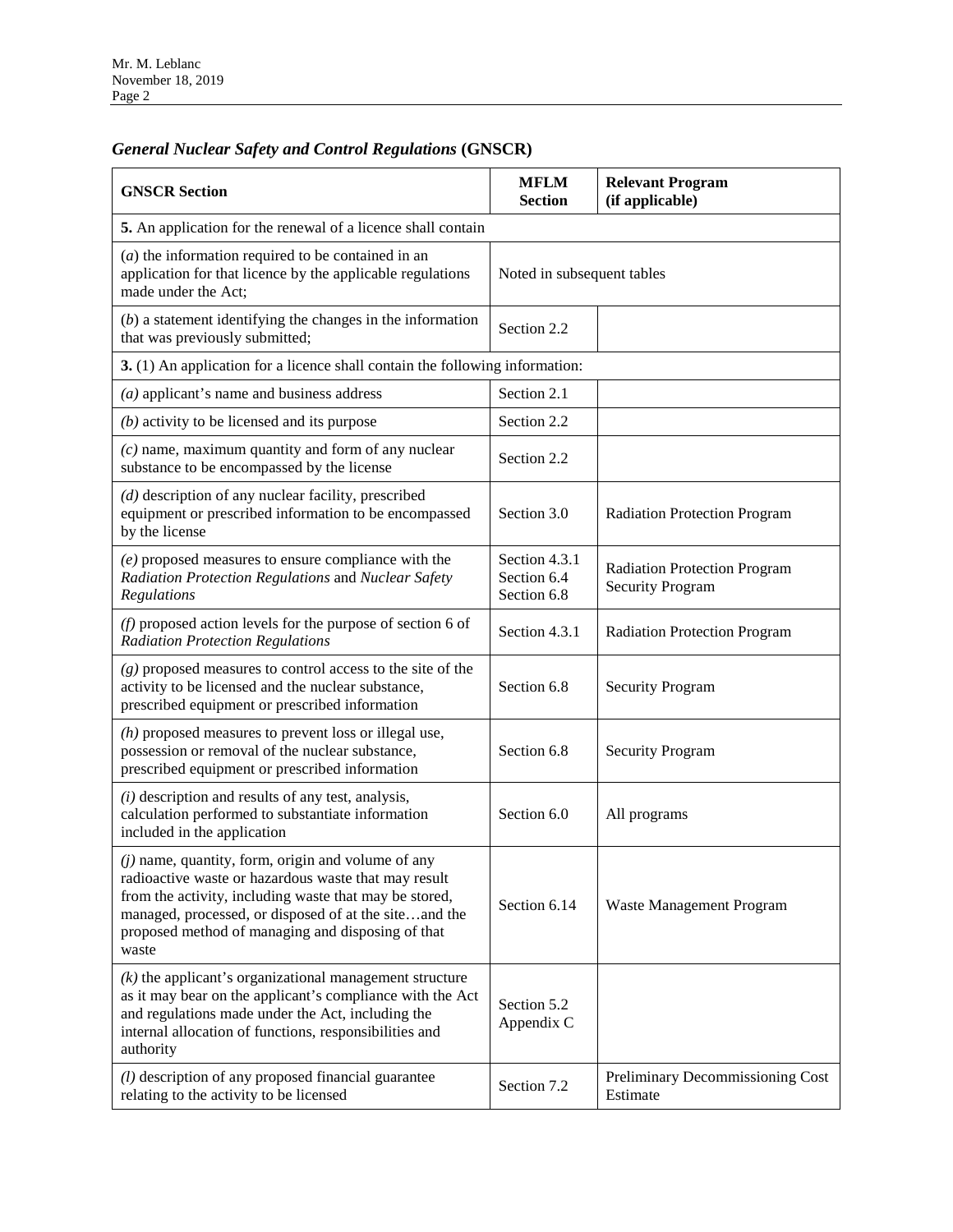#### *Uranium Mines and Mills Regulations* **(UMMR)**

| <b>UMMR Section</b>                                                                                                                                                                                                                                                     | <b>MFLM</b><br><b>Section</b>             | <b>Relevant Program</b><br>(if applicable)                              |  |  |
|-------------------------------------------------------------------------------------------------------------------------------------------------------------------------------------------------------------------------------------------------------------------------|-------------------------------------------|-------------------------------------------------------------------------|--|--|
| 3. An application for a licence in respect of a uranium mine or mill, other than a licence to abandon, shall contain<br>the following information in addition to the information required by section 3 of the General Nuclear Safety and<br><b>Control Regulations:</b> |                                           |                                                                         |  |  |
| $(a)$ in relation to the plan and description of the mine or mill                                                                                                                                                                                                       |                                           |                                                                         |  |  |
| (i) a description of the site evaluation process and of the<br>investigations and preparatory work to be done at the<br>site and in the surrounding area,                                                                                                               | Section 2.4                               |                                                                         |  |  |
| (ii) a surface plan indicating the boundaries of the mine<br>or mill and the area where the activity to be licensed is<br>proposed to be carried on,                                                                                                                    | Appendix A                                |                                                                         |  |  |
| (iii) a plan showing the existing and planned structures,<br>excavations and underground development                                                                                                                                                                    | Appendix A                                | Mine Operations Program                                                 |  |  |
| (iv) a description of the mine or mill, including the<br>installations, their purpose and capacity, and any<br>excavations and underground development                                                                                                                  | Section 3.0                               | Mining Facility Description Manual<br>Mine Operations Program           |  |  |
| (v) a description of the site geology and mineralogy,                                                                                                                                                                                                                   | Section 2.3                               | Mine Operations Program                                                 |  |  |
| (vi) a description of any activity that may have an<br>impact on the development of the mine or mill,<br>including any mining-related activity that was carried on<br>at the site before the date of submission of the<br>application to the Commission,                | Section 2.4<br>Section 2.5<br>Section 2.6 |                                                                         |  |  |
| (vii) a description of the design of and the maintenance<br>program for every eating area                                                                                                                                                                               | Section 6.4<br>Section 6.5                | Radiation Protection Program<br>Safety and Health Management<br>Program |  |  |
| (viii) the proposed plan for the decommissioning of the<br>mine or mill, and                                                                                                                                                                                            | Section 7.1                               | Preliminary Decommissioning Plan                                        |  |  |
| (ix) a description of the proposed emergency power<br>systems and their capacities;                                                                                                                                                                                     | Section 3.1                               | Mining Facility Description Manual                                      |  |  |
| $(b)$ in relation to the activity to be licensed,                                                                                                                                                                                                                       |                                           |                                                                         |  |  |
| (i) a description of and the schedule for the planned<br>activity,                                                                                                                                                                                                      | Section 2.4                               |                                                                         |  |  |
| (ii) a description of the proposed methods for carrying<br>on the activity,                                                                                                                                                                                             | Section 6.0                               | All programs                                                            |  |  |
| (iii) a list of the categories of material proposed to be<br>mined and a description of the criteria used to determine<br>those categories,                                                                                                                             | Section 3.1.7<br>Section 3.2.1            | Mining Operations Program<br>Waste Management Program                   |  |  |
| (iv) the anticipated duration of the activity, and                                                                                                                                                                                                                      | Section 2.4                               |                                                                         |  |  |
| (v) the proposed quality assurance program for the<br>activity;                                                                                                                                                                                                         | Section 6.1                               | <b>Quality Management Program</b>                                       |  |  |
| $(c)$ in relation to the environment and waste management,                                                                                                                                                                                                              |                                           |                                                                         |  |  |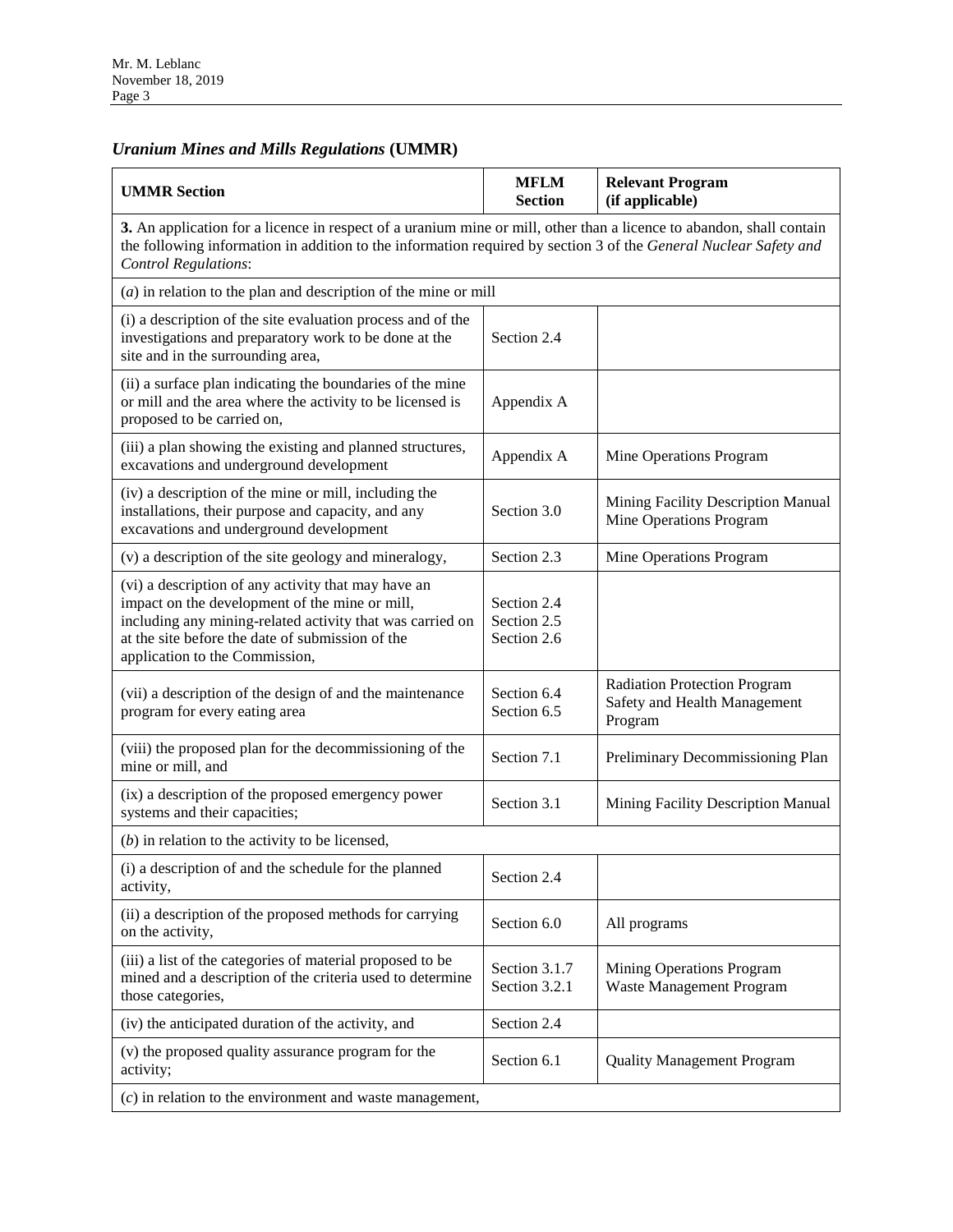| <b>UMMR Section</b>                                                                                                                                                                                                                                                                            | <b>MFLM</b><br><b>Section</b>                             | <b>Relevant Program</b><br>(if applicable)                                                                                                          |
|------------------------------------------------------------------------------------------------------------------------------------------------------------------------------------------------------------------------------------------------------------------------------------------------|-----------------------------------------------------------|-----------------------------------------------------------------------------------------------------------------------------------------------------|
| (i) the program to inform persons living in the vicinity<br>of the mine or mill of the general nature and<br>characteristics of the anticipated effects of the activity to<br>be licensed on the environment and the health and safety<br>of persons,                                          | Section 6.11                                              | <b>Public Information Program</b>                                                                                                                   |
| (ii) the program to determine the environmental baseline<br>characteristics of the site and the surrounding area,                                                                                                                                                                              | Section 2.4<br>Section 6.3                                | <b>Environmental Management</b><br>Program                                                                                                          |
| (iii) the effects on the environment that may result from<br>the activity to be licensed, and the measures that will be<br>taken to prevent or mitigate those effects,                                                                                                                         | Section 2.4<br>Section 6.3                                | <b>Environmental Management</b><br>Program                                                                                                          |
| (iv) the proposed positions for and qualifications and<br>responsibilities of environmental protection workers,                                                                                                                                                                                | Section 6.10                                              | Training and Development Program                                                                                                                    |
| (v) the proposed environmental protection policies and<br>programs,                                                                                                                                                                                                                            | Section 4.1                                               | <b>Environmental Management</b><br>Program                                                                                                          |
| (vi) the proposed effluent and environmental monitoring<br>programs,                                                                                                                                                                                                                           | Section 6.3                                               | <b>Environmental Management</b><br>Program                                                                                                          |
| (vii) the proposed location, the proposed maximum<br>quantities and concentrations, and the anticipated<br>volume and flow rate of releases of nuclear substances<br>and hazardous substances into the environment,<br>including their physical, chemical and radiological<br>characteristics, | Section 2.4<br>Section 3.0<br>Section 6.3<br>Section 6.14 | Mining Facility Description Manual<br><b>Environmental Management</b><br>Program<br>Waste Management Program                                        |
| (viii) the proposed measures to control releases of<br>nuclear substances and hazardous substances into the<br>environment,                                                                                                                                                                    | Section 4.3<br>Section 6.3<br>Section 6.4<br>Section 6.14 | Mining Facility Description Manual<br><b>Environmental Management</b><br>Program<br><b>Radiation Protection Program</b><br>Waste Management Program |
| (ix) a description of the anticipated liquid and solid<br>waste streams within the mine or mill, including the<br>ingress of fresh water and any diversion or control of the<br>flow of uncontaminated surface and ground water,                                                               | Section 6.3<br>Section 6.14                               | <b>Environmental Management</b><br>Program<br>Waste Management Program                                                                              |
| (x) the proposed measures to prevent or mitigate the<br>effects of accidental releases of nuclear substances and<br>hazardous substances on the environment, the health and<br>safety of persons and the maintenance of security,<br>including measures to                                     | Section 6.3<br>Section 6.4<br>Section 6.6                 | <b>Environmental Management</b><br>Program<br>Radiation Protection Program<br><b>Emergency Preparedness and</b><br><b>Response Program</b>          |
| (A) assist off-site authorities in planning and preparing<br>to limit the adverse effects of an accidental release,                                                                                                                                                                            | Section 6.6                                               | <b>Emergency Preparedness and</b><br><b>Response Program</b>                                                                                        |
| (B) notify off-site authorities of an accidental release or<br>the imminence of an accidental release,                                                                                                                                                                                         | Section 6.6                                               | <b>Emergency Preparedness and</b><br>Response Program                                                                                               |
| (C) report information to off-site authorities during and<br>after an accidental release,                                                                                                                                                                                                      | Section 6.6                                               | <b>Emergency Preparedness and</b><br><b>Response Program</b>                                                                                        |
| (D) assist off-site authorities in dealing with the adverse<br>effects of an accidental release, and                                                                                                                                                                                           | Section 6.6                                               | <b>Emergency Preparedness and</b><br><b>Response Program</b>                                                                                        |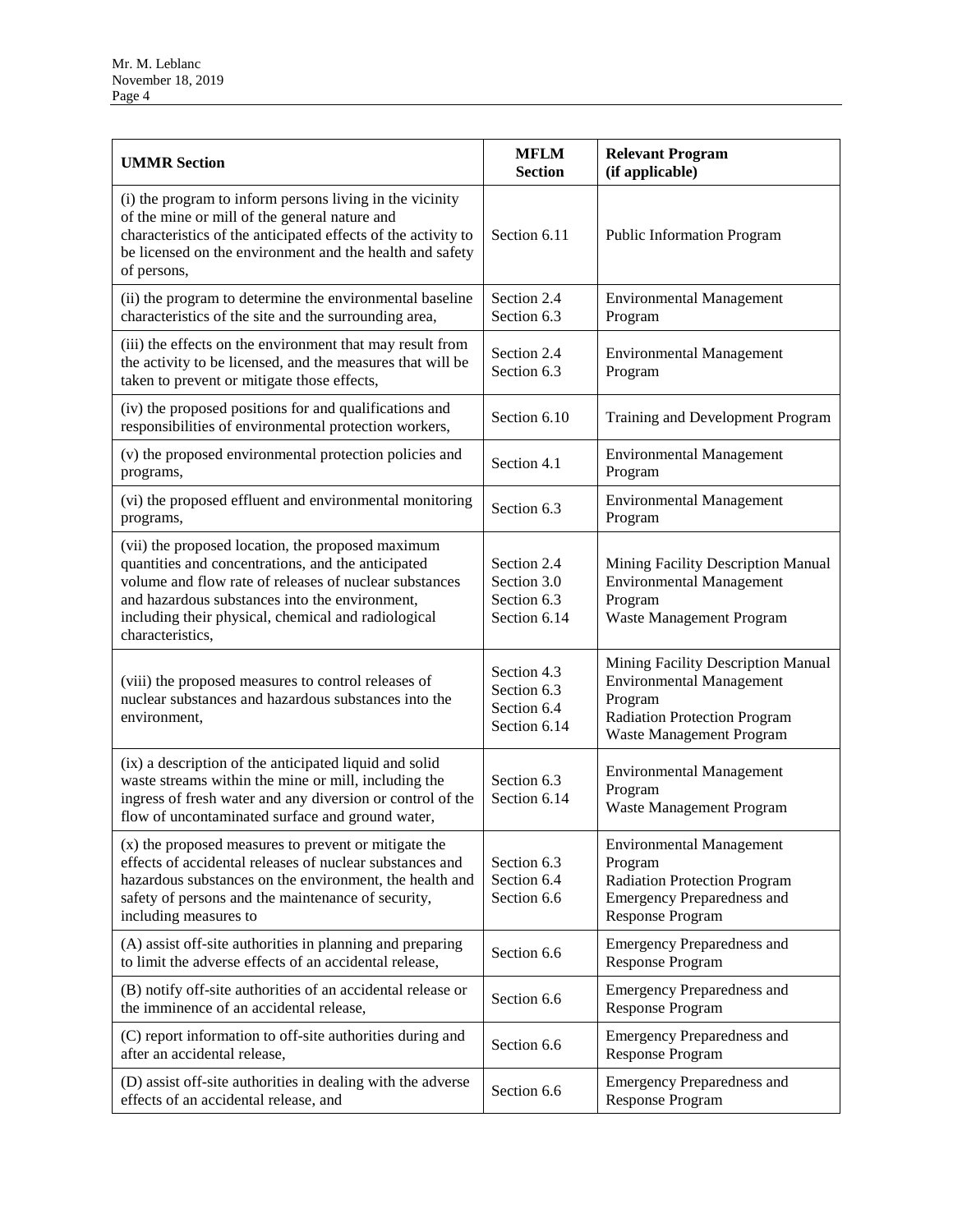| <b>UMMR</b> Section                                                                                                                                                                      | <b>MFLM</b><br><b>Section</b>              | <b>Relevant Program</b><br>(if applicable)                                            |  |
|------------------------------------------------------------------------------------------------------------------------------------------------------------------------------------------|--------------------------------------------|---------------------------------------------------------------------------------------|--|
| (E) test the implementation of the measures to control<br>the adverse effects of an accidental release,                                                                                  | Section 6.6                                | <b>Emergency Preparedness and</b><br>Response Program                                 |  |
| (xi) the anticipated quantities, composition and<br>characteristics of backfill, and                                                                                                     | Section 6.2                                | Mine Operations Program                                                               |  |
| (xii) a description of the proposed waste management<br>system;                                                                                                                          | Section 6.14                               | Waste Management Program                                                              |  |
| $(d)$ in relation to health and safety,                                                                                                                                                  |                                            |                                                                                       |  |
| (i) the effects on the health and safety of persons that<br>may result from the activity to be licensed, and the<br>measures that will be taken to prevent or mitigate those<br>effects, | Section 6.4<br>Section 6.5                 | Safety and Health Management<br>Program<br><b>Radiation Protection Program</b>        |  |
| (ii) the proposed program for selecting, using and<br>maintaining personal protective equipment,                                                                                         | Section 6.4<br>Section 6.5                 | Safety and Health Management<br>Program<br><b>Radiation Protection Program</b>        |  |
| (iii) the proposed worker health and safety policies and<br>programs,                                                                                                                    | Section 4.1<br>Section 6.5                 | Safety and Health Management<br>Program                                               |  |
| (iv) the proposed positions for and qualifications and<br>responsibilities of radiation protection workers,                                                                              | Section 6.10                               | Training and Development Program                                                      |  |
| (v) the proposed training program for workers,                                                                                                                                           | Section 6.10                               | Training and Development Program                                                      |  |
| (vi) the proposed measures to control the spread of any<br>radioactive contamination,                                                                                                    | Section 6.4                                | <b>Radiation Protection Program</b>                                                   |  |
| (vii) the proposed ventilation and dust control methods<br>and equipment for controlling air quality, and                                                                                | Section 6.4<br>Section 6.2                 | <b>Radiation Protection Program</b><br>Mine Operations Program                        |  |
| (viii) the proposed level of effectiveness of and<br>inspection schedule for the ventilation and dust control<br>systems; and                                                            | Section 6.4<br>Section 6.2<br>Section 6.13 | <b>Radiation Protection Program</b><br>Mine Operations Program<br>Maintenance Program |  |
| $(e)$ in relation to security, the proposed measures to alert<br>the licensee to acts of sabotage or attempted sabotage at<br><b>Security Program</b><br>the mine or mill.               |                                            |                                                                                       |  |
| 4. (2) An application for a licence in respect of a uranium mine or mill, other than a licence to abandon, shall<br>contain a proposed code of practice that includes                    |                                            |                                                                                       |  |
| $(a)$ any action level that the applicant considers<br>appropriate for the purpose of this subsection;                                                                                   | Section 4.3<br>Section 6.3<br>Section 6.4  | <b>Environmental Management</b><br>Program<br><b>Radiation Protection Program</b>     |  |
| $(b)$ a description of any action that the applicant will<br>take if an action level is reached; and                                                                                     | Section 4.3<br>Section 6.3<br>Section 6.4  | <b>Environmental Management</b><br>Program<br>Radiation Protection Program            |  |
| $(c)$ the reporting procedures that will be followed if an<br>action level is reached.                                                                                                   | Section 4.3<br>Section 6.3<br>Section 6.4  | <b>Environmental Management</b><br>Program<br><b>Radiation Protection Program</b>     |  |
| 6. (1) An application for a licence to operate a uranium mine shall contain the following information in addition<br>to the information required by section 3 and subsection $4(2)$ :    |                                            |                                                                                       |  |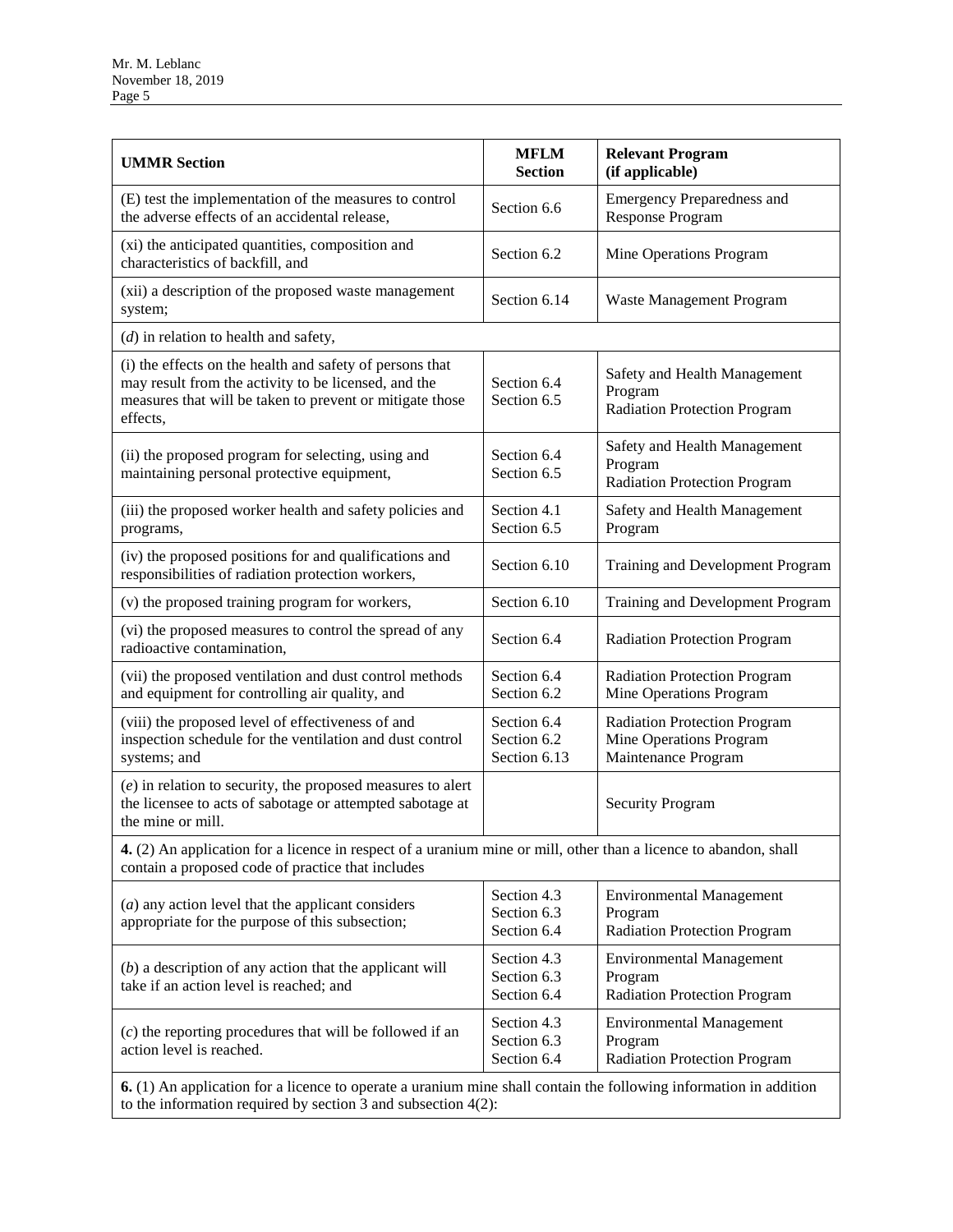| <b>UMMR Section</b>                                                                                                                                                                                                              | <b>MFLM</b><br><b>Section</b> | <b>Relevant Program</b><br>(if applicable) |  |
|----------------------------------------------------------------------------------------------------------------------------------------------------------------------------------------------------------------------------------|-------------------------------|--------------------------------------------|--|
| $(a)$ the results of any commissioning work;                                                                                                                                                                                     |                               |                                            |  |
| $(b)$ a description of the structures, components, systems<br>and equipment at the mine, including any changes to<br>their design and their design operating conditions as a<br>result of the commissioning;                     | Section 2.5<br>Section 3.0    | Mining Facility Description Manual         |  |
| $(c)$ the proposed policies, methods and programs for<br>operating and maintaining the mine; and                                                                                                                                 | Section 6.0                   | All programs                               |  |
| $(d)$ the proposed methods for handling, storing, loading<br>and transporting nuclear substances and hazardous<br>substances.                                                                                                    | Section 6.0                   | All programs                               |  |
| 7. An application for a licence to decommission a uranium mine or mill shall contain the following information in<br>addition to the information required by section $3$ and subsection $4(2)$ :                                 |                               |                                            |  |
| $(a)$ a description of and the proposed schedule for the<br>decommissioning work, including the proposed starting<br>date and the expected completion date of the<br>decommissioning work and the rationale for the<br>schedule; | Section 7.1                   | Preliminary Decommissioning Plan           |  |
| $(b)$ the land, buildings, structures, components, systems,<br>equipment, nuclear substances and hazardous substances<br>that will be affected by the decommissioning;                                                           | Section 7.1                   | Preliminary Decommissioning Plan           |  |
| $(c)$ the proposed measures, methods and programs for<br>carrying on the decommissioning; and                                                                                                                                    | Section 7.1                   | Preliminary Decommissioning Plan           |  |
| $(d)$ a description of the planned state of the site upon<br>completion of the decommissioning work                                                                                                                              | Section 7.1                   | Preliminary Decommissioning Plan           |  |

#### *Nuclear Substance and Radiation Devices Regulations* **(NSRDR)**

| <b>NSRDR Section</b>                                                                                                                                                                                                                                                                                       | <b>MFLM</b><br><b>Section</b> | <b>Relevant Program</b><br>(if applicable) |  |
|------------------------------------------------------------------------------------------------------------------------------------------------------------------------------------------------------------------------------------------------------------------------------------------------------------|-------------------------------|--------------------------------------------|--|
| 3. (1) An application for a licence in respect of a nuclear substance or a radiation device, other than a licence to<br>service a radiation device, shall contain the following information in addition to the information required by<br>section 3 of the General Nuclear Safety and Control Regulations: |                               |                                            |  |
| ( <i>a</i> ) the methods, procedures and equipment that will be<br>used to carry on the activity to be licensed;                                                                                                                                                                                           | Section 6.4                   | <b>Radiation Protection Program</b>        |  |
| (b) the methods, procedures and equipment that will be used while carrying on the activity to be licensed, or<br>during and following an accident, to                                                                                                                                                      |                               |                                            |  |
| (i) monitor the release of any radioactive nuclear<br>substance from the site of the activity to be licensed,                                                                                                                                                                                              | Section 6.4                   | <b>Radiation Protection Program</b>        |  |
| (ii) detect the presence of and record the radiation dose<br>rate and quantity in becquerels of radioactive nuclear<br>substances at the site of the activity to be licensed,                                                                                                                              | Section 6.4                   | <b>Radiation Protection Program</b>        |  |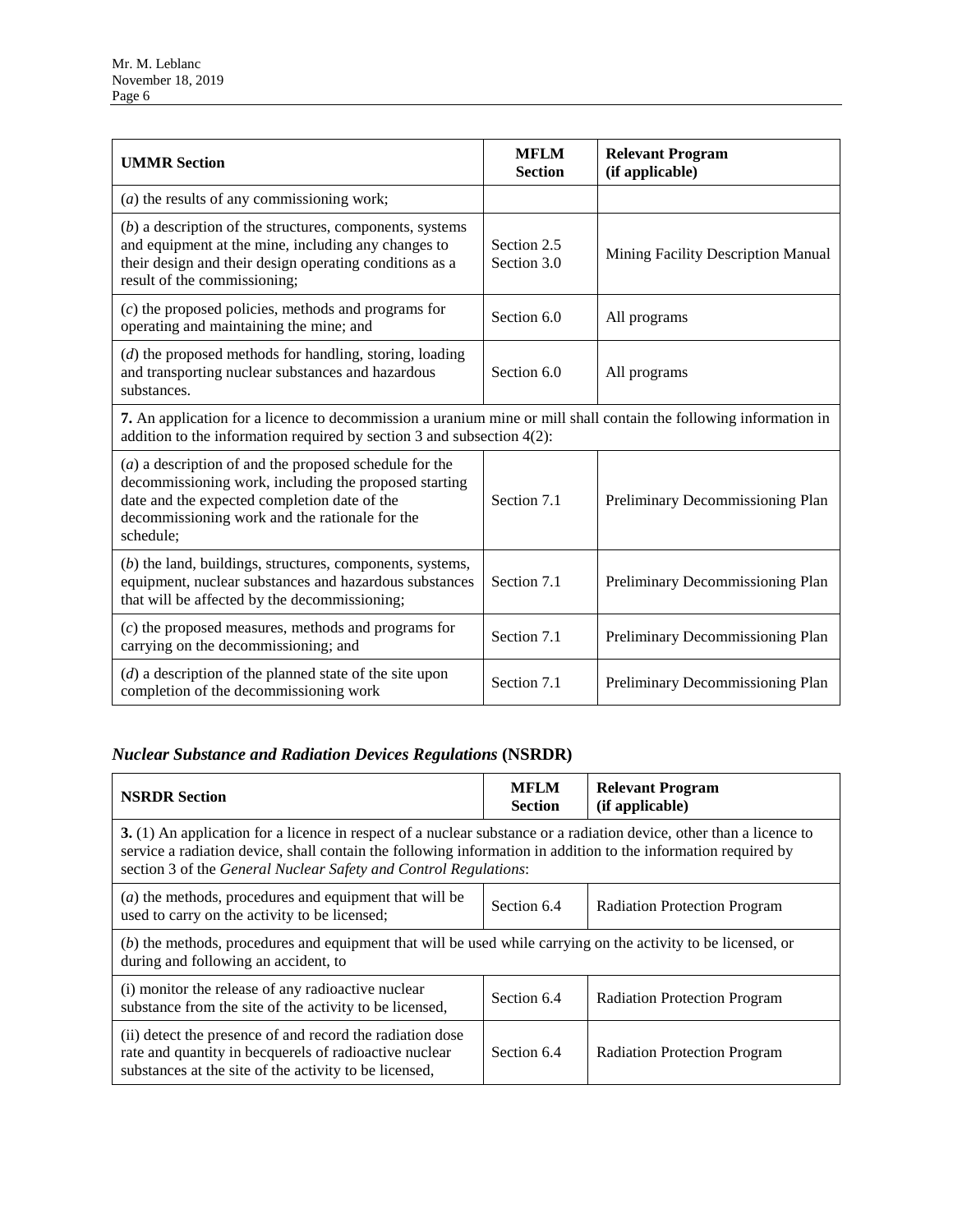| <b>NSRDR Section</b>                                                                                                                                                                                      | <b>MFLM</b><br><b>Section</b> | <b>Relevant Program</b><br>(if applicable)                                                          |
|-----------------------------------------------------------------------------------------------------------------------------------------------------------------------------------------------------------|-------------------------------|-----------------------------------------------------------------------------------------------------|
| (iii) limit the spread of radioactive contamination within<br>and from the site of the activity to be licensed, and                                                                                       | Section 6.4<br>Section 6.6    | <b>Radiation Protection Program</b><br><b>Emergency Preparedness and</b><br>Response Program        |
| (iv) decontaminate any person, site or equipment<br>contaminated as a result of the activity to be licensed;                                                                                              | Section 6.4                   | <b>Radiation Protection Program</b>                                                                 |
| $(c)$ a description of the circumstances in which the<br>decontamination referred to in subparagraph $(b)(iv)$ will<br>be carried out:                                                                    | Section 6.4                   | <b>Radiation Protection Program</b>                                                                 |
| $(d)$ the proposed location of the activity to be licensed,<br>including a description of the site;                                                                                                       | Section 2.1                   |                                                                                                     |
| $(e)$ the roles, responsibilities, duties, qualifications and<br>experience of workers;                                                                                                                   | Section 5.2.2<br>Section 6.10 | Training and Development Program                                                                    |
| $(f)$ the proposed training program for workers;                                                                                                                                                          | Section 6.10                  | Training and Development Program                                                                    |
| $(g)$ the proposed instructions for dealing with accidents,<br>including fires and spills, in which the nuclear substance<br>may be involved;                                                             | Section 6.4<br>Section 6.6    | <b>Radiation Protection Program</b><br><b>Emergency Preparedness and</b><br><b>Response Program</b> |
| $(h)$ the proposed inspection program for the equipment<br>and systems that will be used to carry on the activity to<br>be licensed:                                                                      | Section 6.13                  | Maintenance Program                                                                                 |
| $(k)$ the methods, procedures and equipment that will be<br>used to conduct the leak tests and surveys required by<br>these Regulations;                                                                  | Section 6.4                   | <b>Radiation Protection Program</b>                                                                 |
| $(l)$ where the application is in respect of a nuclear<br>substance that is an unsealed source and that is to be<br>used in a room, the proposed design of the room;                                      | Section 6.4                   | <b>Radiation Protection Program</b>                                                                 |
| $(m)$ if the application is in respect of a nuclear substance<br>that is contained in a radiation device, the brand name<br>and model number of the radiation device, and the<br>quantity of the devices; | Section 6.4                   | <b>Radiation Protection Program</b>                                                                 |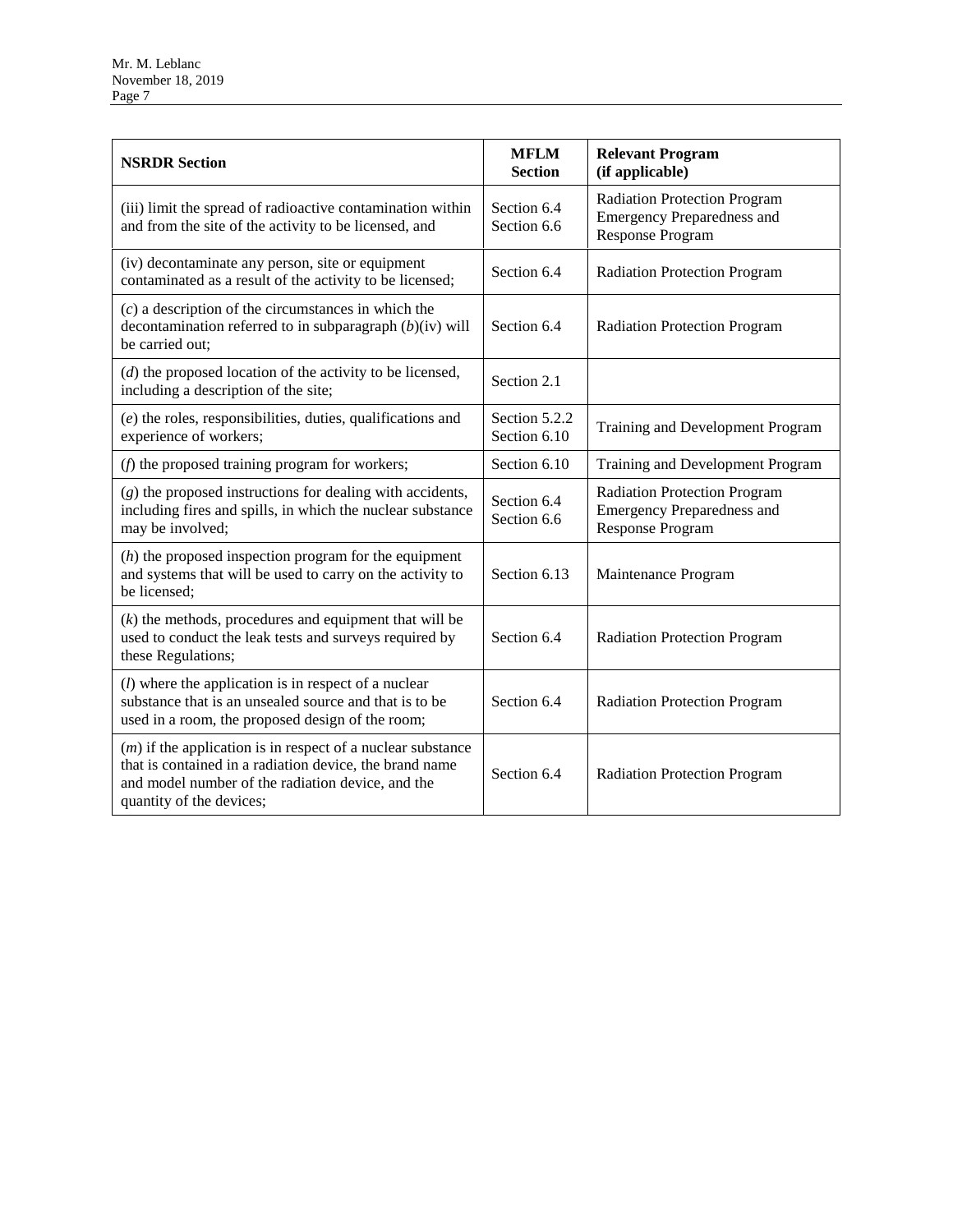<span id="page-7-1"></span><span id="page-7-0"></span>**Cameco Corporation Cigar Lake Operation**



# **LIC-01**

# **Mining Facility Licensing Manual CGR-MFLM**

**October 2019**



**UNCONTROLLED DOCUMENT WHEN PRINTED**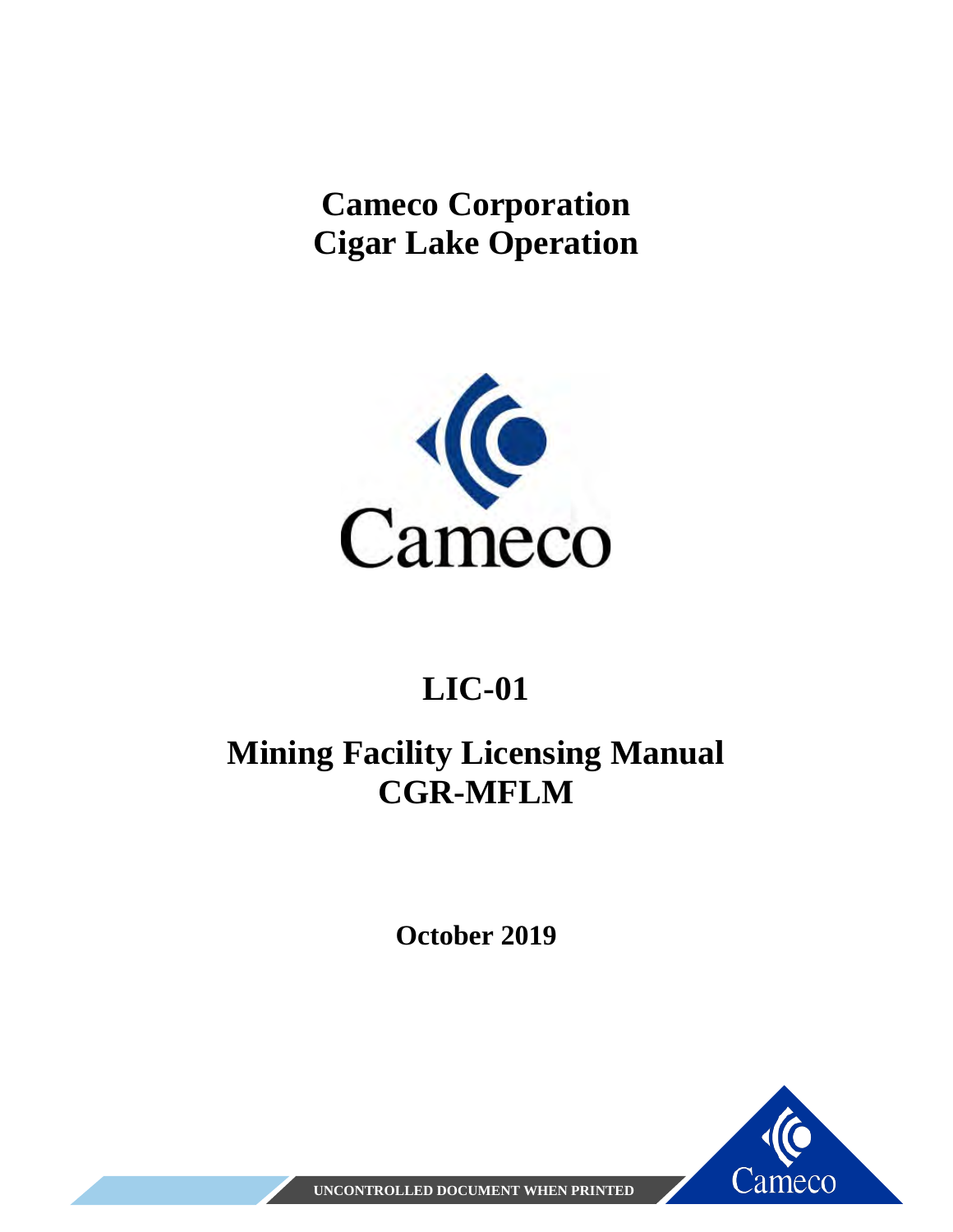| <b>Title: Mining Facility Licensing Manual</b> |                            | Doc. No.: CGR-MFLM |
|------------------------------------------------|----------------------------|--------------------|
| Date Issued: October 2007                      | Date Revised: October 2019 | <b>Rev. No. 5</b>  |

#### **TABLE OF CONTENTS**

<span id="page-8-0"></span>

| 1.0 |            |                                                               |  |
|-----|------------|---------------------------------------------------------------|--|
|     | 1.1        |                                                               |  |
|     | 1.2        |                                                               |  |
|     | 1.3<br>1.4 |                                                               |  |
|     | 1.5        |                                                               |  |
|     |            | 1.5.1                                                         |  |
|     |            | 1.5.2                                                         |  |
|     | 1.6        |                                                               |  |
| 2.0 |            |                                                               |  |
|     | 2.1        |                                                               |  |
|     | 2.2        |                                                               |  |
|     |            |                                                               |  |
|     | 2.3        |                                                               |  |
|     | 2.4        |                                                               |  |
|     | 2.5        |                                                               |  |
|     | 2.6<br>2.7 | Activities Completed Under Licence UML-MINE-CIGAR. 00/20212-6 |  |
|     | 2.8        |                                                               |  |
| 3.0 |            |                                                               |  |
|     | 3.1        |                                                               |  |
|     |            |                                                               |  |
|     |            | 3.1.2                                                         |  |
|     |            | 3.1.3                                                         |  |
|     |            | 3.1.4                                                         |  |
|     |            | 3.1.5<br>3.1.6                                                |  |

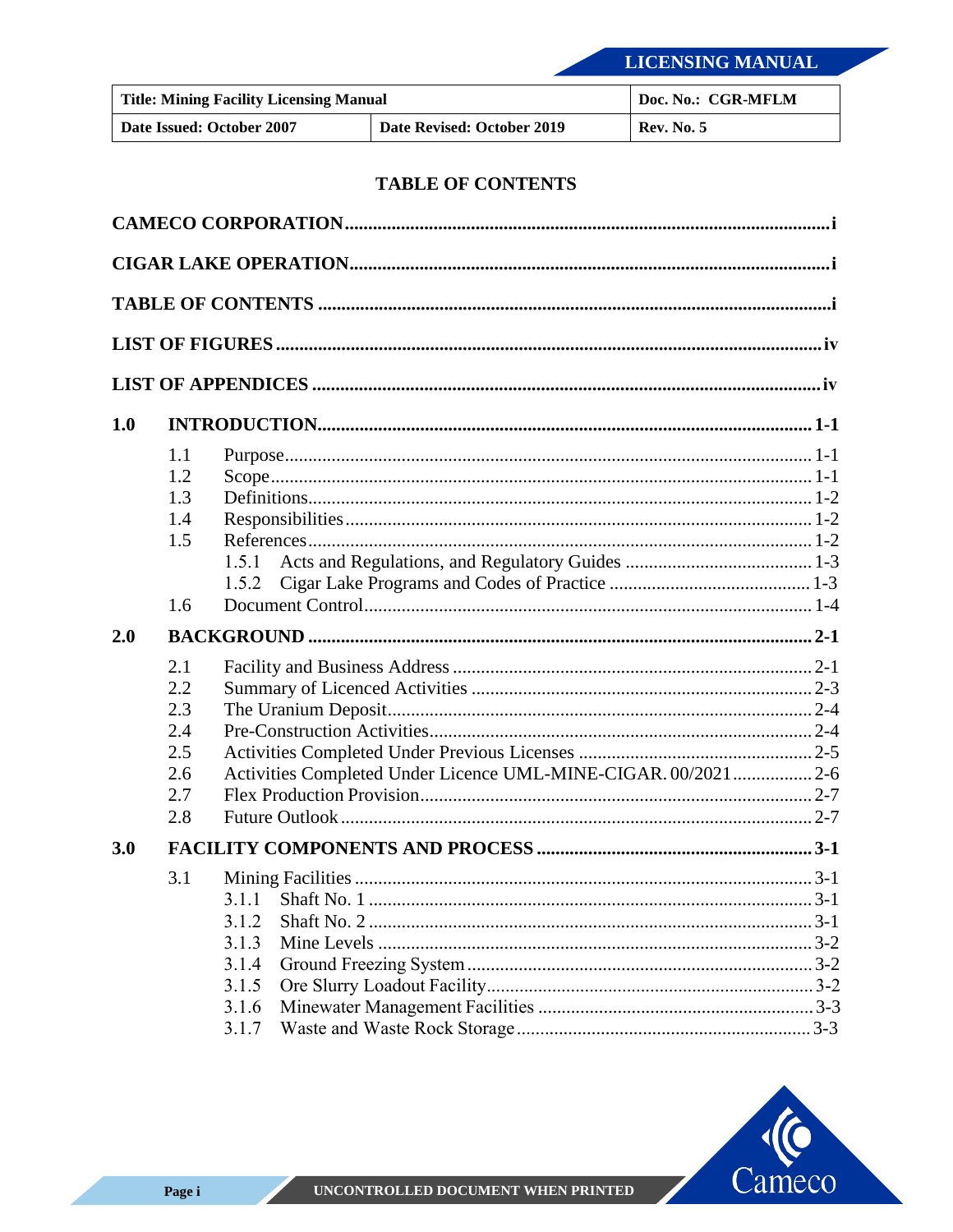| <b>Title: Mining Facility Licensing Manual</b>          |      | Doc. No.: CGR-MFLM |                   |  |
|---------------------------------------------------------|------|--------------------|-------------------|--|
| Date Issued: October 2007<br>Date Revised: October 2019 |      |                    | <b>Rev. No. 5</b> |  |
|                                                         |      |                    |                   |  |
|                                                         |      | 3.1.8              |                   |  |
|                                                         |      | 3.1.9              |                   |  |
|                                                         | 3.2  |                    |                   |  |
|                                                         |      | 3.2.1              |                   |  |
|                                                         |      | 3.2.2              |                   |  |
|                                                         |      | 3.2.3              |                   |  |
| 4.0                                                     |      |                    |                   |  |
|                                                         | 4.1  |                    |                   |  |
|                                                         |      | 4.1.1              |                   |  |
|                                                         |      | 4.1.2              |                   |  |
|                                                         | 4.2  |                    |                   |  |
|                                                         | 4.3  |                    |                   |  |
|                                                         |      | 4.3.1              |                   |  |
|                                                         |      |                    |                   |  |
| 5.0                                                     |      |                    |                   |  |
|                                                         | 5.1  |                    |                   |  |
|                                                         | 5.2  |                    |                   |  |
|                                                         |      | 5.2.1              |                   |  |
|                                                         |      | 5.2.2              |                   |  |
| 6.0                                                     |      |                    |                   |  |
|                                                         | 6.1  |                    |                   |  |
|                                                         | 6.2  |                    |                   |  |
|                                                         | 6.3  |                    |                   |  |
|                                                         | 6.4  |                    |                   |  |
|                                                         | 6.5  |                    |                   |  |
|                                                         | 6.6  |                    |                   |  |
|                                                         | 6.7  |                    |                   |  |
|                                                         | 6.8  |                    |                   |  |
|                                                         | 6.9  |                    |                   |  |
|                                                         | 6.10 |                    |                   |  |
|                                                         | 6.11 |                    |                   |  |
|                                                         | 6.12 |                    |                   |  |
|                                                         | 6.13 |                    |                   |  |
|                                                         | 6.14 |                    |                   |  |
| 7.0                                                     |      |                    |                   |  |
|                                                         | 7.1  |                    |                   |  |
|                                                         | 7.2  |                    |                   |  |

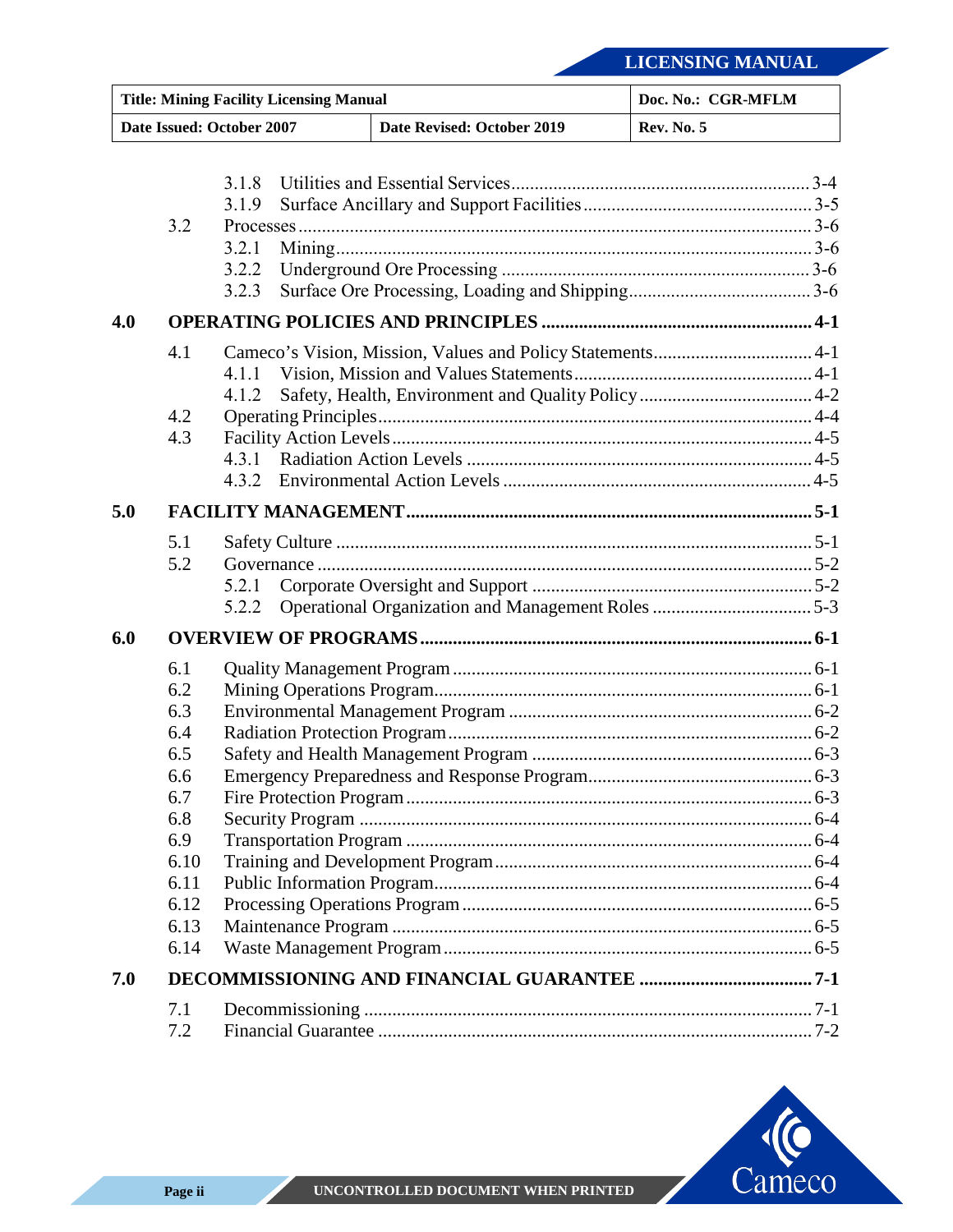| <b>Title: Mining Facility Licensing Manual</b> |                            | Doc. No.: CGR-MFLM |
|------------------------------------------------|----------------------------|--------------------|
| Date Issued: October 2007                      | Date Revised: October 2019 | <b>Rev. No. 5</b>  |

#### <span id="page-10-0"></span>**List of Figures**

[Figure 2.1: Cigar Lake location map. .......................................................................................... 2-2](#page-16-0)

#### <span id="page-10-1"></span>**List of Appendices**

[Appendix A – Drawings](#page-47-0)

[Appendix B – List of Revisions](#page-50-0) 

[Appendix C – Integrated Management Organizational Chart Descriptions](#page-53-0)

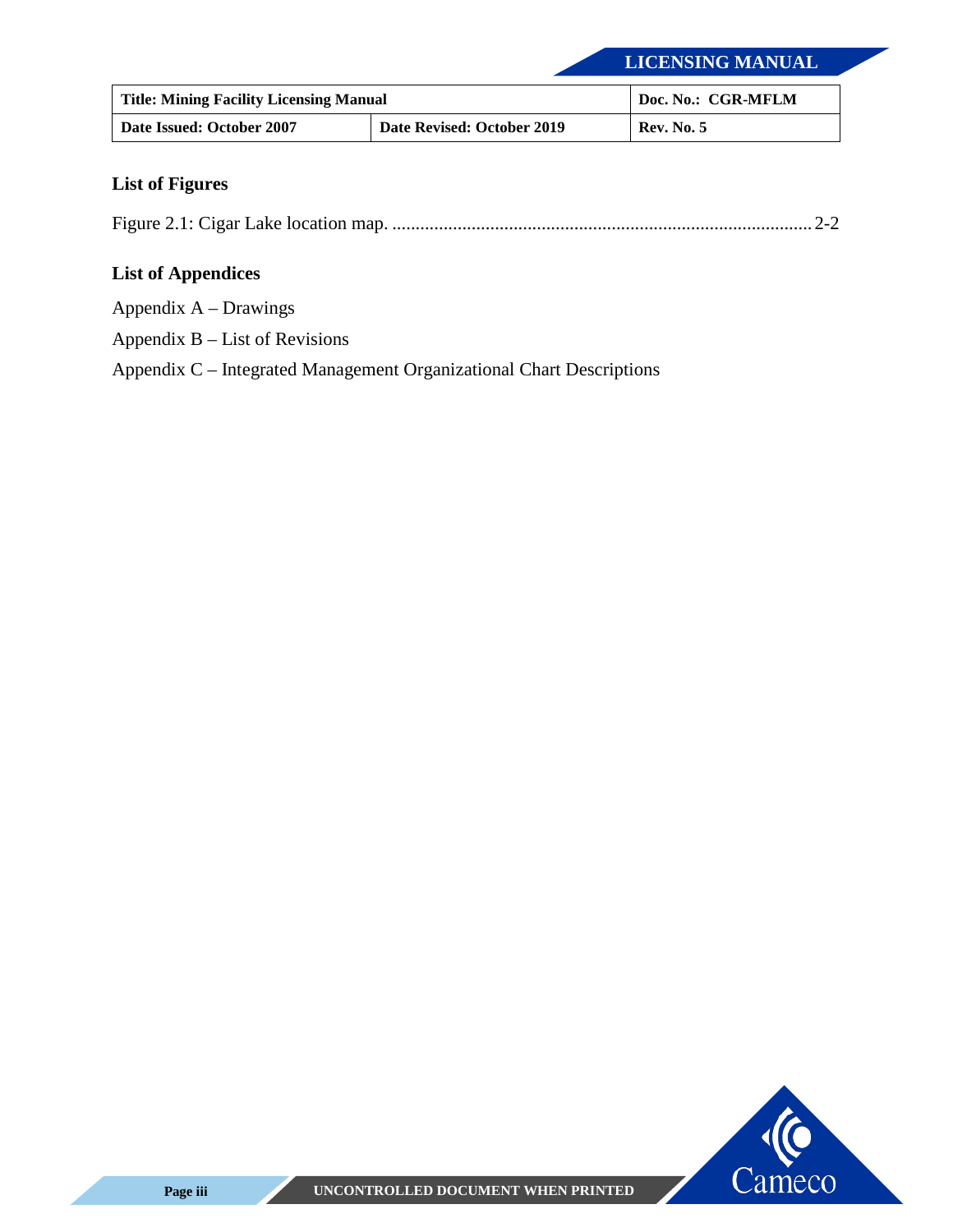| <b>Title: Mining Facility Licensing Manual</b> |                            | Doc. No.: CGR-MFLM |
|------------------------------------------------|----------------------------|--------------------|
| Date Issued: October 2007                      | Date Revised: October 2019 | <b>Rev. No. 5</b>  |

#### <span id="page-11-0"></span>**1.0 INTRODUCTION**

#### <span id="page-11-1"></span>**1.1 Purpose**

The Cameco Corporation (Cameco) Cigar Lake Operation (Cigar Lake) *Mining Facility Licensing Manual* (CGR-MFLM) serves as a top-level document and is part of the licensing basis for the nuclear facility. The CGR-MFLM sets out the operating principles that will be followed under the facility licence by providing direction to the supporting licensing documents, programs and other supporting information necessary to ensure the activities of the licence are carried out in compliance with the licensing basis*.* This document supersedes previous versions of the CGR-MFLM and becomes effective when the Canadian Nuclear Safety Commission (CNSC) approves the current licensing application.

#### <span id="page-11-2"></span>**1.2 Scope**

The MFLM has been prepared to provide information in support of the licensing requirements of:

- *Nuclear Safety and Control Act* (NSCA)
- *General Nuclear Safety and Control Regulations*(GNSCR)
- *Uranium Mines and Mill Regulations* (UMMR)
- *Nuclear Substances and Radiation Devices Regulation* (NSRDR)
- *Radiation Protection Regulations* (RPR), and
- *Packaging and Transport of Nuclear Substances Regulations, 2015* (PTNSR).

This manual deals with health and safety, security and protection of the environment. It contains an overview of the:

- Facilities and activities to be authorized by the licence.
- Policies, responsibilities and managed processes that Cigar Lake has committed to in order to meet the requirements of the NSCA, regulations and licence conditions
- Organization and staffing in place to meet these responsibilities.

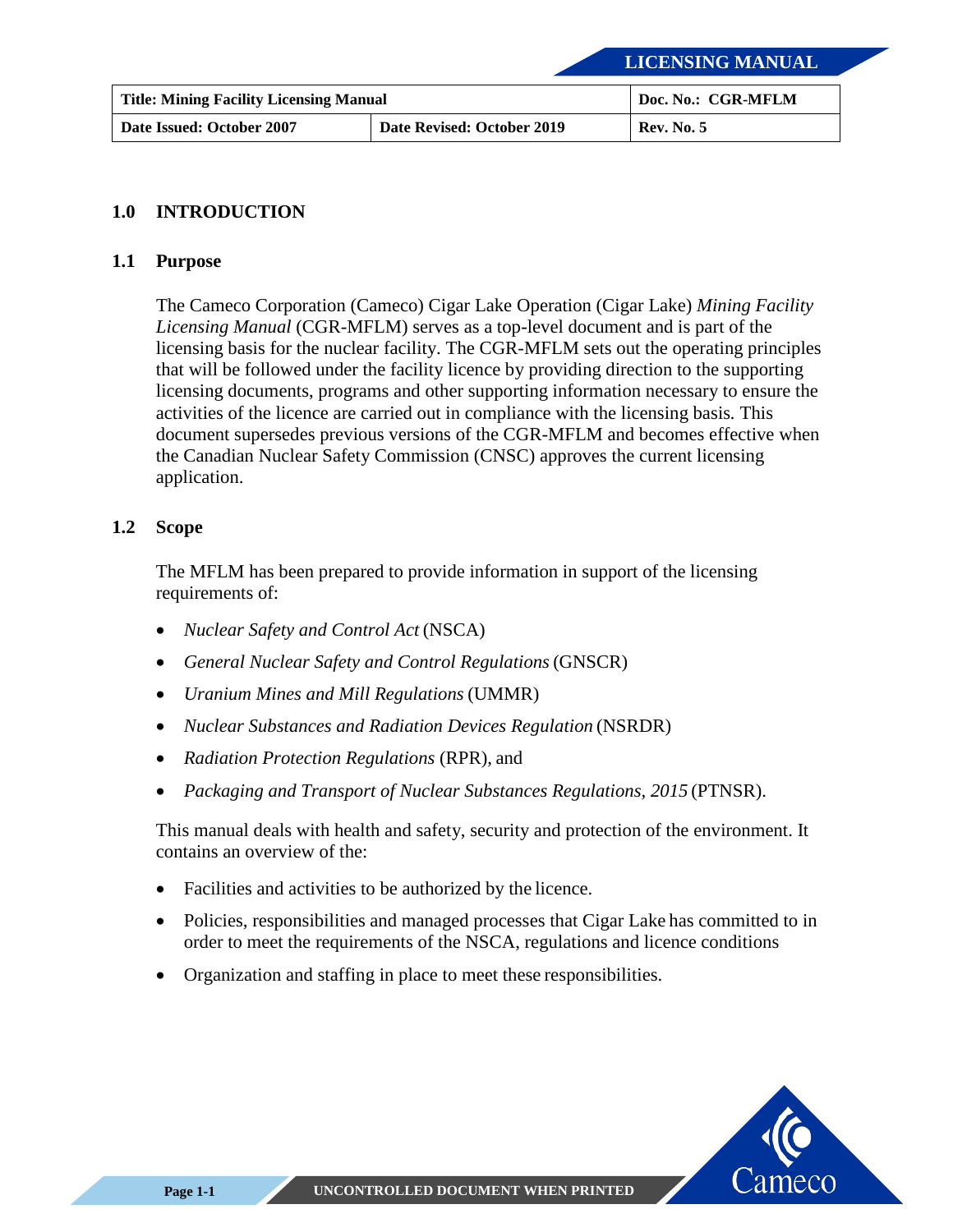| <b>Title: Mining Facility Licensing Manual</b> |                            | Doc. No.: CGR-MFLM |
|------------------------------------------------|----------------------------|--------------------|
| Date Issued: October 2007                      | Date Revised: October 2019 | <b>Rev. No. 5</b>  |

• Programs for the protection of the environment, the health and safety of persons and the maintenance of national security and measures required to implement international obligations to which Canada has agreed.

#### <span id="page-12-0"></span>**1.3 Definitions**

#### **ALARA**

As low as reasonably achievable, social and economic factors considered.

#### **Emergencies**

Refers to site and nuclear material security issues, significant discharges, fires, major accidents and other types of disasters that may have a significant impact on the health and safety of personnel at site and/or the environment.

#### **Hazardous Substance**

As defined in UMMR as a substance, other than a nuclear substance, that is used in connection with or produced in the course of carrying on a licensed activity and that may pose a risk to the environment or the health and safety of persons.

#### **Non-conformance**

Refers to system compliance deficiencies, objectives and targets missed, incidents and accidents, ineffective procedures, and other elements of the quality management system not performing to specification.

#### <span id="page-12-1"></span>**1.4 Responsibilities**

The Cigar Lake general manager is responsible for ensuring that the policy and program commitments referenced in this manual are implemented.

Correspondence related to Cigar Lake matters is to be directed to the general manager and copied to the designated single point of contact.

#### <span id="page-12-2"></span>**1.5 References**

Unless identified as a specific version, the following references are deemed "as amended" and refer to the latest CNSC-approved version for Cigar Lake.

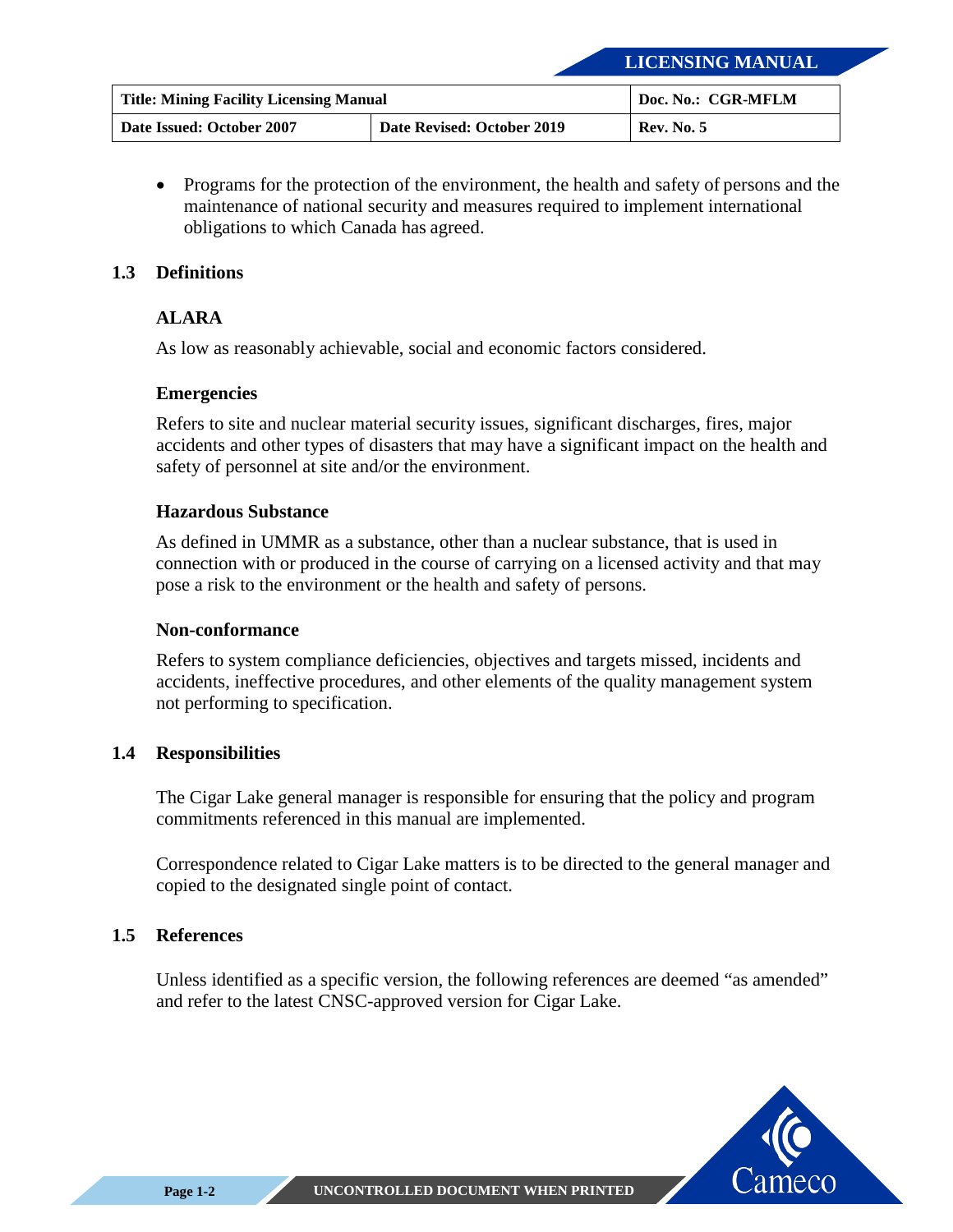| <b>Title: Mining Facility Licensing Manual</b> |                            | Doc. No.: CGR-MFLM |
|------------------------------------------------|----------------------------|--------------------|
| Date Issued: October 2007                      | Date Revised: October 2019 | <b>Rev. No. 5</b>  |

#### <span id="page-13-0"></span>**1.5.1 Acts and Regulations, and Regulatory Guides**

The following regulatory documents are referenced in this document. References to other regulatory documents are provided in the various site programs and procedures:

- *Nuclear Safety and Control Act* (NSCA)
- *General Nuclear Safety and Control Regulations* (GNSCR)
- *Uranium Mines and Mill Regulations* (UMMR)
- *Nuclear Substances and Radiation Devices Regulations* (NSRDR)
- *Packaging and Transport of Nuclear Substances Regulations, 2015* (PTNSR)
- *Radiation Protection Regulations* (RPR)
- *Metal and Diamond Mining Effluent Regulations* (MDMER)

#### <span id="page-13-1"></span>**1.5.2 Cigar Lake Programs and Codes of Practice**

The following programs and codes of practice are the main reference sources in the CGR-MFLM:

- *Mining Operations Program*
- *Processing Operations Program*
- *Environmental Management Program*
- *Waste Management Program*
- *Radiation Protection Program*
- *Safety and Health Management Program*
- *Emergency Preparedness and Response Program*
- *Security Program*
- *Quality Management Program*
- *Training and Development Program*
- *Maintenance Program*
- *Public Information Program*
- *Transportation Program*

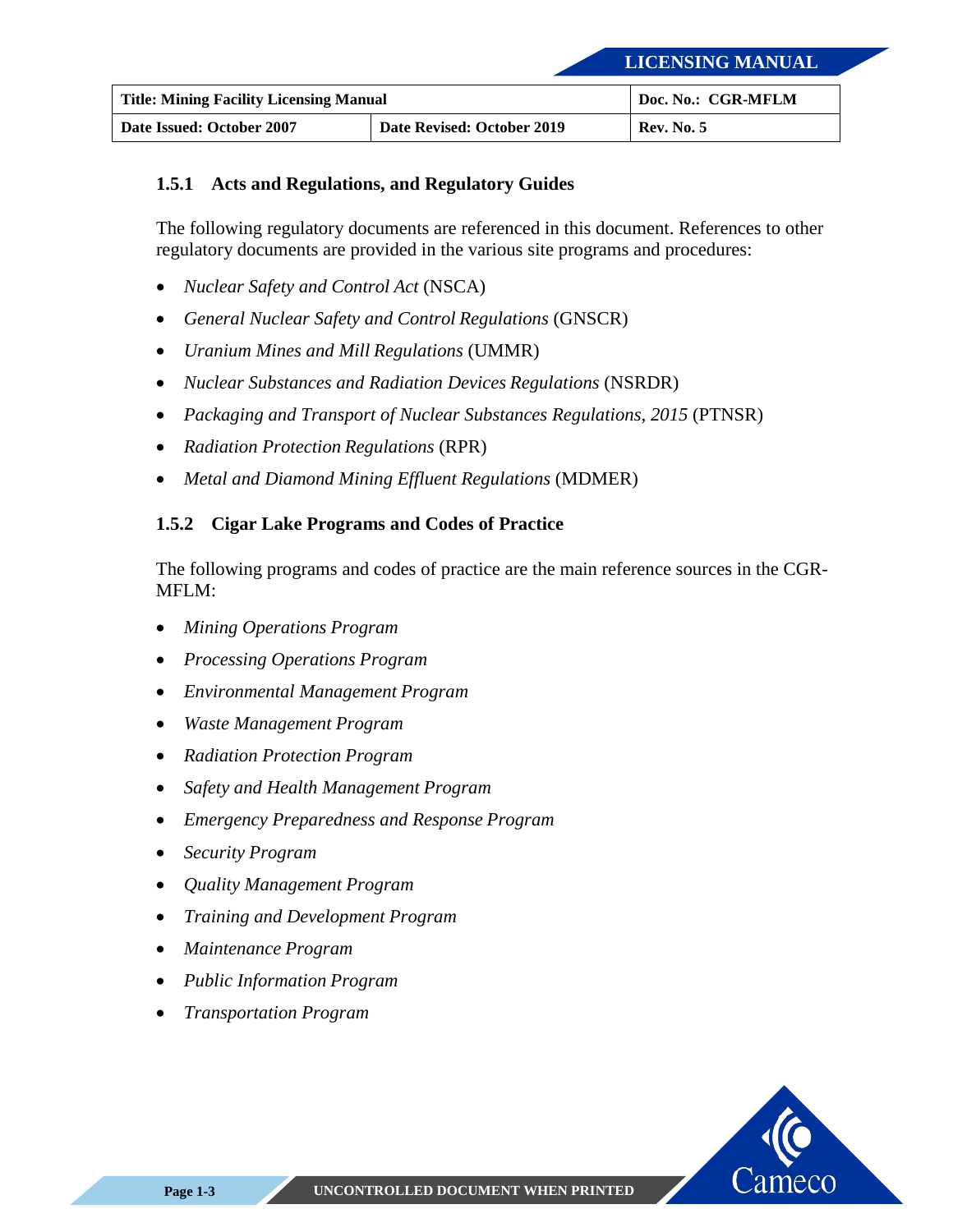| <b>Title: Mining Facility Licensing Manual</b> |                            | Doc. No.: CGR-MFLM |
|------------------------------------------------|----------------------------|--------------------|
| Date Issued: October 2007                      | Date Revised: October 2019 | <b>Rev. No. 5</b>  |

- *Fire Protection Program*
- *Environmental Code of Practice*
- *Radiation Code of Practice*

#### <span id="page-14-0"></span>**1.6 Document Control**

The CGR-MFLM is managed as a controlled document in accordance with the Cigar Lake Quality Management Program (CGR-QMP), which ensures that users of this document are using the most current version and that obsolete versions of this document are removed from service.

As a minimum, this document will be reviewed prior to any licensing application. The list of revisions to this document is managed and recorded through the site document control system. However, to facilitate regulatory review of this document, a list of revisions is provided in [Appendix B.](#page-50-0)

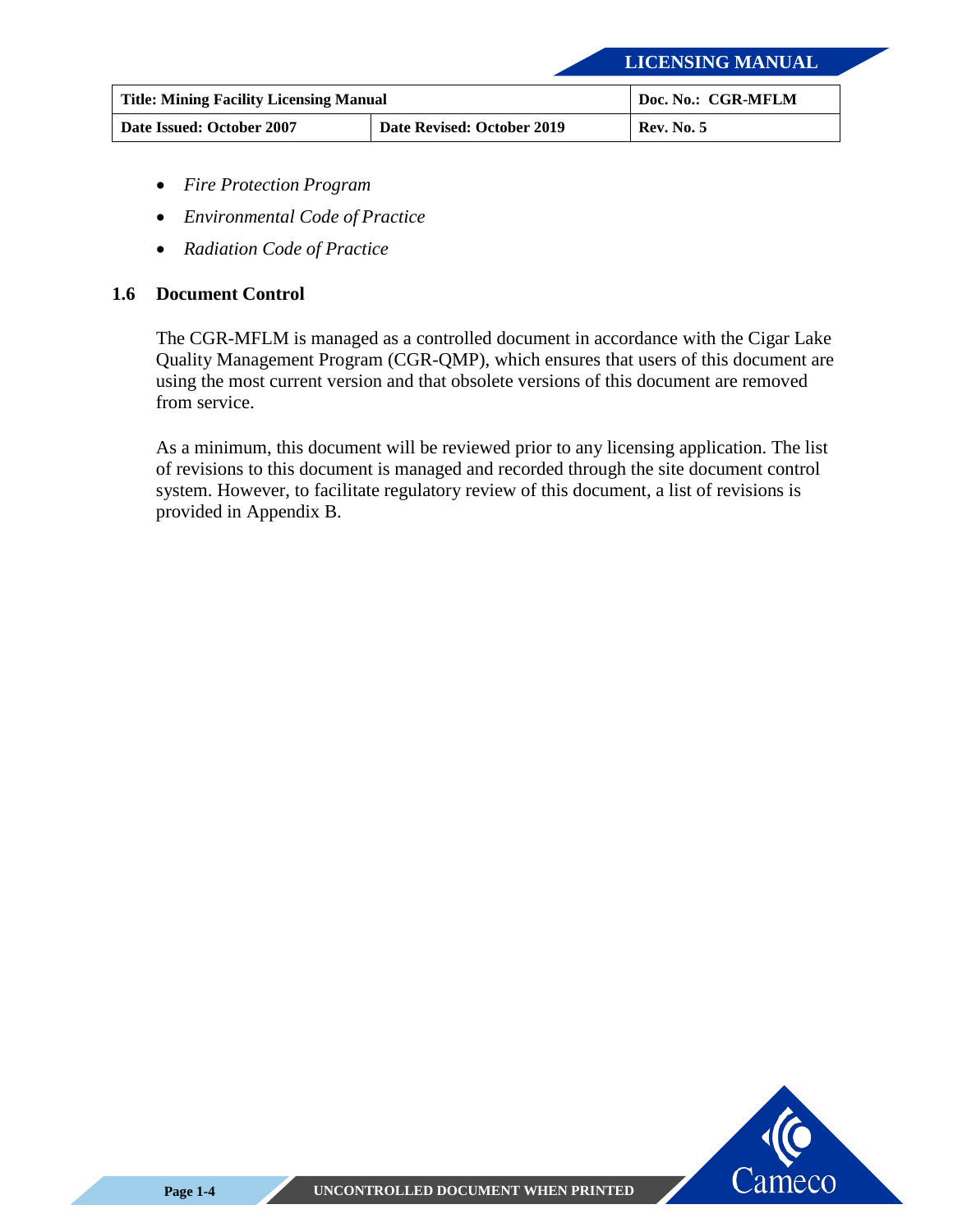| <b>Title: Mining Facility Licensing Manual</b> |                            | Doc. No.: CGR-MFLM |
|------------------------------------------------|----------------------------|--------------------|
| Date Issued: October 2007                      | Date Revised: October 2019 | <b>Rev. No. 5</b>  |

#### <span id="page-15-0"></span>**2.0 BACKGROUND**

#### <span id="page-15-1"></span>**2.1 Facility and Business Address**

Cigar Lake is a uranium mining facility in the Athabasca Basin region of the Province of Saskatchewan (see [Figure 2.1\)](#page-16-0). The site is about 660 km north of Saskatoon at the south end of Waterbury Lake generally located at 58° 04' 11" latitude and 104° 32' 17" longitude.

With a population of over 1200 people, the Hatchet Lake Denesuline First Nation and the adjoining Northern Hamlet of Wollaston Lake are the closest permanent communities and are located 81 km east of the site by air. Other communities of the Athabasca Basin located in the vicinity of Cigar Lake include:

- Black Lake Denesuline First Nation
- Fond du Lac Denesuline First Nation
- Northern Settlement of Camsell Portage
- Northern Hamlet of Stony Rapids
- Northern Settlement of Uranium City

The Rabbit Lake, McArthur River, and Key Lake facilities are the closest Camecooperated licensed facilities in the area. Non-Cameco business operations in the vicinity of the site include the Points North freight forwarding facility (36 km northeast of the site by air) and the Orano Canada Inc. (Orano) McClean Lake Operation (McClean Lake) which is approximately 70 km northeast of the site.

The right to mine the deposit is granted by the Province of Saskatchewan under Mineral Lease ML-5521, which covers an area of 308 ha. The surface lease agreement with the Province of Saskatchewan (2011) covers approximately 1,042 hectares and expires in May 2044. The boundary of the licensed facility (identified as Cigar Lake Lands) and layout of the existing mine facilities are shown in Drawing SKET0408 [\(Appendix A\)](#page-48-0).

Cameco operates Cigar Lake on behalf of the Cigar Lake Joint Venture (CLJV), which is currently owned by Cameco (50.025%), Orano Canada Inc. (37.1%), Idemitsu Canada Resources Ltd. (7.875%), and TEPCO Resources Inc. (5%).

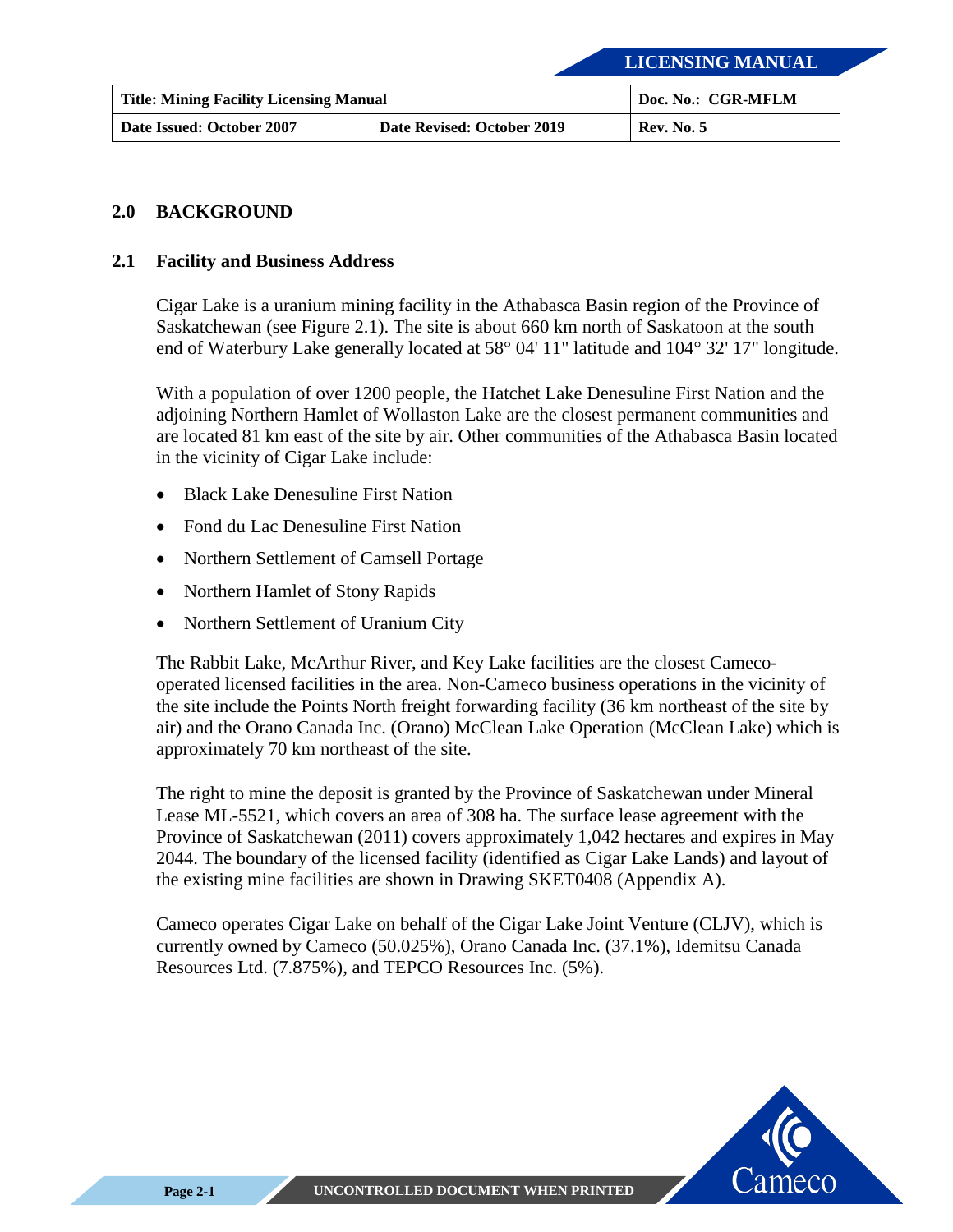| <b>Title: Mining Facility Licensing Manual</b> |                            | Doc. No.: CGR-MFLM |
|------------------------------------------------|----------------------------|--------------------|
| Date Issued: October 2007                      | Date Revised: October 2019 | <b>Rev. No. 5</b>  |



### **MAP OF SASKATCHEWAN**

<span id="page-16-0"></span>**Figure 2.1: Cigar Lake location map.** 

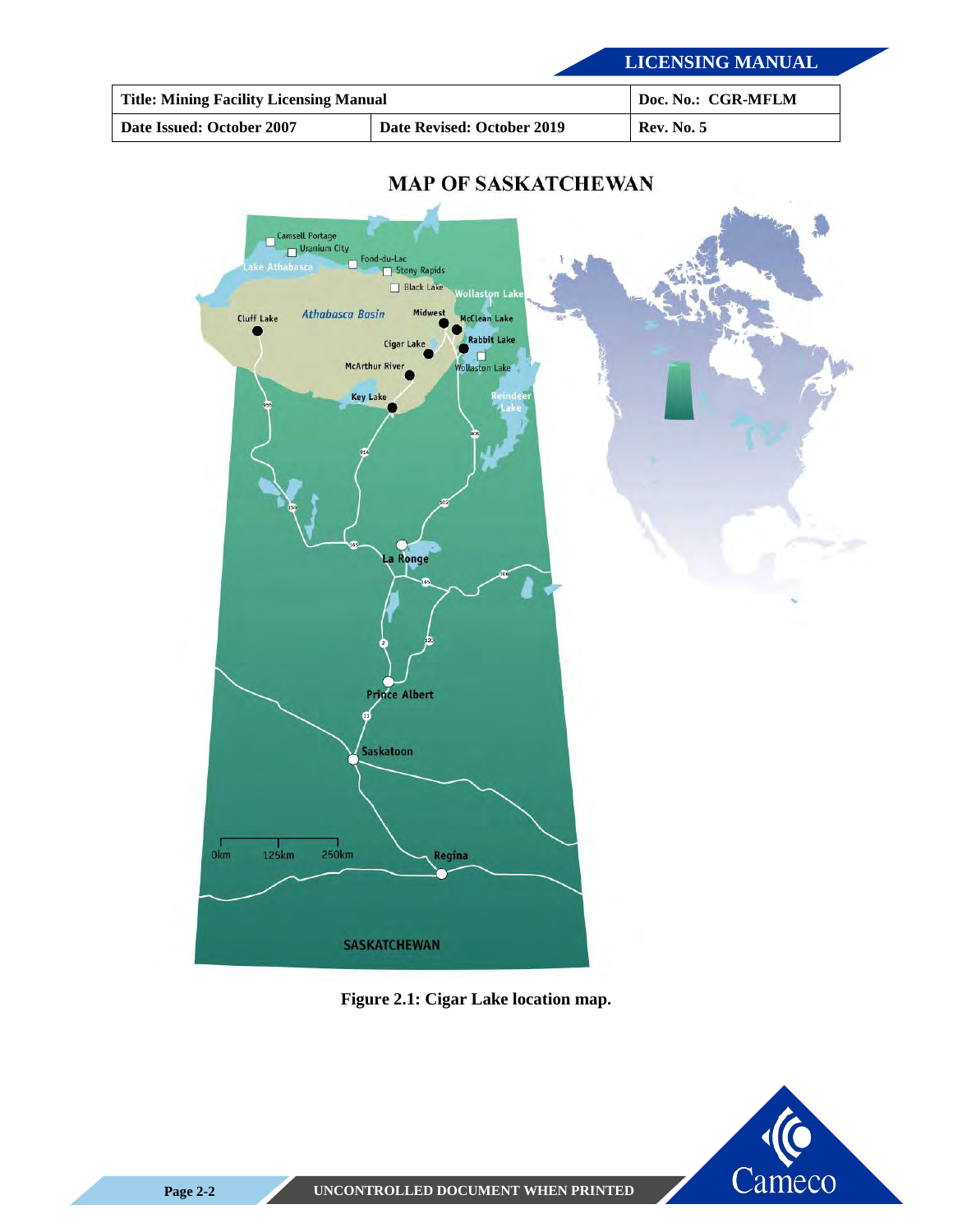| <b>Title: Mining Facility Licensing Manual</b> |                            | Doc. No.: CGR-MFLM |
|------------------------------------------------|----------------------------|--------------------|
| Date Issued: October 2007                      | Date Revised: October 2019 | <b>Rev. No. 5</b>  |

The business address for Cigar Lake is:

Cameco Corporation - Cigar Lake Operation 2121 - 11th Street West Saskatoon, Saskatchewan S7M 1J3

During the licence period, the CNSC will be notified of changes of ownership or business address.

#### <span id="page-17-0"></span>**2.2 Summary of Licenced Activities**

The purpose of Cigar Lake is to mine and process uranium ore. To achieve this purpose, the CNSC licence authorizes Cigar Lake to:

- Prepare a site for, construct, operate, modify and decommission a nuclear facility for the mining of uranium ore.
- Mine a nuclear substance (uranium ore).
- Import, possess, use, store, transfer and dispose of nuclear substances.
- Import, possess, use, store and transfer prescribed equipment that is required for or associated with laboratory studies, field studies, fixed gauge usage and borehole logging devices.

Further, as described in the CNSC Licence Conditions Handbook (LCH), the authorized activities at Cigar Lake include:

- Operation of the underground mine, underground ore-processing facility and surface ore load-out facility.
- Mining and processing ore from the facility.
- Mining up to 7.0 million kg of uranium per year, with a production flexibility up to 9.25 million kg of uranium.
- Use of a dosimetry service:
	- o For gamma dosimetry, a CNSC-licensed service is used.
	- o With regard to radon gas, radon progeny and long-lived radioactive dust, a separate dosimetry service licence is not required because these components of the effective dose are below 5 mSv/yr.
	- o For full-time underground workers the use of a licensed dosimetry service for radon progeny and long-lived radioactive dust is used.

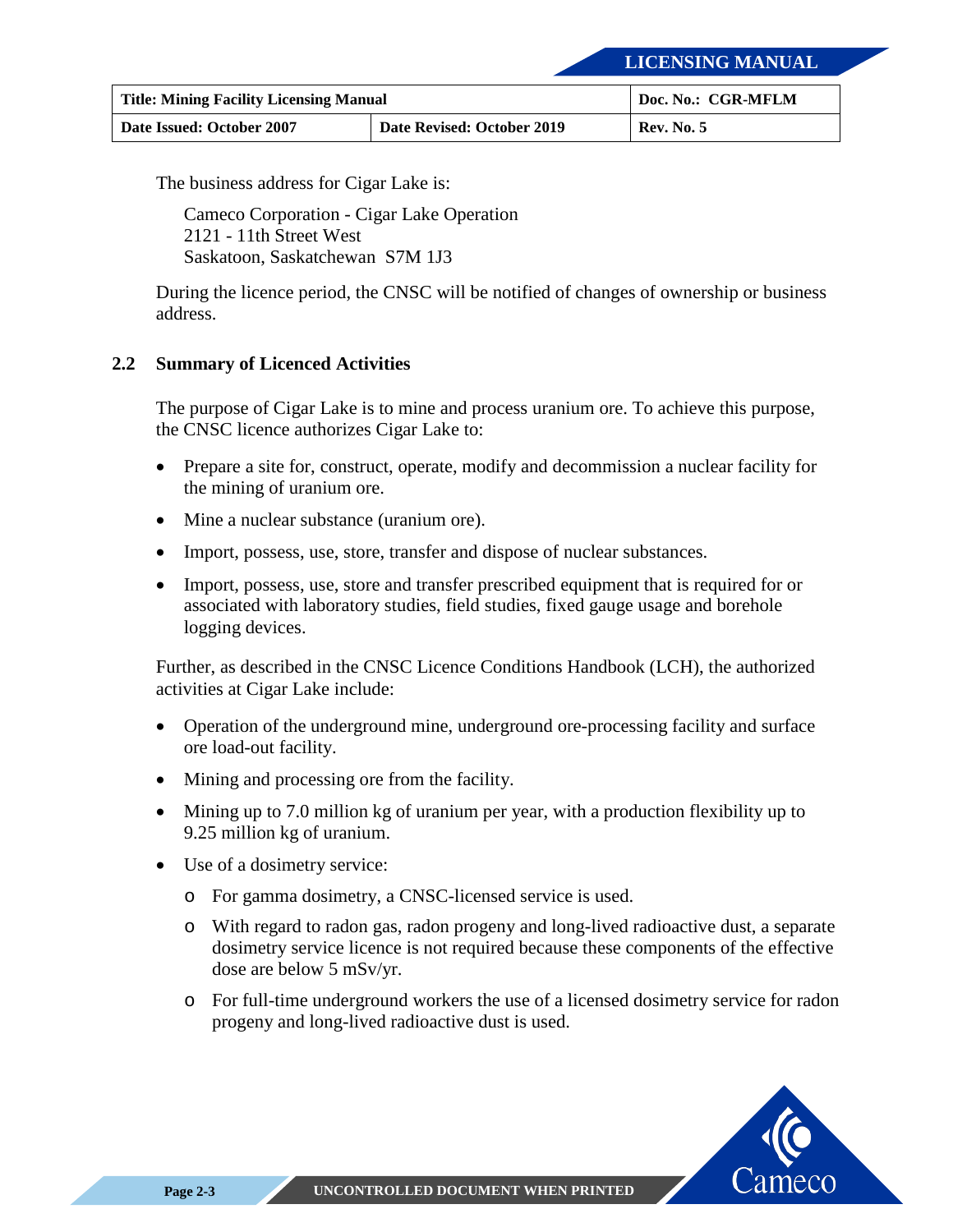| <b>Title: Mining Facility Licensing Manual</b> |                            | Doc. No.: CGR-MFLM |
|------------------------------------------------|----------------------------|--------------------|
| Date Issued: October 2007                      | Date Revised: October 2019 | <b>Rev. No. 5</b>  |

- Operation of the water treatment plants.
- Storage of waste rock.
- Handling and storage of hazardous materials and disposal of hazardous wastes.
- Possession, storage, transfer, importation, use and disposal of nuclear substances and radiation devices.

#### <span id="page-18-0"></span>**2.3 The Uranium Deposit**

The Cigar Lake deposit is inside the eastern edge of the Athabasca basin in northern Saskatchewan. The deposit is at the unconformity contact between rock of the Athabasca Group sandstone and underlying lower Proterozoic Wollaston Group metasedimentary basement rocks. The deposit is approximately 1,950 m long, 20 to 100 m wide, and ranges up to 13.5 m thick with an average thickness of about 5.4 metres. It occurs at depths ranging between 410 to 450 m below the surface

The deposit has three distinct mineralization zones:

- high grade mineralization at the unconformity
- fracture-controlled, vein-like mineralization higher up in the sandstone; and
- fracture-controlled, vein-like mineralization in the basement rock.

Most of the ore is in the high-grade mineralization at the unconformity, which has massive clay and high-grade uranium concentrations.

#### <span id="page-18-1"></span>**2.4 Pre-Construction Activities**

The Joint Federal-Provincial Panel on Uranium Mining Developments in northern Saskatchewan conducted an environmental impact assessment (EIS) of the Cigar Lake Project in 1995. The panel recommended in 1997 that the Project proceed, pending identification of a suitable disposal location for PAG waste rock. In 2001, an EIS was submitted detailing the proposed strategy for disposal of PAG waste rock within the Sue C pit at McClean Lake. An addendum to this EIS was submitted in 2002, with all regulatory approvals obtained in 2003.

Further, in February 2004, Cameco submitted an environmental assessment study report (EASR) for Cigar Lake in accordance with the *Canadian Environmental Assessment Act*  (CEAA). The CNSC concluded the Project, taking into account the appropriate mitigation measures identified in the 2004 EASR, was not likely to cause significant adverse

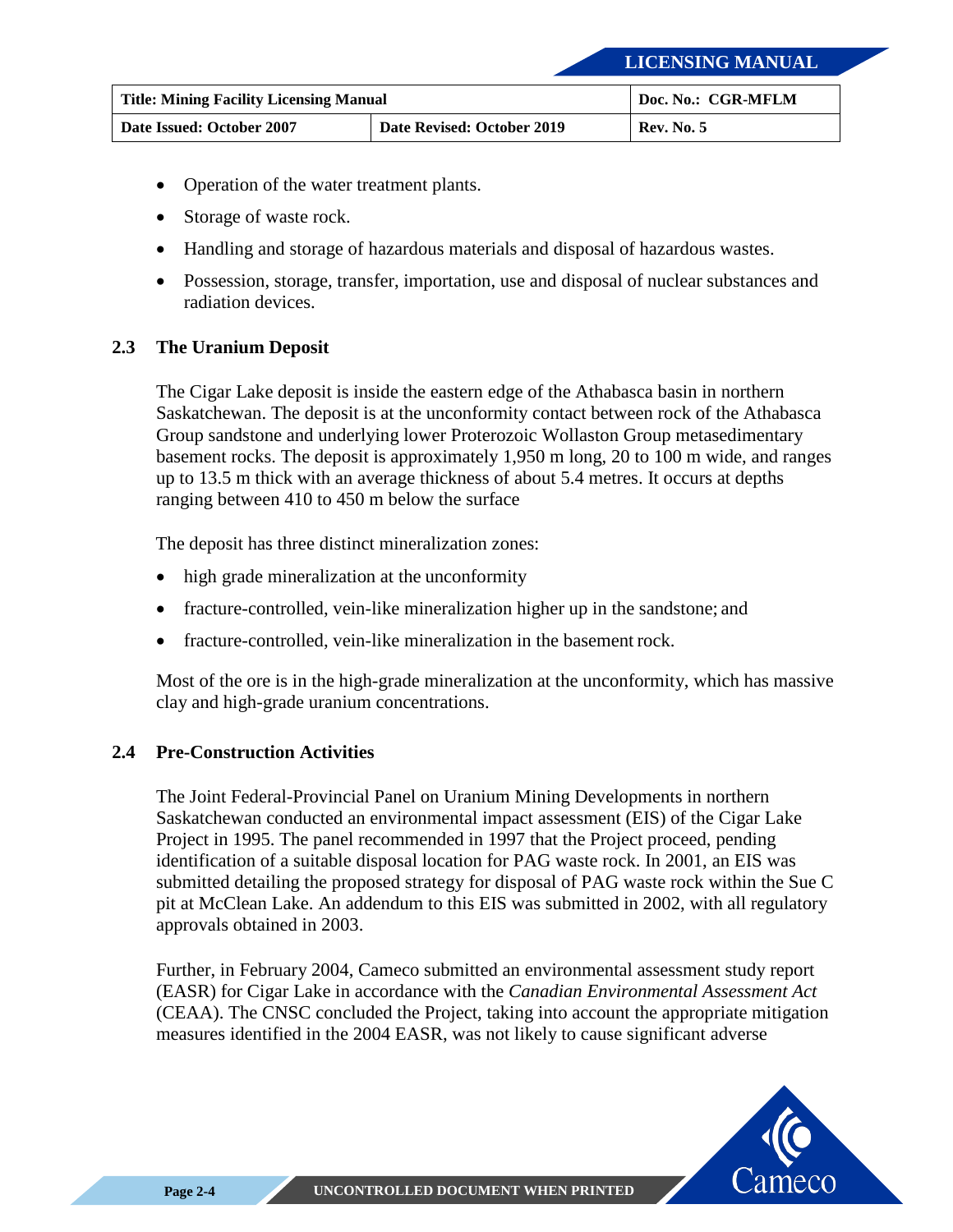| <b>Title: Mining Facility Licensing Manual</b> |                            | Doc. No.: CGR-MFLM |
|------------------------------------------------|----------------------------|--------------------|
| Date Issued: October 2007                      | Date Revised: October 2019 | <b>Rev. No. 5</b>  |

environmental effects. The CNSC issued the initial Uranium Mine Construction Licence UMCL-MINE-CIGAR.00/2007 on December 22, 2004, approving construction of the mining and support facilities described in *The Cigar Lake Project – Mining Facilities Licensing Manual* (issued March 2004) along with its supporting documents.

As well, the Saskatchewan Ministry of Environment (SMOE) issued the *Cigar Lake Project Approval to Operate Pollutant Control Facilities IO-187* in May 2004. This document provided approval to operate facilities, such as the water treatment plant, the landfill and the hazardous substance and waste dangerous goods storage facilities.

#### <span id="page-19-0"></span>**2.5 Activities Completed Under Previous Licenses**

During construction, Cigar Lake incurred several setbacks as a result of three water inflow incidents. The first occurred in April 2006, resulting in the flooding of the then partially completed Shaft No.2. The two subsequent incidents involved inflows into the mine workings connected to Shaft No. 1.

Due to the inflow events, a need was identified to manage the potentially higher water inflow that the mine could encounter during construction and operations. However, it was predicted that releasing non-routine, large volumes of treated water into the original effluent discharge point - a muskeg area drained by Aline Creek - could potentially result in erosion of that drainage system. As a result, Cameco proposed building a pipeline and discharge point through a diffusor directly to Seru Bay of Waterbury Lake. This proposal triggered a joint federal and provincial environmental assessment screening under CEAA and *Saskatchewan Environmental Assessment Act* (SEAA) respectively, with the final EIS submitted in 2011. Approval was granted later that year with construction and commissioning of the pipeline and discharge location, capable of accommodating a predicted non-routine inflow event, completed in 2012.

Because these inflow events occurred during the construction phase, the 2009 Cigar Lake relicensing process provided a detailed list of phased remediation activities leading to recovery of the mine and restoration of mine infrastructure and safety systems. In 2009, Cigar Lake received a licence renewal (UMCL-MINE-CIGAR.00/2013), which included a phased mine remediation and construction plan.

Cigar Lake developed and successfully executed these recovery and remediation plans for both the Shaft No. 2 inflow and the two inflows experienced in the mine workings connected to Shaft No. 1 in accordance with the phased remediation and construction plan. This involved inspecting the mine and completing any additional remedial work to protect

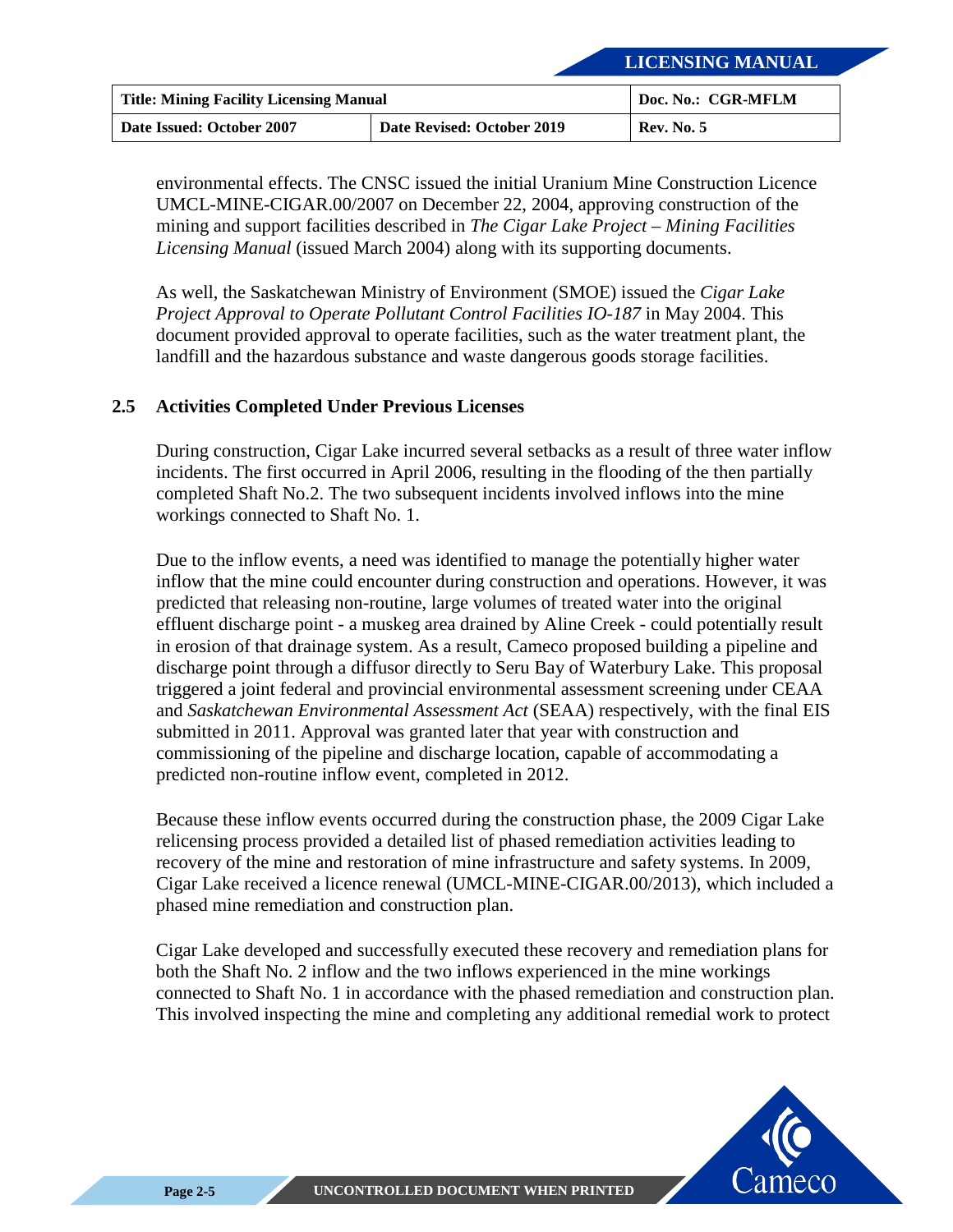| <b>Title: Mining Facility Licensing Manual</b> |                            | Doc. No.: CGR-MFLM |
|------------------------------------------------|----------------------------|--------------------|
| Date Issued: October 2007                      | Date Revised: October 2019 | <b>Rev. No. 5</b>  |

it from an inflow or significant ground failure. The process also included studying whether additional reinforcement was required in higher risk areas. Successful re-entry to the mine workings was achieved in early 2010. A comprehensive underground rehabilitation program was implemented, which involved rehabilitating the remaining lower risk areas of the mine, including 480- and 500-metre levels, and re-establishing the full mine ventilation circuit. Also completed was backfilling of the 420- and 465-meter levels with concrete.

With the mine fully secured and the underground infrastructure rehabilitation items completed, Cameco resumed underground construction activities in 2011. These activities included reinforcing the large run of mine (ROM) opening underground with steel and concrete, installation of the remaining processing equipment and completing the furnishing of all ventilation, electrical and piping infrastructure within Shaft No.2.

A four staged approach was taken to commissioning of infrastructure at Cigar Lake. This process is described in detail in the Cigar Lake *Quality Management Program* (CGR-QMP). In Stage 1 of commissioning, systems were verified to ensure they have been installed as designed. In Stage 2 of commissioning, individual components were energized for the first time and motors and instrumentation are tested.

Subsequently, approximately 30 different integrated subsystems were commissioned in Stage 3. This involved testing the entire integrated processing circuit with water, followed by processing waste rock through the entire circuit. Stage 1, 2, and 3 commissioning work was completed throughout 2013 and was in process during the issuance of the Cigar Lake licence UML-MINE-CIGAR.00/2021.

#### <span id="page-20-0"></span>**2.6 Activities Completed Under Licence UML-MINE-CIGAR. 00/2021**

CNSC licence UML-MINE-CIGAR.00/2021 was issued to Cigar Lake on July 1, 2013. Initial activities completed under this licence included final (Stage 4) commissioning and transition to commercial production. Cigar Lake submitted a final status report (Status Report 5) and a subsequent addendum in 2016 providing an overview of all Stage 4 commissioning activities.

Although the Stage 4 commissioning process did not directly prompt fundamental changes to facilities, equipment or processes, other operational factors necessitated revisions to mine freeze and tunnel development strategies. Chief amongst these were the following:

• Transitioning to a predominantly surface freeze system.

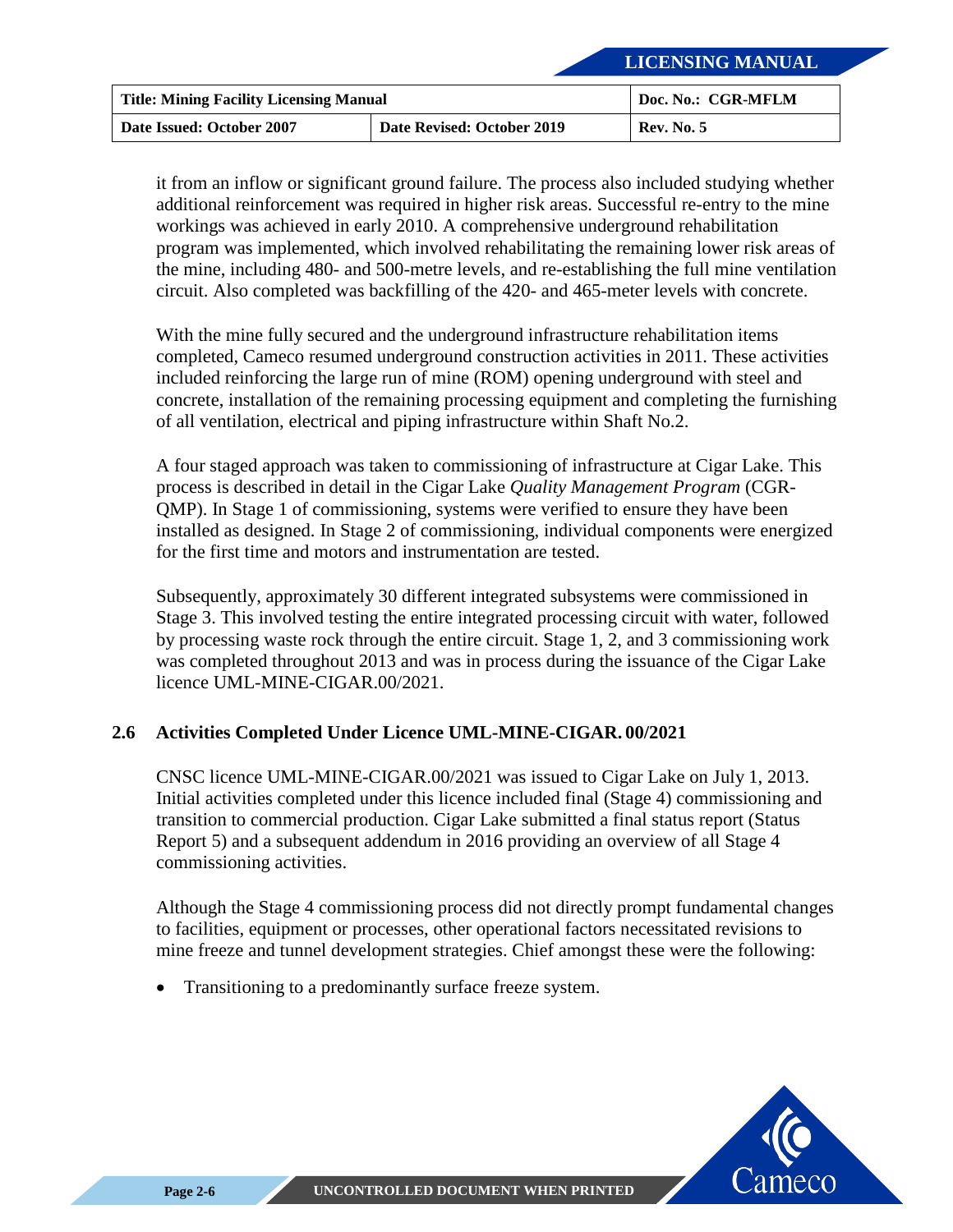| <b>Title: Mining Facility Licensing Manual</b> |                            | Doc. No.: CGR-MFLM |
|------------------------------------------------|----------------------------|--------------------|
| Date Issued: October 2007                      | Date Revised: October 2019 | <b>Rev. No. 5</b>  |

• Changing tunnel liner technology to the *New Austrian Tunneling Method* (NATM) techniques.

Overall, commissioning activities were successful in maintaining worker health and safety, protecting the environment and ensuring operational performance targets were met during the transition to production. Cigar Lake ore production began on March 13, 2014 with the first shipment of ore slurry sent to McClean Lake. Production ramp up continued until May 22, 2015 when Cigar Lake formally announced that it had met all criteria necessary to achieve commercial production, including production cycle times and process specifications. In the first full calendar year of production (2016), Cigar Lake produced 6.8 million kg U, approaching the licensed nominal annual production rate of 7.0 million kg U.

Additional activities completed during the licence period were largely focussed on the transition from underground to predominantly surface freezing and included construction of:

- Surface freeze pads and freeze plants to support ground freezing from surface.
- Additional slimes pond (Slimes Pond 5).
- A new mechanical shop training and administrative offices.

#### <span id="page-21-0"></span>**2.7 Flex Production Provision**

To allow production flexibility, Cigar Lake has a flex production rate in the CNSC licence that allows up to 9.25 million kg U to be produced annually, with a nominal annual production rate of 7.0 million kg U. Production and flex values are reported on an annual basis in the Cigar Lake Annual Report.

Maintaining the safety of people and the environment under all production scenarios is accomplished through a robust monitoring program, ensuring that at all times we are maintaining an acceptable level of performance. These performance levels are defined within the Cigar Lake *Radiation Code of Practice* and the *Environmental Code of Practice*.

#### <span id="page-21-1"></span>**2.8 Future Outlook**

Over the term of the next licence, Cigar Lake will continue to conduct activities in accordance with the licensing basis. During the licence term, Cigar Lake will continue to identify and pursue opportunities to improve operational efficiency while continuing to maintain the safety of workers and the public as well as protection of the environment. Such opportunities may include, but are not limited to:

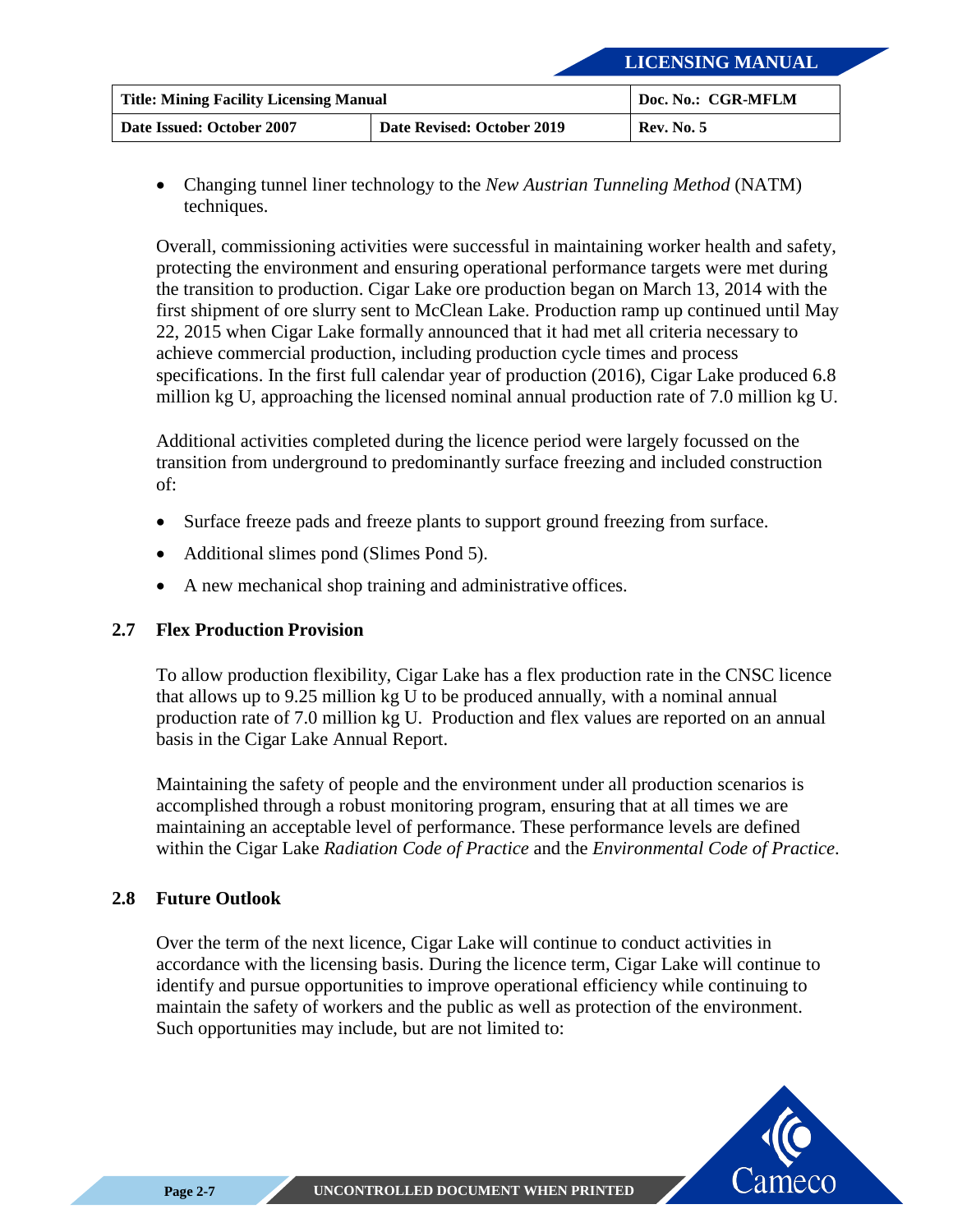| <b>Title: Mining Facility Licensing Manual</b> |                            | Doc. No.: CGR-MFLM |
|------------------------------------------------|----------------------------|--------------------|
| Date Issued: October 2007                      | Date Revised: October 2019 | <b>Rev. No. 5</b>  |

- Examination of opportunities to improve efficiency of current freezing and mine ventilation practices.
- Examination of alternative mining methods.
- Ongoing evaluation of measures to improve environmental performance.

As is the case with all mines, brownfield exploration is conducted as a means of maximizing the return on investment. Continued exploration of the Cigar Lake orebody is considered an activity that is part of the licensing basis. As such, through additional exploration drilling, there is potential to identify ore reserves within the Cigar Lake ore body in areas which are not currently categorized as resources.

When sufficient information has been gathered and mine plans developed, including any additional infrastructure requirements that might be deemed necessary to support the continuance of the licensed activity within those areas, Cameco would provide notification (with supporting information to demonstrate that the licence basis is respected) to the CNSC. Additional infrastructure to support ongoing mining may include, but is not limited to:

- expansion of waste rock Stockpile C
- expansion of surface lease to support additional surface infrastructure
- additional surface freeze plants and/or pads
- additional underground freeze infrastructure
- additional ventilation infrastructure; and
- additional slimes pond $(s)$ .

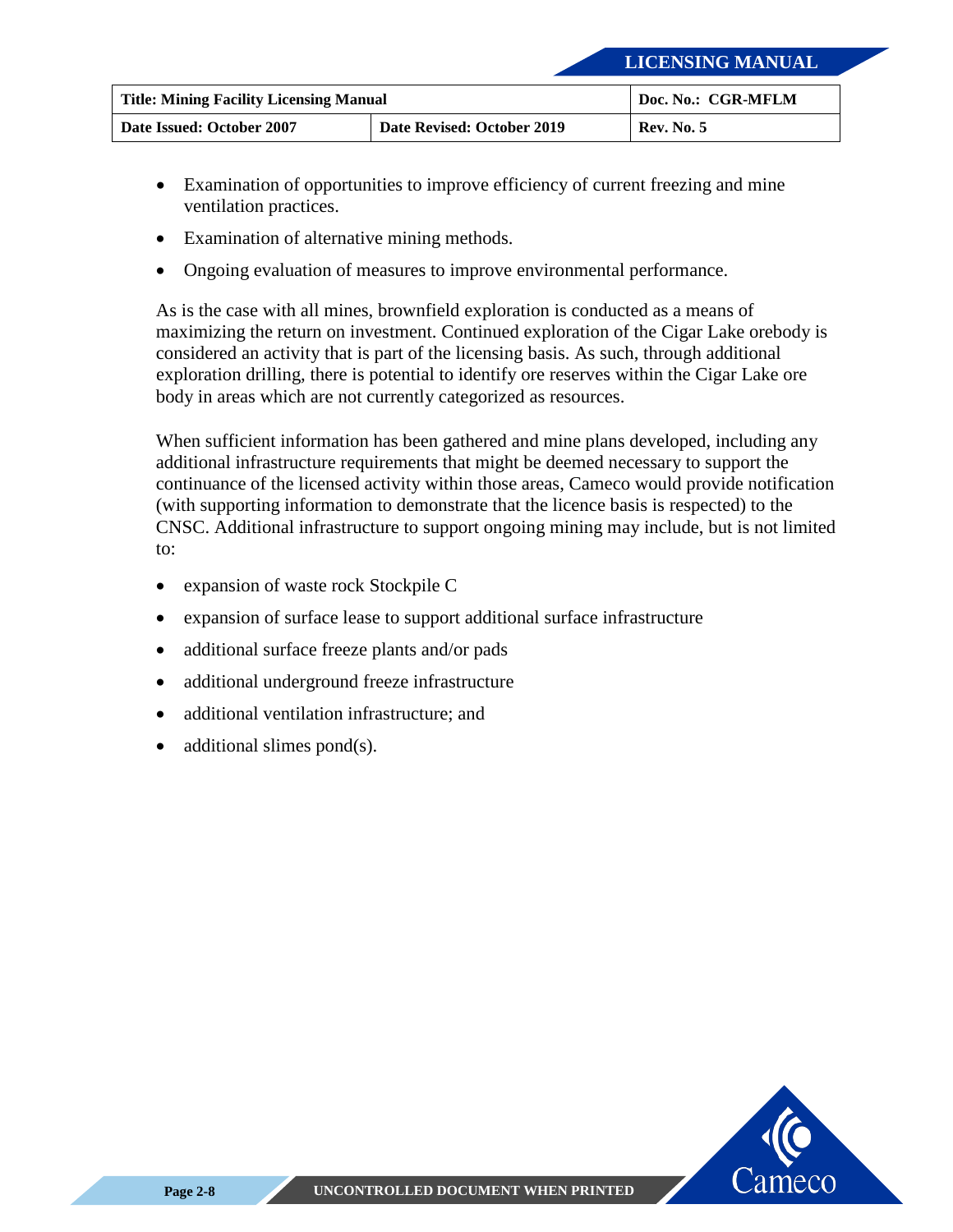| <b>Title: Mining Facility Licensing Manual</b> |                            | Doc. No.: CGR-MFLM |
|------------------------------------------------|----------------------------|--------------------|
| Date Issued: October 2007                      | Date Revised: October 2019 | <b>Rev. No. 5</b>  |

#### <span id="page-23-0"></span>**3.0 FACILITY COMPONENTS AND PROCESS**

#### <span id="page-23-1"></span>**3.1 Mining Facilities**

Set out below is an overview of the underground and surface facilities, with more detail being provided in the *Mining Facility Description Manual* (CGR-MFDM) and *Mine Operations Program* (CGR-MOP).

#### <span id="page-23-2"></span>**3.1.1 Shaft No. 1**

Shaft No. 1 is a hydrostatically sealed, vertical mine service shaft that is 500 m deep and 4.9 m in diameter and includes:

- fresh air supply to the mine
- transportation of personnel and supplies
- a means of egress via a ladderway
- electrical cables
- compressed air lines
- fresh water supply; and
- dewatering lines.

#### <span id="page-23-3"></span>**3.1.2 Shaft No. 2**

Shaft No. 2 is a hydrostatically sealed, vertical mine service shaft that is 500 m deep and includes:

- fresh air and exhaust air ventilation, separated by a sealed wall
- transportation of personnel and supplies
- secondary means of egress including a ladderway from the 500-metre level to the 480 metre level
- slick lines for the transport of cementitious products to the underground
- transportation of ore in the form of two slurry pipelines
- electrical cables

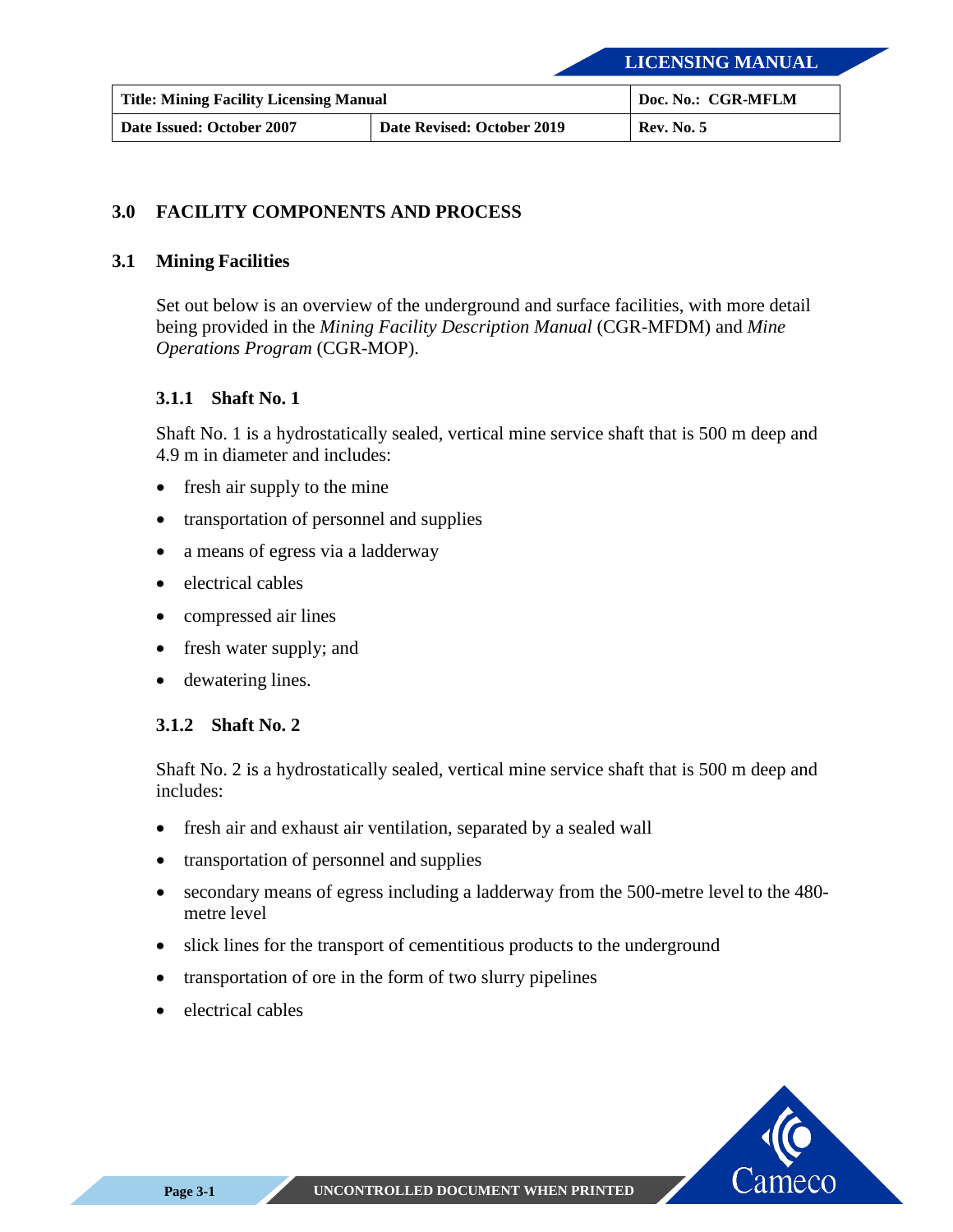| <b>Title: Mining Facility Licensing Manual</b> |                            | Doc. No.: CGR-MFLM |
|------------------------------------------------|----------------------------|--------------------|
| Date Issued: October 2007                      | Date Revised: October 2019 | <b>Rev. No. 5</b>  |

- compressed air lines; and
- dewatering lines.

#### <span id="page-24-0"></span>**3.1.3 Mine Levels**

The 480-metre level contains the main workings of the mine. The north end of this level (north of 480-959 DRE) contains the production mining area. The south end of the mine contains the majority of the services, shops, control rooms and labs, ore processing infrastructure, waste rock handling, and mine dewatering equipment. There are refuge stations in both ends of this level of the mine.

The 500-metre level, accessible via ramp from the 500-metre level, contains the ore slurry hoisting pumps, the bottoms of Shafts No. 1 and 2, ore processing infrastructure, mine dewatering equipment, a refuge station, and ventilation passageways.

#### <span id="page-24-1"></span>**3.1.4 Ground Freezing System**

The surface freeze plants provide the freezing capabilities necessary to enhance ground stability and mitigate water inflow potential. The freeze plants reduce the temperature in a brine mixture. The chilled brine is pumped at high pressure to the surface freeze pads.

The freeze system on surface supplies chilled brine to the three surface freezehole pads: the central freeze pad, the east freeze pad and the west freeze pad. The freeze lines extend out on the pads and down individual freeze holes to below the orebody. The slightly warmer brine returns to the surface freeze plant where it is re-chilled and returned to the loop.

The freeze system that goes underground extends to a heat exchanger at the 480-metre level. This system is currently not operational, but remains in place in the event that it is required at a later date.

#### <span id="page-24-2"></span>**3.1.5 Ore Slurry Loadout Facility**

The ore slurry loadout building receives the ore slurry from underground and stores it in either one of two pachucas. The facility has a mixing tank to allow a final adjustment in the ore grade of the slurry to be shipped. The slurry will also be thickened by removing water and transferred into slurry containers for hauling to the McClean Lake JEB mill for processing.

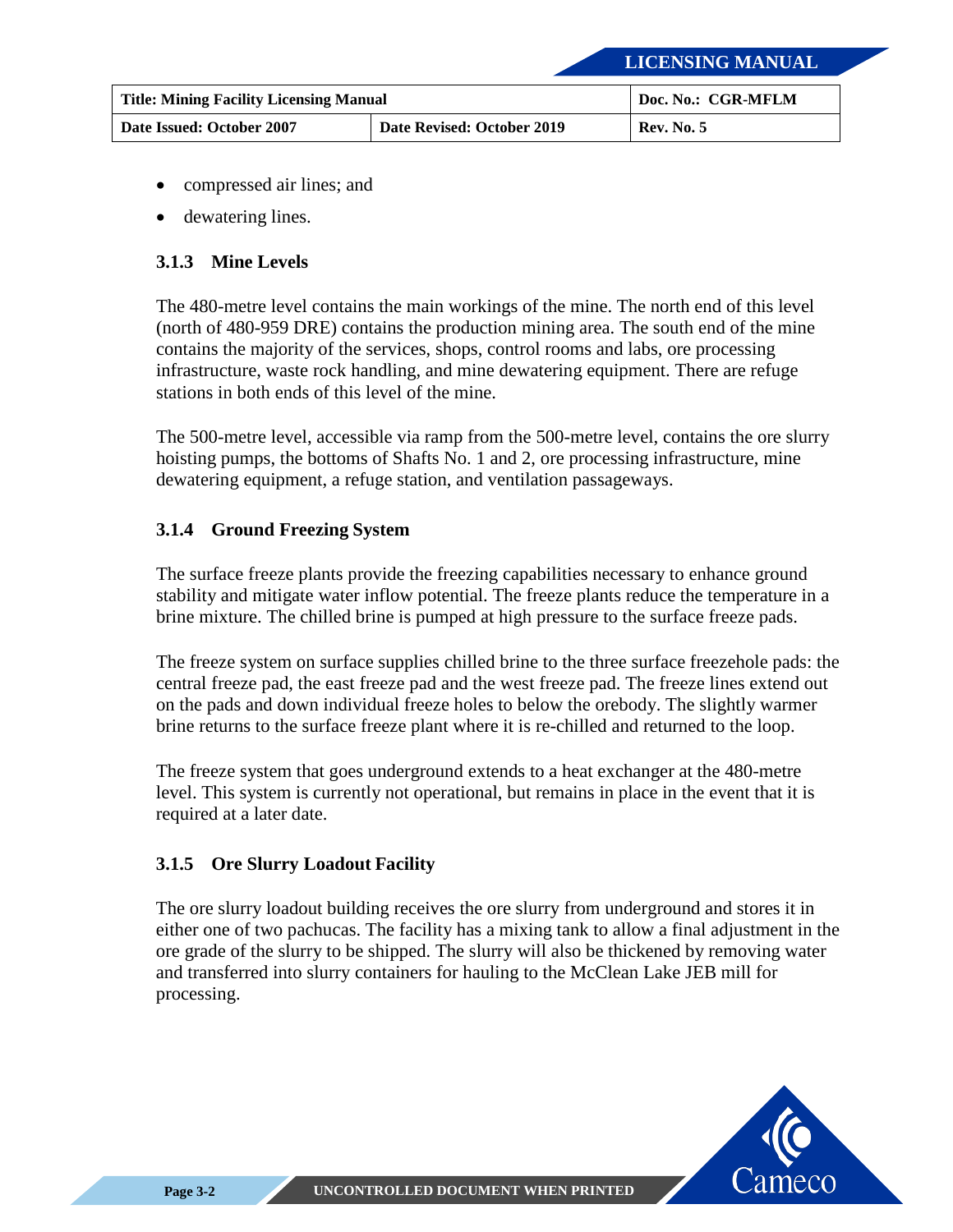| <b>Title: Mining Facility Licensing Manual</b> |                            | Doc. No.: CGR-MFLM |
|------------------------------------------------|----------------------------|--------------------|
| Date Issued: October 2007                      | Date Revised: October 2019 | <b>Rev. No. 5</b>  |

These slurry containers have been constructed and approved as an Industrial Package Type 2 (Type IP-2).

#### <span id="page-25-0"></span>**3.1.6 Minewater Management Facilities**

An overhead pipe rack, containing the minewater pipelines from Shaft No. 1 and is capable of delivering minewater to the minewater treatment plant surge pond, Production Contingency Pond No. 1 (PCP1) or Production Contingency Pond No. 2 (PCP2).

The minewater treatment facilities consist of the minewater treatment plant, various ponds and the associated linking pipelines. The minewater treatment facilities are operated to ensure that site effluent water is appropriately treated and meets all regulatory discharge requirements prior to release to the environment. Treated water is pumped to one of four monitoring ponds where it is tested prior to being released to the environment.

The minewater treatment plant is designed as a two-stage process that can be operated in series or parallel to treat routine or non-routine mine flows. The first stage provides pretreatment of water, including that which is rich in molybdenum and/or selenium. This stage is capable of providing the same treatment as the second stage process. The second stage treats the majority of the water generated on site.

The contingency water handling facilities are utilized during a non-routine water inflow situation underground or if there are operational problems with the minewater treatment plant. The contingency water handling facilities are able to treat the predicted non-routine inflow event, up to 2,000  $\mathrm{m}^3$ /hr releasing treated water to the environment via the pipeline to Seru Bay.

#### <span id="page-25-1"></span>**3.1.7 Waste and Waste Rock Storage**

There are three waste rock stockpiles at Cigar Lake:

- Stockpile A and A-1 are unlined storage areas for clean waste rock.
- Stockpile B is lined and used to store mineralized waste rock and waste that is potentially contaminated with radioactive material.
- Stockpile C is lined and used for storage of potentially acid-generating waste rock.

Both lined stockpiles have gravity-fed, double-contained drain systems that empty into PCP1.

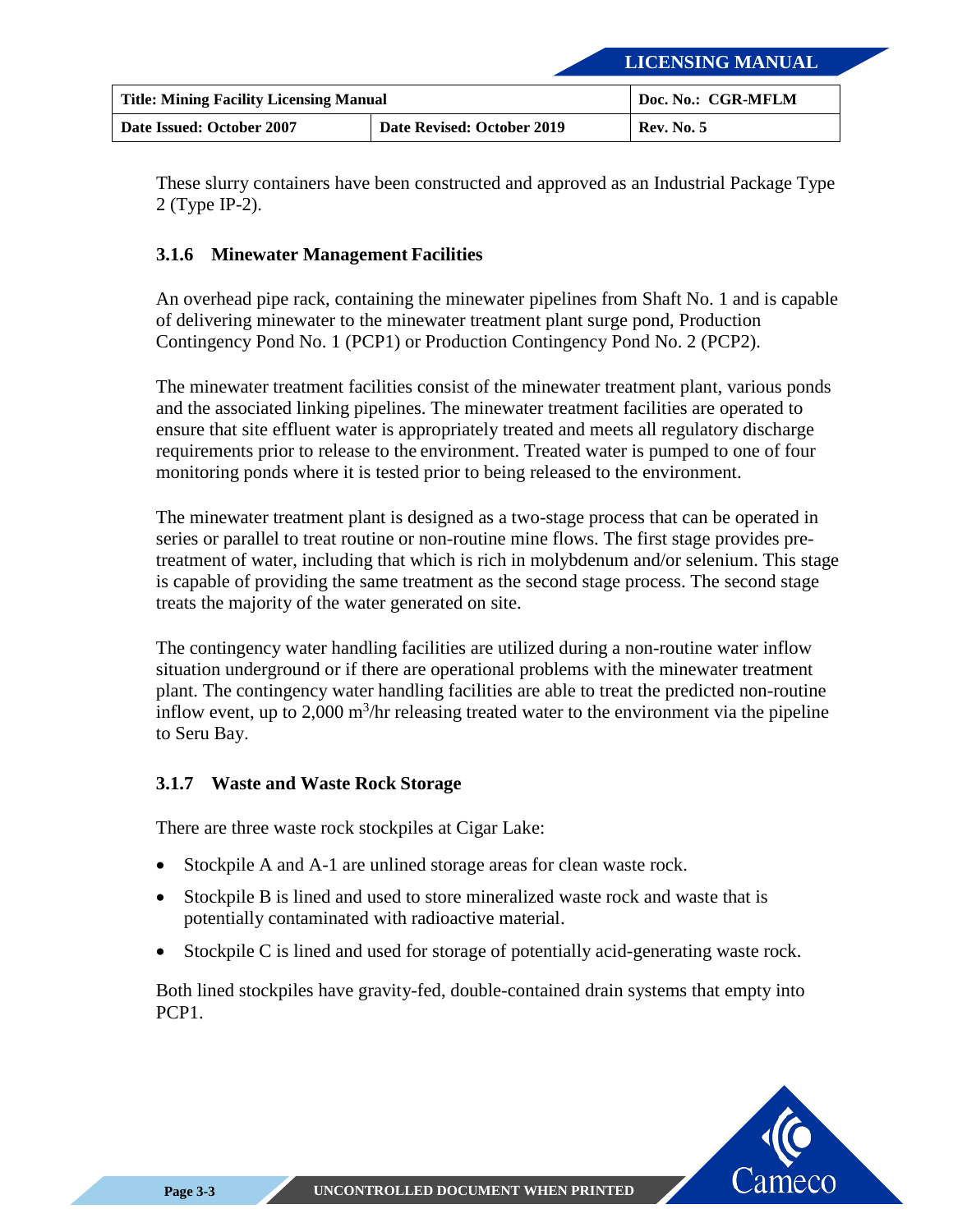| <b>Title: Mining Facility Licensing Manual</b> |                            | Doc. No.: CGR-MFLM |
|------------------------------------------------|----------------------------|--------------------|
| Date Issued: October 2007                      | Date Revised: October 2019 | <b>Rev. No. 5</b>  |

A sealed concrete foundation-type pad behind the wash bay is used to store contaminated materials. Attached to the north of these structures is a lined contaminated materials laydown area. Water from all three of these structures drains to PCP1 for eventual treatment in the mine water treatment plant. An additional building for contaminated waste storage is also located on the eastern portion of the site. Domestic waste generated is disposed of at the domestic waste landfill.

In addition, there are five slimes ponds for storage of slimes generated in the mine. A filter cake storage pond located near the minewater treatment plant is used for storage of precipitated material from the minewater treatment plant.

#### <span id="page-26-0"></span>**3.1.8 Utilities and Essential Services**

Potable water treatment facilities are operated continuously and have had the chlorination system upgraded since the start of construction to accommodate increased consumption. Freshwater is pumped from Waterbury Lake to a freshwater storage tank, a portion of which is allocated for feed to the potable water treatment system. Treatment consists of multimedia filtration, a sediment filter, ultraviolet disinfection and chlorine addition.

A large portion of the freshwater storage tank is reserved for the firefighting system. For firefighting purposes, diesel-powered pumps are in place to start automatically to ensure firefighting water supply should power failures be experienced.

A sewage lagoon system is used to treat sewage generated at the Cigar Lake site.

The mine site power is supplied by SaskPower, where it is transformed and distributed to site. Standby power is provided by permanent diesel generators located in the powerhouse, connected to the plant power distribution system. In addition, the site has a trailermounted, portable diesel generator that can be used as required for an additional backup power source.

Double-walled fuel storage tanks are used to store and distribute gasoline and diesel fuel for site equipment operation. The propane storage tanks are tied into an underground pipeline system used to distribute propane to the various propane-fired heaters throughout the site and residence.

A concrete batch plant is located at the Shaft No. 2 headframe and collarhouse facility. The batch plant provides concrete and shotcrete for surface and underground construction and development activities.

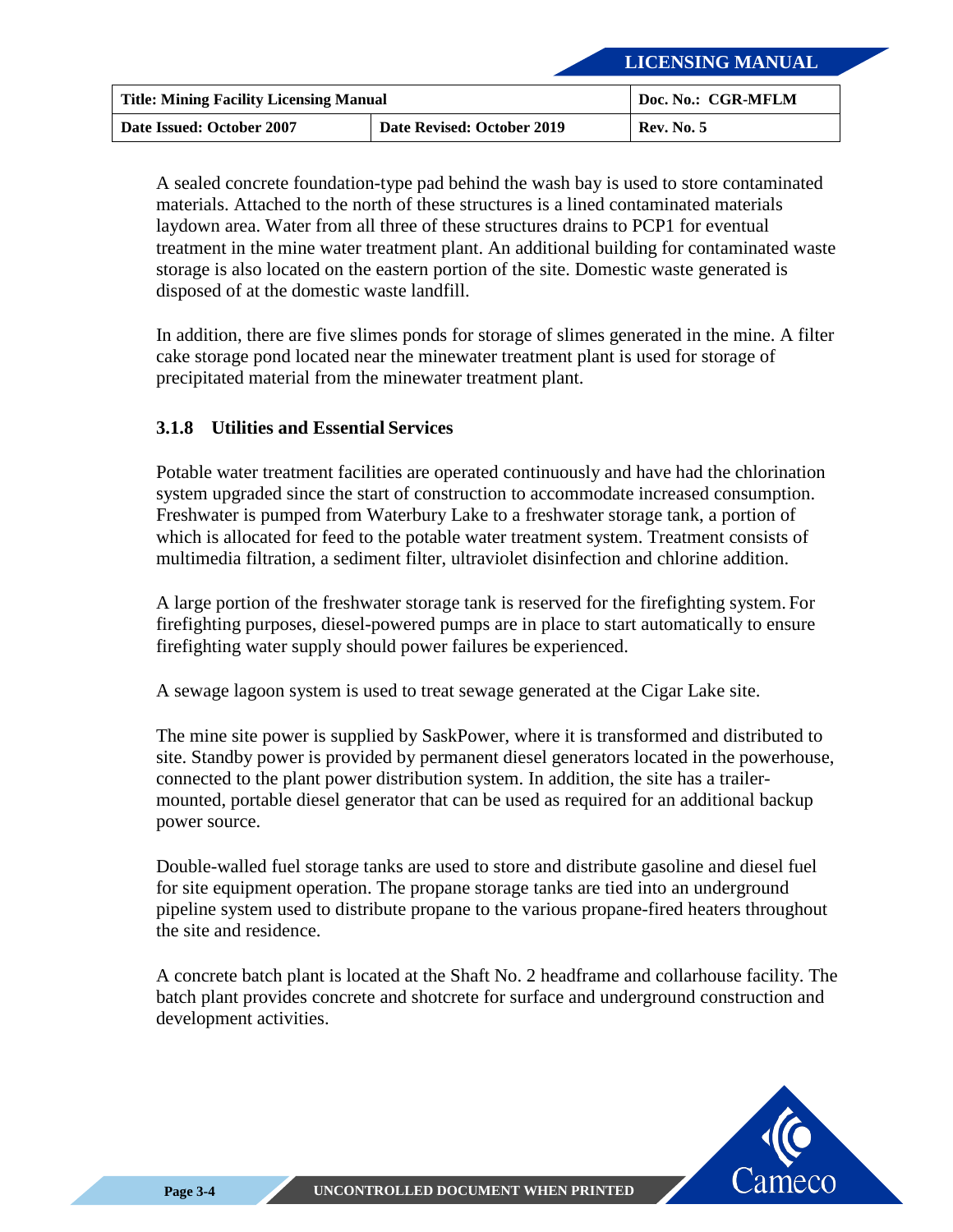| <b>Title: Mining Facility Licensing Manual</b> |                            | Doc. No.: CGR-MFLM |
|------------------------------------------------|----------------------------|--------------------|
| Date Issued: October 2007                      | Date Revised: October 2019 | <b>Rev. No. 5</b>  |

The explosives storage facility provides secure licensed storage for explosive materials used at Cigar Lake.

#### <span id="page-27-0"></span>**3.1.9 Surface Ancillary and Support Facilities**

The airstrip, mine property roads and the Cigar Lake site access road are maintained as required by site personnel. The Cigar Lake site all-weather access road permits two-way traffic and has been designed to have a nominal speed limit of 80 km/hr (reduced in locations as required for safety), and connects directly to provincial Highway 905 (*Drawing C455-G-005* attached a[s Document 8 in Appendix A\)](#page-49-0).

The original exploration camp continues to be used for storage and logging of drilling core. The camp is located on a peninsula between Seru Bay and the main body of Waterbury Lake.

The wash bay is a covered structure with a concrete foundation that is used to clean equipment. Water from the wash bay is collected and treated in the minewater treatment plant prior to release.

The camp facilities consist of a permanent residence and a construction camp. Food services and recreational activities are provided. The original construction camp remains on site, but has been removed from service and is awaiting decommissioning or removal from site.

A maintenance shop is located to the north of the wash bay site. In addition to shop facilities, the building houses some of the office and administration facilities for the operation. The site administrative offices are housed in various trailer-type and permanent units. In addition, there are mine and construction dry facilities where workers change from camp clothes into work clothing. Water from the mine dry facilities used by underground workers is treated in the minewater treatment plant prior to release to the environment. Warehouse facilities are contained in various attached or standalone steel-framed, fabriccovered buildings. Some of the warehouse buildings are heated while others are not. Fenced-in laydown areas are also used for warehousing materials and equipment.

A security gatehouse has been constructed on the site access road southwest of the airstrip. The facility includes a chain link fence and a building with telephone and radio communications to the mine site.

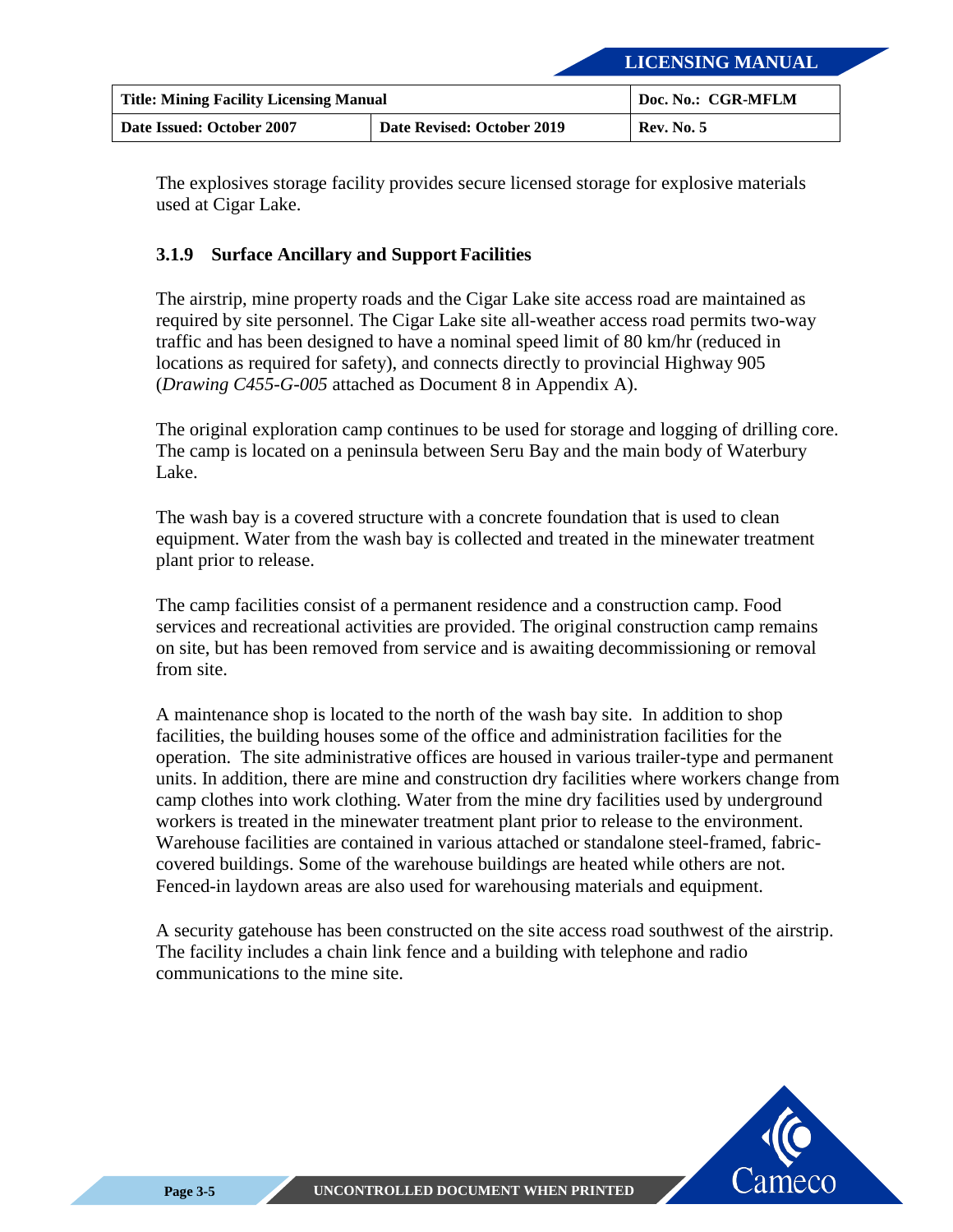| <b>Title: Mining Facility Licensing Manual</b> |                            | Doc. No.: CGR-MFLM |
|------------------------------------------------|----------------------------|--------------------|
| Date Issued: October 2007                      | Date Revised: October 2019 | <b>Rev. No. 5</b>  |

#### <span id="page-28-1"></span><span id="page-28-0"></span>**3.2 Processes**

#### **3.2.1 Mining**

The Cigar Lake JBS mining process does not require workers to enter the ore area. After the ground is frozen, a pilot hole is drilled from the JBS on the 480-metre level up through the orebody, approximately 50 m above. The pilot hole is then lined with a steel casing up to the ore and a sacrificial fiberglass casing through the ore. The high pressure water-jet string is inserted into the prepared pilot hole and then is used to cut the ore, which flows in the annulus between the hole casing and the jetting string. The ore is piped directly to a slurry tank on the 480-metre level and from there is pumped to the run-of-mine (ROM) storage area. Upon completion of ore removal from a mining chamber, the chamber is backfilled with concrete.

#### <span id="page-28-2"></span>**3.2.2 Underground Ore Processing**

The purpose of the underground ore processing circuit is to grind the ore into a slurry that is of suitable density for pumping to surface. Ore is removed from the ROM and fed through the grinding circuit which reduces the particle size. From grinding the ore enters the clarifier. The clarifier serves two purposes. It will thicken the slurry to the appropriate density for pumping to surface and it clarifies the process water for recycling to the mining process. The thickened ore slurry is moved to the underground pachuca storage area in preparation for pumping to surface. Most of the capacity to blend slurry to an ore grade suitable for transport occurs underground. From the underground pachucas, the ore slurry is pumped into the surface pachucas in the slurry loadout building.

#### <span id="page-28-3"></span>**3.2.3 Surface Ore Processing, Loading and Shipping**

Only minor ore processing occurs in the slurry loadout building. This processing consists of final blending of slurry from the two surface pachucas to obtain an acceptable ore grade for shipment. Once the slurry has been blended, it is loaded into containers and trucked to the McClean Lake JEB mill for processing into uranium concentrate.

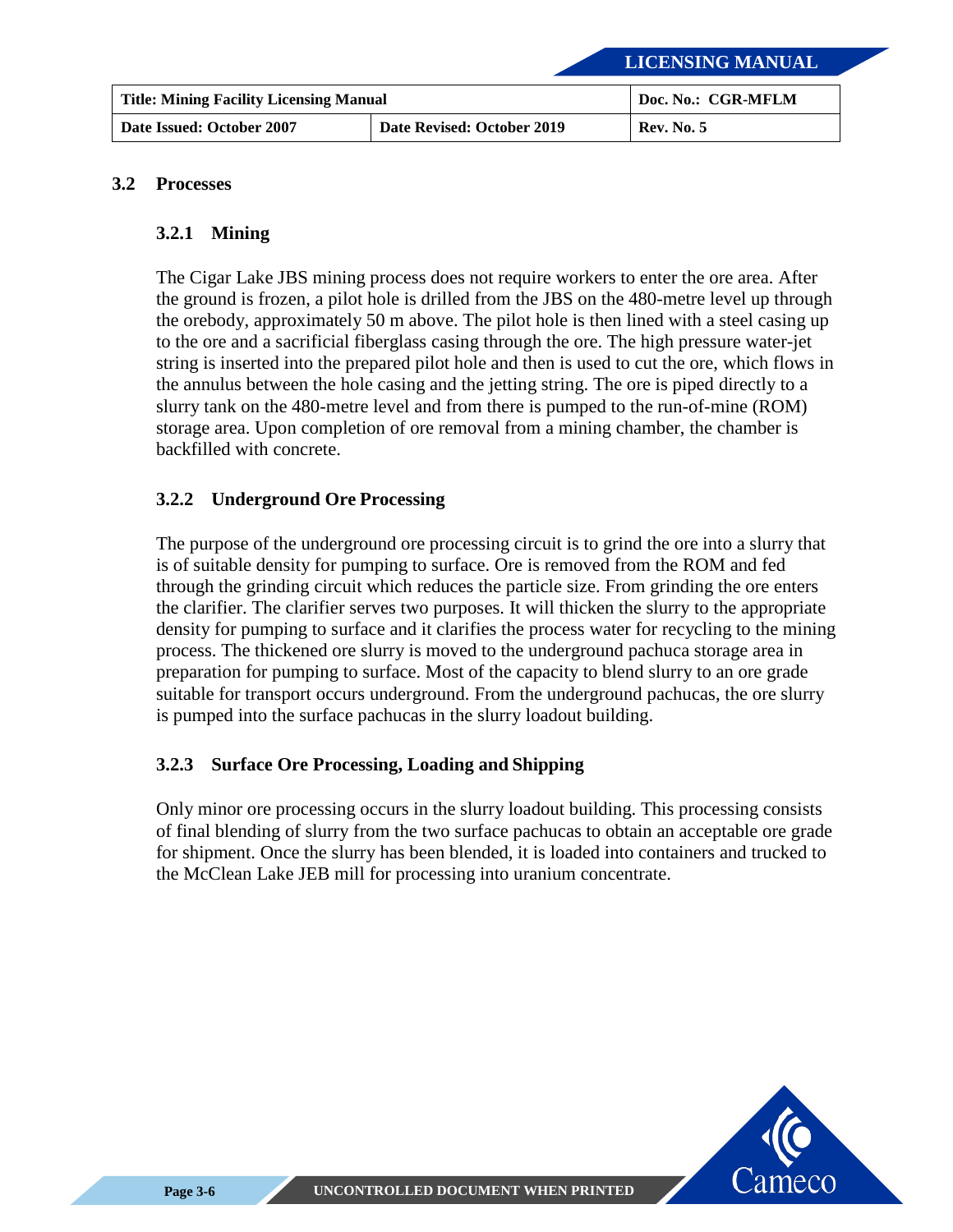| <b>Title: Mining Facility Licensing Manual</b> |                            | Doc. No.: CGR-MFLM |
|------------------------------------------------|----------------------------|--------------------|
| Date Issued: October 2007                      | Date Revised: October 2019 | <b>Rev. No. 5</b>  |



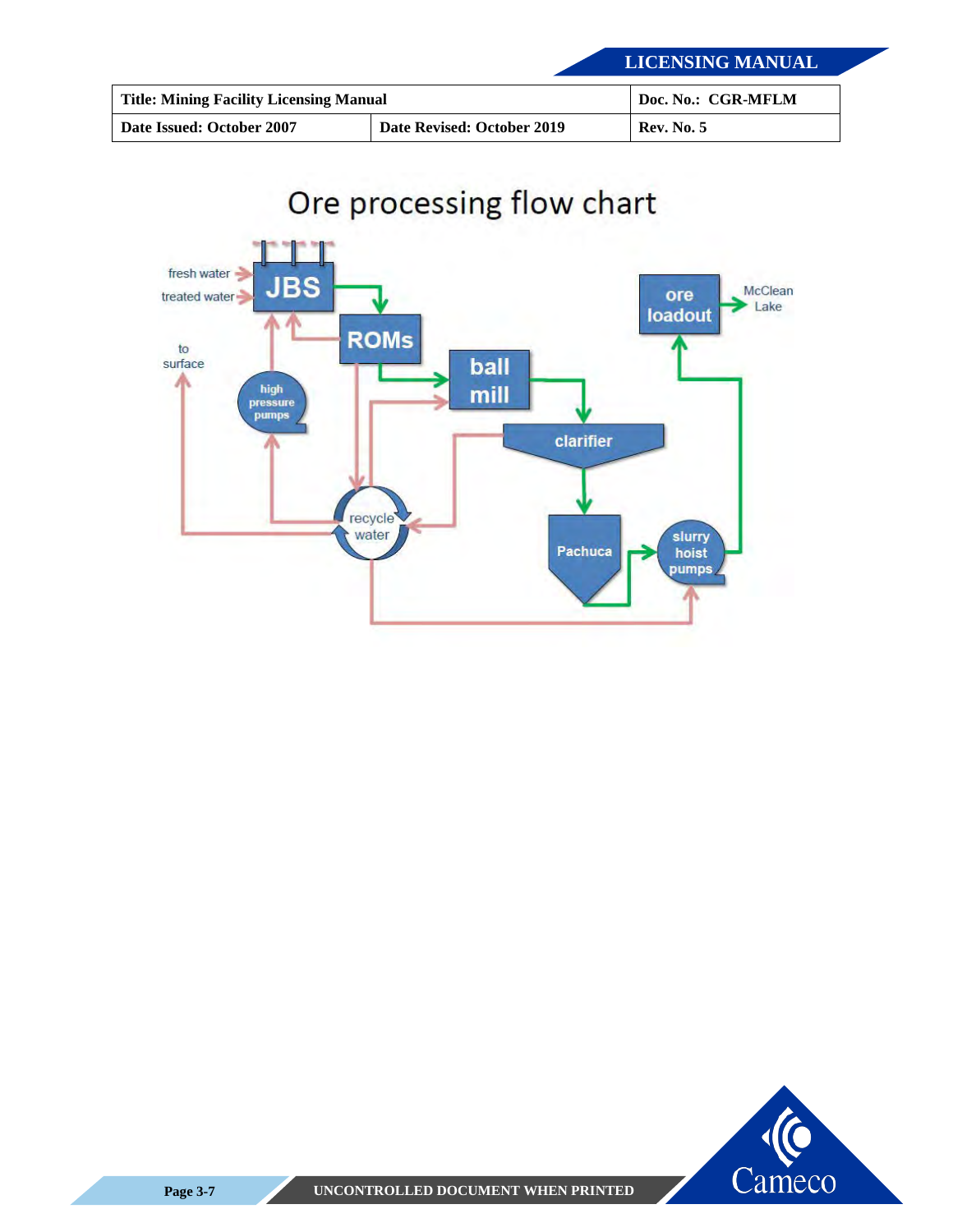| <b>Title: Mining Facility Licensing Manual</b> |                            | Doc. No.: CGR-MFLM |
|------------------------------------------------|----------------------------|--------------------|
| Date Issued: October 2007                      | Date Revised: October 2019 | <b>Rev. No. 5</b>  |

#### <span id="page-30-0"></span>**4.0 OPERATING POLICIES AND PRINCIPLES**

#### <span id="page-30-1"></span>**4.1 Cameco's Vision, Mission, Values and Policy Statements**

This information is intended to provide an understanding of the strategic direction Cameco is pursuing, and the approach Cigar Lake takes in this regard with respect to safety, health, environment and quality.

#### <span id="page-30-2"></span>**4.1.1 Vision, Mission and Values Statements**

#### **Vision**

Cameco will energize the world as the global leader of fuel supply for clean-air nuclear power.

#### **Mission**

Our mission is to bring the multiple benefits of nuclear energy to the world.

#### **Goal**

Our goal is to be the supplier, partner, investment and employer of choice in the nuclear industry.

#### **Values**

Our decisions and actions are guided by our values:

#### *Safety and Environment*

The safety of people and protection of the environment are the foundations of our work. All of us share in the responsibility of continually improving the safety of our workplace and the quality of our environment.

#### *People*

We value the contribution of every employee and we treat people fairly by demonstrating our respect for individual dignity, creativity and cultural diversity. By being open and honest we achieve the strong relationships we seek.

*Integrity*

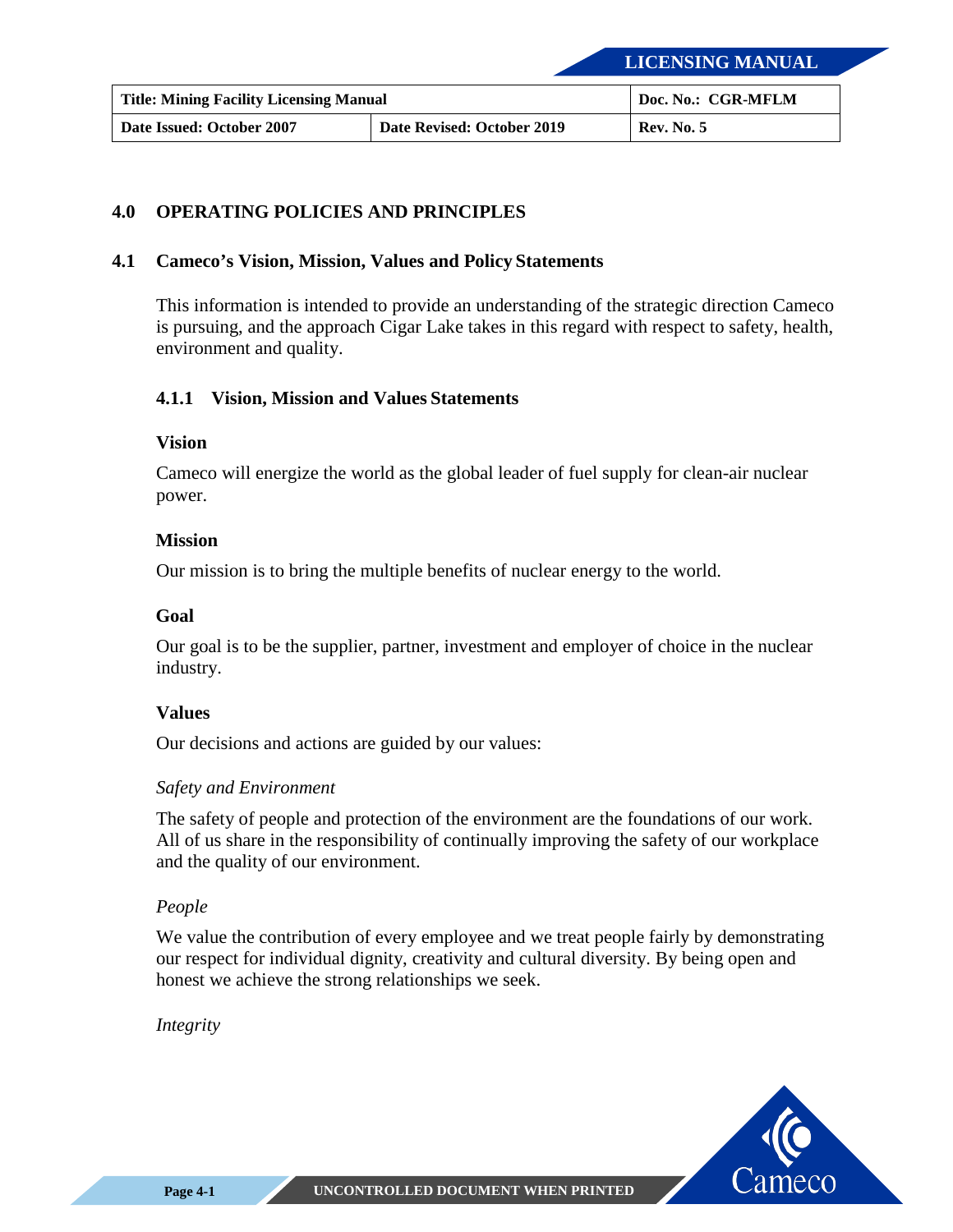| <b>Title: Mining Facility Licensing Manual</b> |                            | Doc. No.: CGR-MFLM |
|------------------------------------------------|----------------------------|--------------------|
| Date Issued: October 2007                      | Date Revised: October 2019 | <b>Rev. No. 5</b>  |

Through personal and professional integrity, we lead by example, earn trust, honour our commitments and conduct our business ethically.

#### *Excellence*

We pursue excellence in all that we do. Through leadership, collaboration and innovation, we strive to achieve our full potential and inspire others to reach theirs.

#### <span id="page-31-0"></span>**4.1.2 Safety, Health, Environment and Quality Policy**

Cameco has established a corporate policy regarding the environment, worker health and safety and quality. This policy is posted at Cigar Lake as well as on Cameco's website, (www.cameco.com). The policy statement, policy implementation and policy accountability text is reproduced in the following three subsections.

#### **4.1.2.1 Policy Statement**

Consistent with our vision, values and measures of success, Cameco recognizes safety and health of our workers and the public, protection of the environment and quality of our processes as the highest corporate priorities during all stages of our activities, which include exploration, development, operations, decommissioning and reclamation. As such, we are striving to be a world class performer in all aspects of our business through a strong safety culture, environmental leadership, operational excellence and our commitment to the following:

- Preventing injury, ill health, and pollution.
- Fulfilling compliance obligations.
- Keeping risks at levels as low as reasonably achievable, taking into account economic and societal factors.
- Ensuring quality of processes, products and services.
- Continually improving our overall performance.

#### **4.1.2.2 Policy Implementation**

In support of these principles, we:

• Implement Cameco's policies, programs and standards to meet compliance obligations (legal requirements, commitments to local communities and corporate requirements).

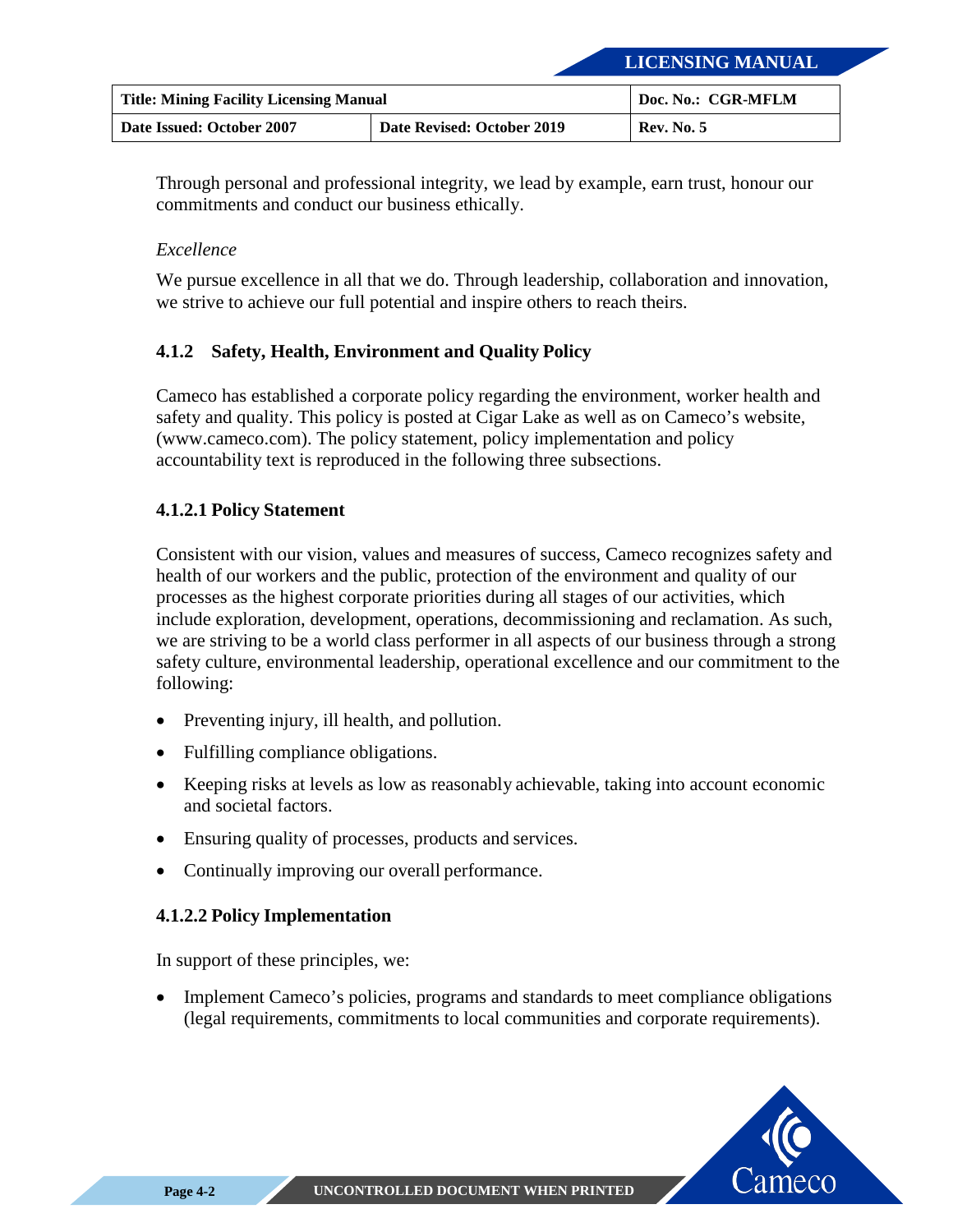| <b>Title: Mining Facility Licensing Manual</b> |                            | Doc. No.: CGR-MFLM |
|------------------------------------------------|----------------------------|--------------------|
| Date Issued: October 2007                      | Date Revised: October 2019 | <b>Rev. No. 5</b>  |

- Meet our compliance obligations through balancing all our measures of success.
- Have the Cameco Management System that provides a framework for the corporate and site management programs.
- Set risk-informed objectives that will lead us to continually improve our overall performance in our program areas.
- Manage waste, with a focus on tailings, waste rock and low level radioactive waste.
- Contribute to the conservation of biodiversity, including no exploration or development of mines in World Heritage sites.
- Conduct environmental assessments that consider environmental factors, as well as social and cultural values throughout the project's lifecycle, including ensuring facilities are designed for closure before proceeding with new operational projects.
- Maintain financial guarantees to cover decommissioning liabilities.
- Identify and reduce the potential for accidents and emergency situations, including those involving the transport of our products, and implement emergency response plans to mitigate their impact.
- In accordance with our CSR policy, work with local communities, regulators and other stakeholders on the impact of our activities and our overall performance while responding to customers' changing needs.
- Systematically identify and address non-conformances.
- Collaborate with all levels of government within the jurisdictions that we do business to enhance regulatory mechanisms.
- Communicate this policy to employees and others performing tasks on behalf of Cameco and provide a systematic approach when training employees.
- Monitor and measure the key performance indicators of our operations.
- Conduct regular audits to assess and ensure compliance with this policy.
- Conduct research and develop new processes and products in SHEQ areas to solve technical barriers preventing the achievement of objectives and targets.
- Provide adequate and appropriate resources to implement this policy.

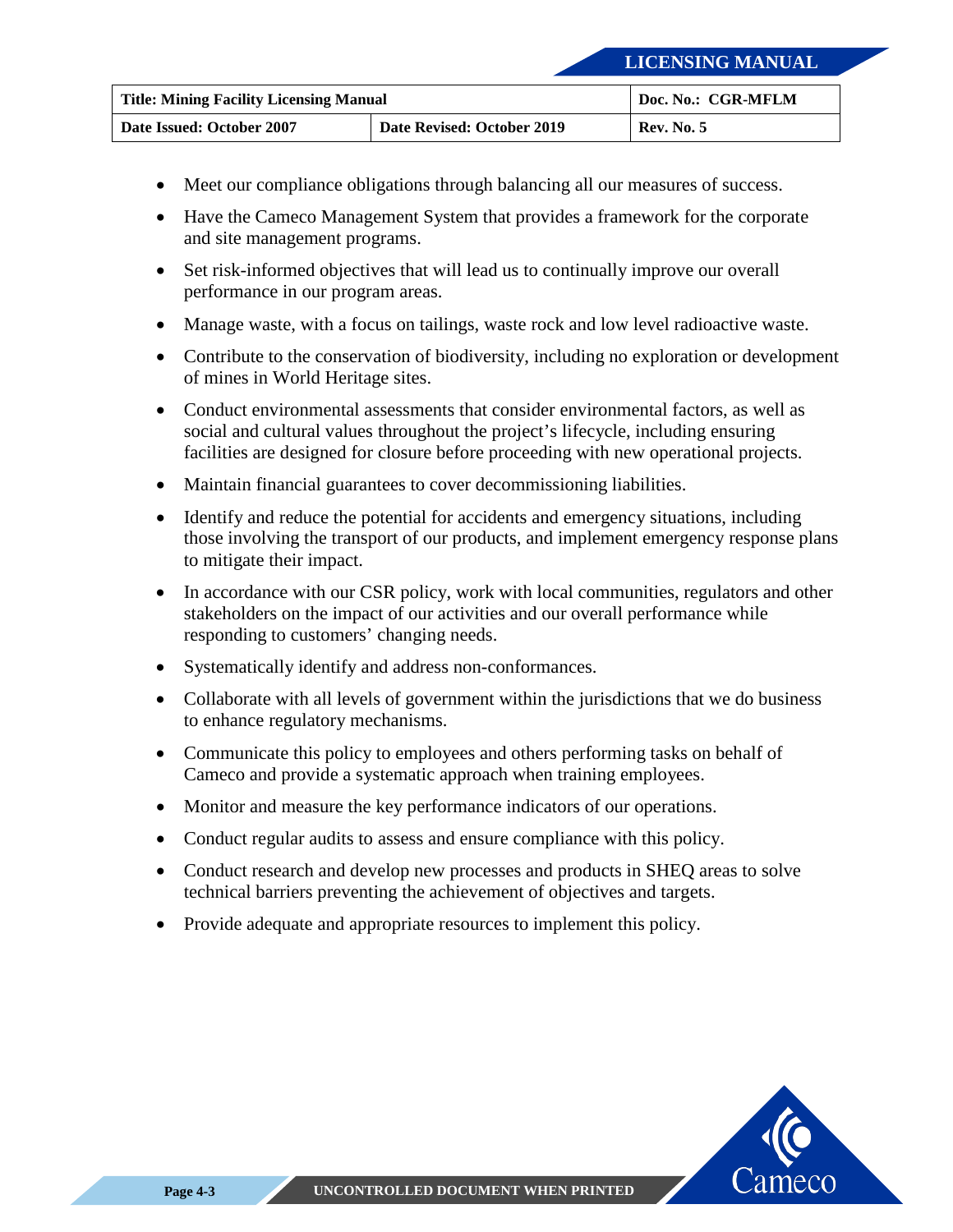| <b>Title: Mining Facility Licensing Manual</b> |                            | Doc. No.: CGR-MFLM |
|------------------------------------------------|----------------------------|--------------------|
| Date Issued: October 2007                      | Date Revised: October 2019 | <b>Rev. No. 5</b>  |

#### **4.1.2.3 Accountability**

The chief executive officer shall be responsible to ensure that the SHEQ policy is maintained and require compliance with this policy and implementation of its supporting programs and to monitor, from time to time, the status of the implementation of this policy.

The chief operating officer shall ensure senior management of each division, operation and subsidiary is accountable for and has necessary authority for the establishment, maintenance and implementation of documented programs, plans and procedures that support this policy.

The chief corporate officer shall ensure that this policy is implemented, that the senior management of SHEQ is accountable for and has necessary authority for the establishment, maintenance and implementation of programs, and to report on the status from time to time to senior management.

Senior management is accountable for and has necessary authority for the establishment, maintenance and implementation of documented programs, plans and procedures that support this policy.

All employees and contractors are accountable for the performance of their jobs in compliance with the SHEQ policy.

#### <span id="page-33-0"></span>**4.2 Operating Principles**

General operating principles followed by Cigar Lake are to:

- Comply with the requirements of the NSCA and supporting regulations, with the Canada Labour Code and regulations made under the Code, and with laws of other jurisdictions as required by the CNSC, which are not inconsistent with the NSCA and Regulations.
- Accept the principle that doses of ionizing radiation should be kept as low as is reasonably achievable, economic and social considerations being taken into account (ALARA). Cameco will continue to guide its operations with this principle as it applies to all health, safety, and environmental hazards.
- Set action levels for radiation and environmental parameters that should allow adequate time to correct problems prior to reaching regulatory limits.

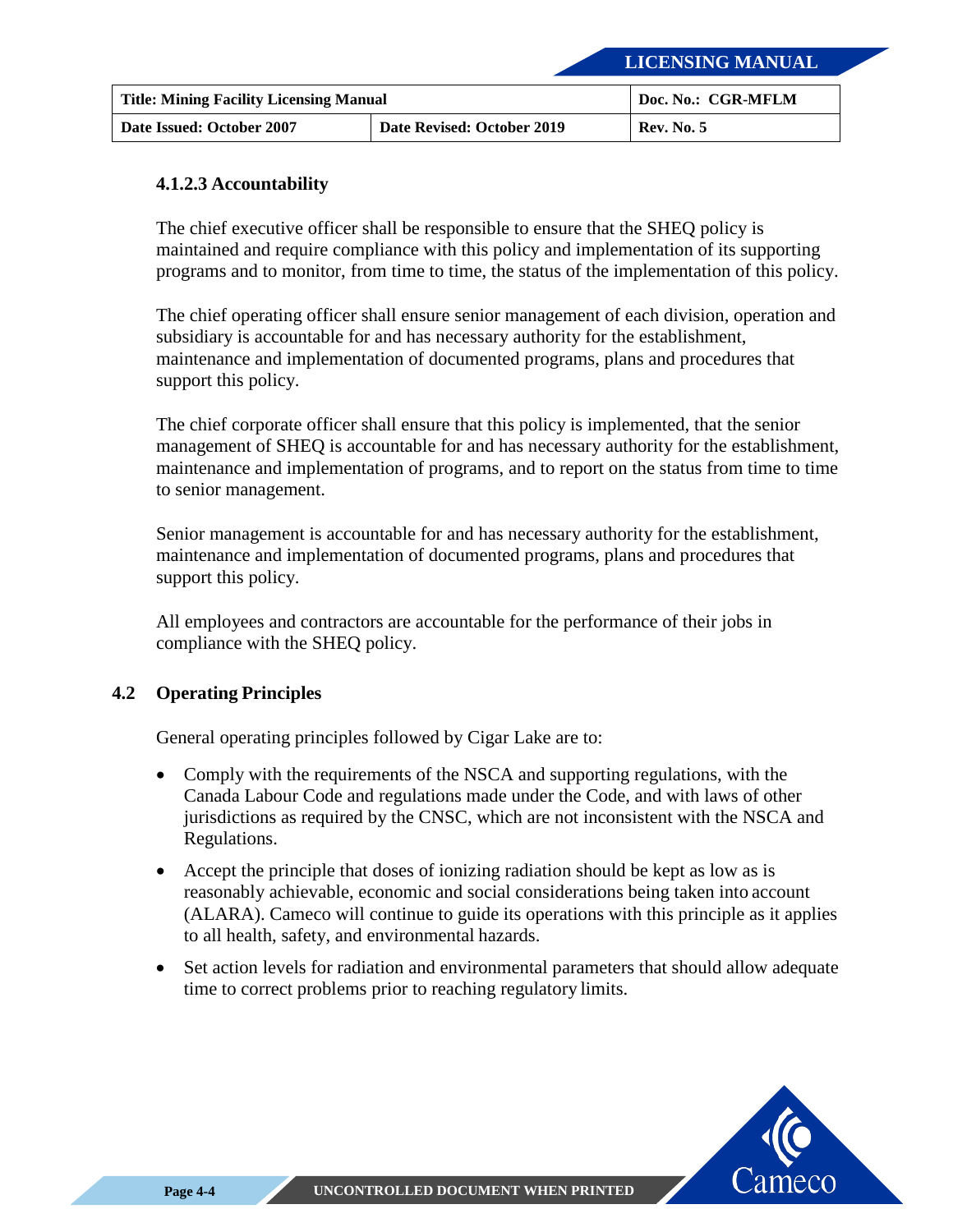| <b>Title: Mining Facility Licensing Manual</b> |                            | Doc. No.: CGR-MFLM |
|------------------------------------------------|----------------------------|--------------------|
| Date Issued: October 2007                      | Date Revised: October 2019 | <b>Rev. No. 5</b>  |

- Design and manage working conditions at Cigar Lake to provide for the safety and health of all employees, and to promote a safety culture throughout the facility.
- Endeavour to provide a proper climate and appropriate mechanism for the free flow of relevant information through all levels of the facility's organization, enabling all employees to effectively carry out their tasks in a safe and environmentally conscious manner.
- Commit to honest and ethical communication, both in principle and practice. Cameco advocates open, responsive, clear communication that supports and furthers the vision and strategy of the corporation and acknowledges our stakeholders' need for timely and accurate information presented in a meaningful way.

#### <span id="page-34-1"></span><span id="page-34-0"></span>**4.3 Facility Action Levels**

#### **4.3.1 Radiation Action Levels**

Radiation action levels are a requirement of the GNSCR (paragraph  $3(1)(f)$ ), the RPR (section 6) and the UMMR. Radiation action levels are based on effective dose and are set at levels to indicate where a potential loss of control of the radiation protection program may be occurring. These levels are defined in the Cigar Lake *Radiation Code of Practice*  (CGR-RCOP) within the *Radiation Protection Program* (CGR-RPP), where measures to mitigate the potential for reaching action levels (i.e. administrative levels) are described.

#### <span id="page-34-2"></span>**4.3.2 Environmental Action Levels**

UMMR also requires a code of practice that defines environmental action levels. The regulations define an action level as a specific dose or parameter that, if reached, may indicate a potential loss of control of the environmental protection program. With respect to Cigar Lake, the *Environmental Code of Practice* (CGR-ECOP) is designed to address treated effluent, which is the most significant environmental aspect of the operation in terms of potential impacts to the environment. The CGR-ECOP is detailed in the Cigar Lake *Environmental Management Program* (CGR-EMP).

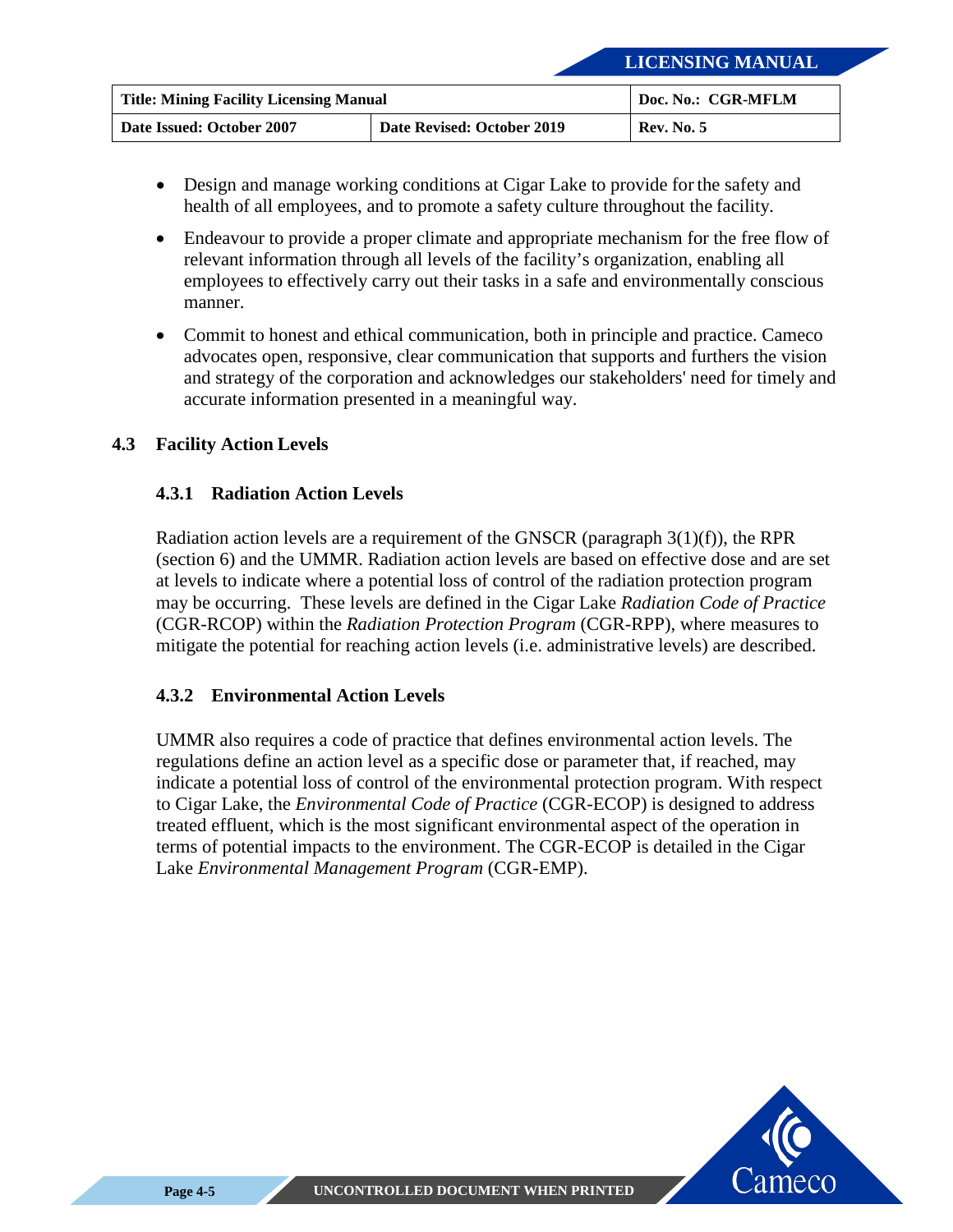| <b>Title: Mining Facility Licensing Manual</b> |                            | Doc. No.: CGR-MFLM |
|------------------------------------------------|----------------------------|--------------------|
| Date Issued: October 2007                      | Date Revised: October 2019 | <b>Rev. No. 5</b>  |

#### <span id="page-35-0"></span>**5.0 FACILITY MANAGEMENT**

Cigar Lake strives to continually improve all aspects of governance, quality management and safety culture. Corporate policies and programs provide guidance and direction for the site programs that define the CGR-QMS. There are associated corporate-level programs that outline requirements for site-based programs, in areas of quality, safety, environment, radiation protection, contractor management and emergency response. In addition, there is a corporate audit program that outlines both corporate and site-level audit activities. The corporate programs are based on the ISO model (e.g. ISO 9001, ISO 14001). The Cameco *Quality Management Program* provides the overall guidance to the other programs in core areas such as risk assessment, communication, controls, non-conformance and corrective action.

#### <span id="page-35-1"></span>**5.1 Safety Culture**

The governance and organizational structure and management programs are designed to support the ongoing growth of a strong safety culture through promoting and reinforcing a collective commitment to safety. Underpinning all these formal mechanisms is senior management's commitment to safety as the highest priority and clear communication of this to the workforce.

Cameco has adopted five key messages that form the framework of how we articulate and manage safety. They are:

- Safety is our first priority.
- We are accountable for safety.
- Safety is part of everything we do.
- Safety leadership is critical to Cameco.
- We are a learning organization.

From a safety culture perspective, this provides clear priorities and a realistic framework to deliver improvements. This will help to reinforce the appropriate behaviours needed for a strong safety culture.

Overall, Cameco has taken tangible steps to continue to improve quality and safety culture at Cigar Lake and continues to look at opportunities for further improvement. Part of this process includes formally assessing the safety culture at Cigar Lake to measure its status

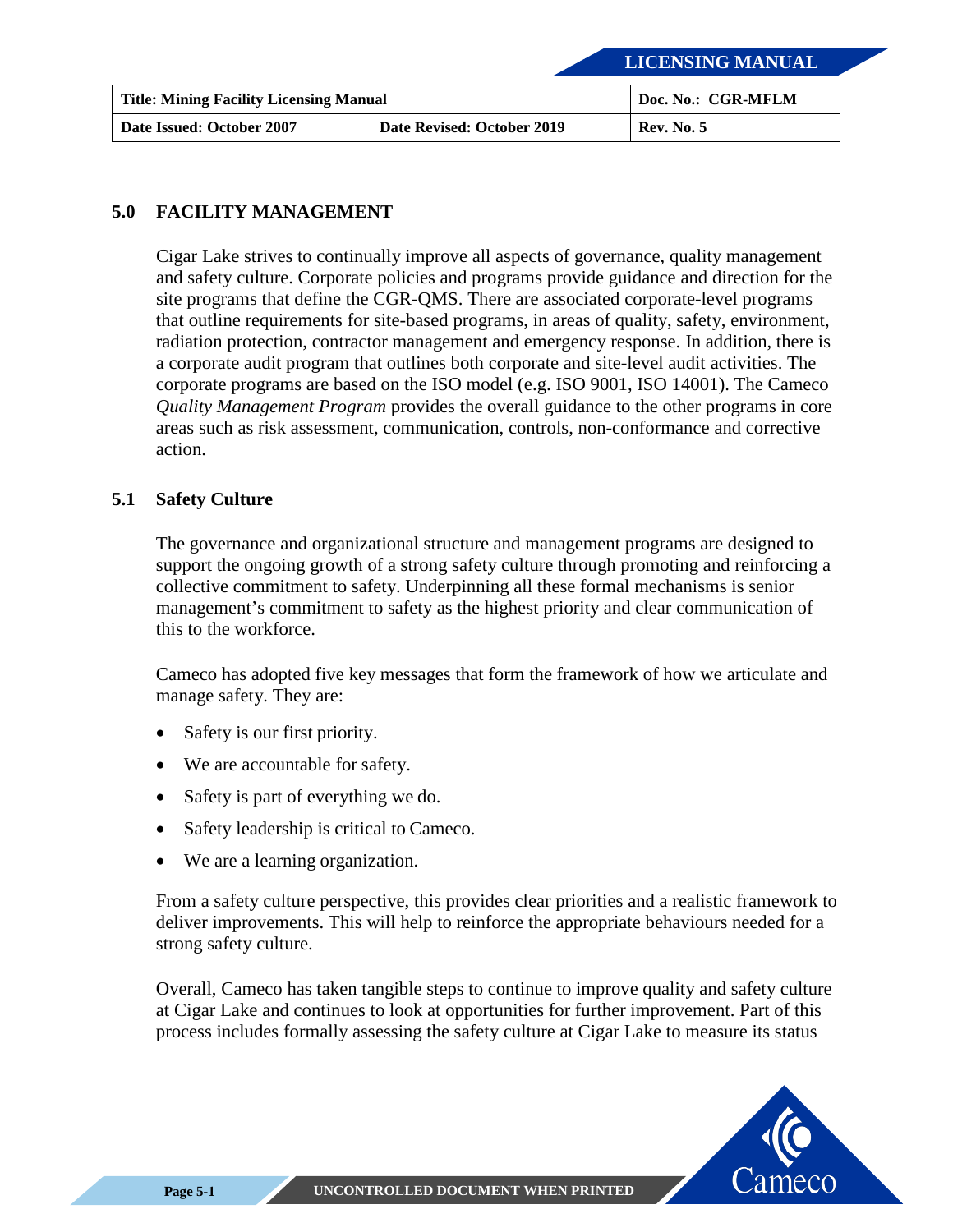| <b>Title: Mining Facility Licensing Manual</b> |                            | Doc. No.: CGR-MFLM |
|------------------------------------------------|----------------------------|--------------------|
| Date Issued: October 2007                      | Date Revised: October 2019 | <b>Rev. No. 5</b>  |

and to gain insight into continued effective implementation of the planned changes and its ongoing development. Cigar Lake leadership personnel are actively engaged in ongoing evaluation and searching for opportunities for continued improvement.

#### <span id="page-36-0"></span>**5.2 Governance**

Cameco operates Cigar Lake and consequently, the corporate and site management structures are integrated as shown in the attached [Appendix C.](#page-53-0) The current structure has been undertaken to support quality management and safety culture as well as to improve governance within the corporation and at site.

#### <span id="page-36-1"></span>**5.2.1 Corporate Oversight and Support**

From a corporate governance perspective, all operational groups report to Cameco's senior vice-president and chief operating officer. Specific corporate departments provide guidance and oversight in their respective areas to Cigar Lake. Corporate oversight and support is provided to the Cigar Lake operational management team in the following areas:

- Technical services
	- o Project management and implementation, mine engineering, geology, metallurgy and rock mechanics
- Safety, health, environment, quality and regulatory relations
	- o Compliance and licensing
	- o Safety, health, environment and quality (SHEQ) systems
	- o Environmental affairs and geo-environmental engineering
	- o Transportation and security
- Human resources
	- o Administration
	- o Training
- Risk management, through verification of
	- o the implementation of the site quality management program
	- o compliance to the corporate SHEQ systems
	- o compliance to regulatory requirements

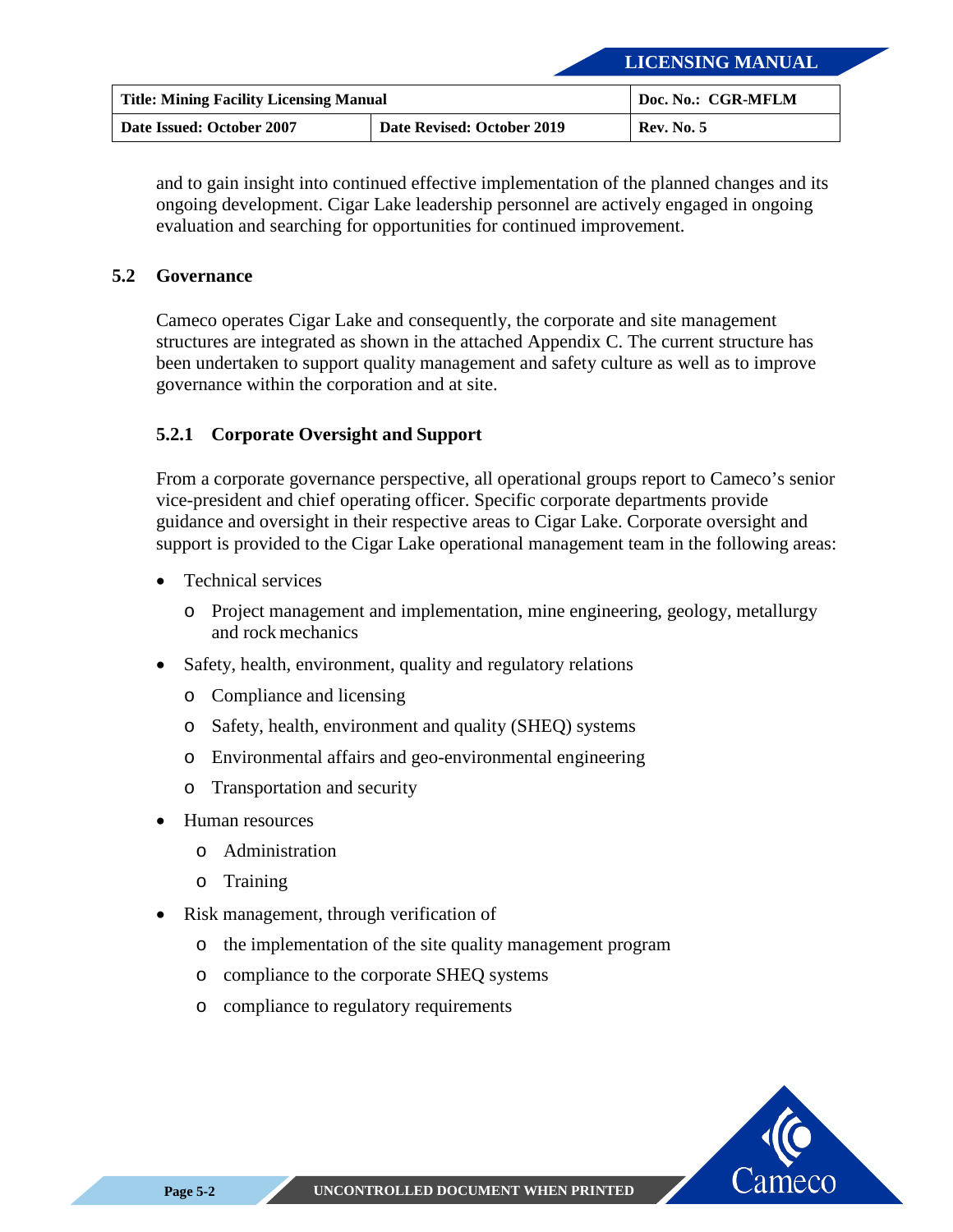| <b>Title: Mining Facility Licensing Manual</b> |                            | Doc. No.: CGR-MFLM |
|------------------------------------------------|----------------------------|--------------------|
| Date Issued: October 2007                      | Date Revised: October 2019 | <b>Rev. No. 5</b>  |

#### <span id="page-37-0"></span>**5.2.2 Operational Organization and Management Roles**

At the site level, a senior management team reports to the Cigar Lake general manager. Included in the senior management team are personnel responsible for the management of the following:

- Mine operations
- Process operations
- Safety, health, environment, quality and regulatory affairs
- Technical services
- **Maintenance**
- **Projects**

These individuals consult with and seek guidance from their respective counterparts in the corporate structure. The Cigar Lake senior management team is responsible for implementing the requirements of the regulatory licences and permits through the application of the supporting programs outlined in Section 6.

#### **5.2.2.1 Management Oversight of Contractors**

The Cameco contractor management program guides Cigar Lake management in dealings with any contractors working at the site. Key elements of the program are as follows:

- scope of work for the contractor
- risk assessments to the level commensurate with the level of risk
- responsibilities of Cameco and the contractor
- information for effective contract management in the procurement stage
- responsibilities of the Cameco contract managers
- training for safety-related activities
- contractor orientation
- supervision of the contractor
- communications
- documentation and document control

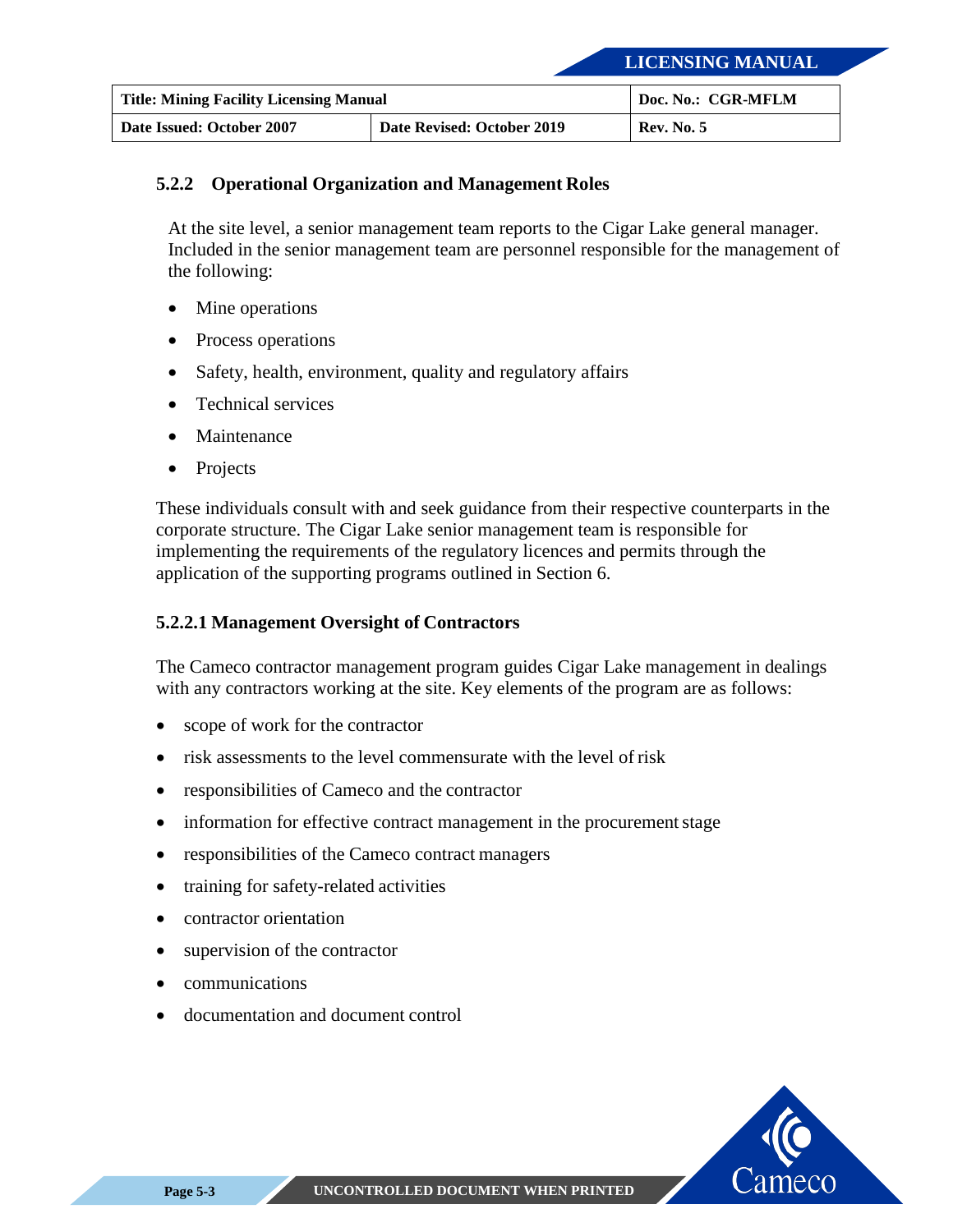| <b>Title: Mining Facility Licensing Manual</b> |                            | Doc. No.: CGR-MFLM |
|------------------------------------------------|----------------------------|--------------------|
| Date Issued: October 2007                      | Date Revised: October 2019 | <b>Rev. No. 5</b>  |

- change control
- emergency preparedness; and
- non-conformance and corrective action.

#### **5.2.2.2 Exchange of Information with Site Personnel**

The exchange of information with respect to safety, health, environmental and quality matters is supported by the participation of the employees in groups and committees. Reports generated by the committees are posted on physical or electronic bulletin boards to encourage employee review and comment.

Meetings of senior site departmental representatives are held daily to discuss pertinent site and administration information and related issues. Departmental heads discuss related operational SHEQ issues at informal meetings and safety meetings with their personnel on a daily basis.

Safety and environmental control statistics are readily available for employees to review and in fact they are encouraged to read and understand this information.

#### **5.2.2.3 Committees and Teams**

On-site committees and teams are structures that make recommendations to the general manager on matters that affect various areas of Cigar Lake. Approval by management is required to implement changes.

For example, there are Occupational Health and Safety and Environmental committees. Representation on these committees and teams comprises a cross-section of employees to ensure that the workforce is adequately represented. As well, a number of positions are rotated amongst employees so that, over time, all employees have an opportunity to participate.

The employee co-chairperson of the Occupational Health and Safety Committee is designated as the "workers' representative" as referred to in the NSCA and associated regulations. The Occupational Health and Safety Committee is also a requirement of the provincial *Occupational Health and Safety Regulations*. There is a requirement that there be a worker chairperson on the committee who is designated as the "workers' representative" as is also referred to in the UMMR. All communications from the CNSC are available to both the employer and employee co-chairpersons.

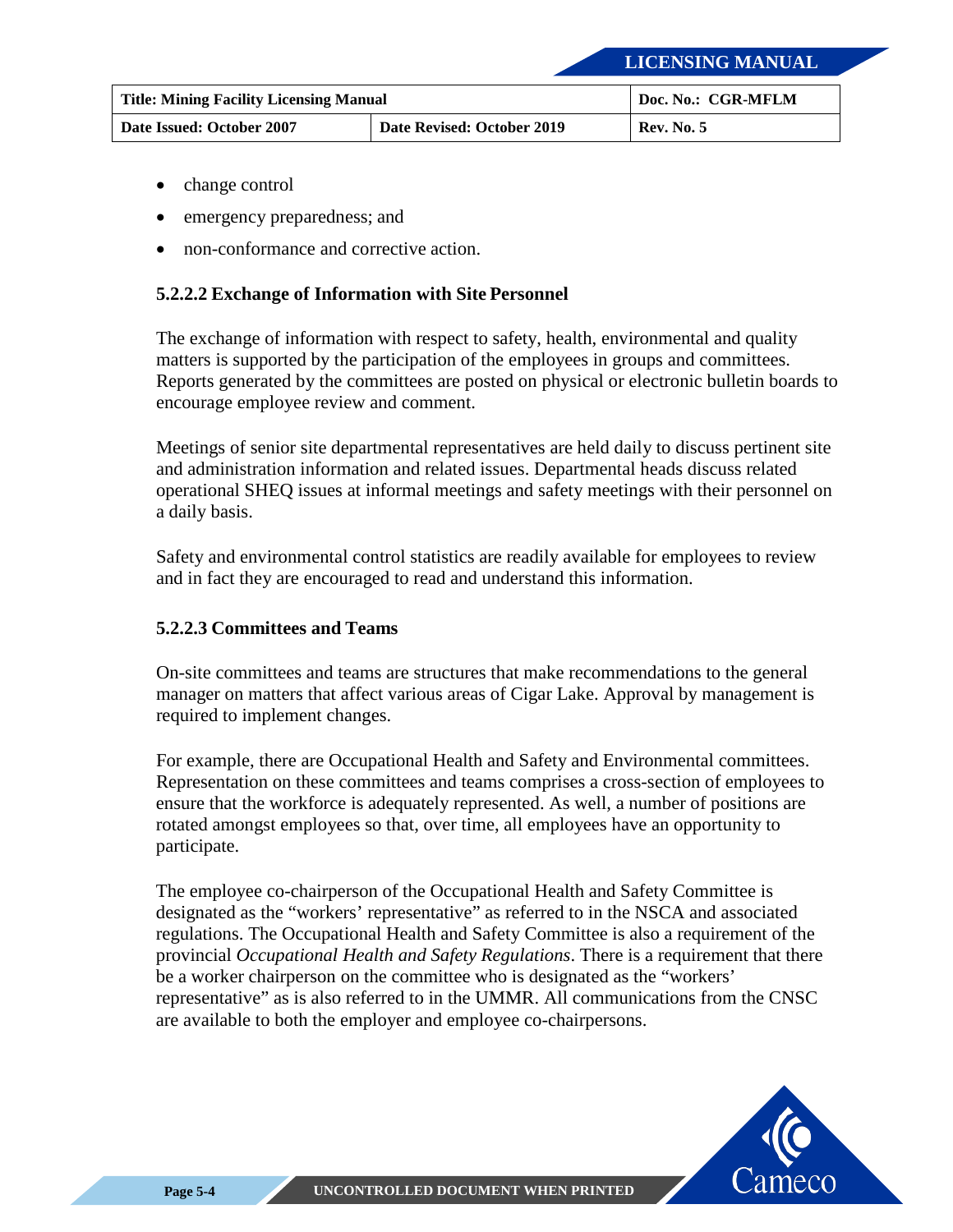| <b>Title: Mining Facility Licensing Manual</b> |                            | Doc. No.: CGR-MFLM |
|------------------------------------------------|----------------------------|--------------------|
| Date Issued: October 2007                      | Date Revised: October 2019 | <b>Rev. No. 5</b>  |

#### **5.2.2.4 Training**

Foundations of training and competency development are required to properly build an environment conducive to improvement and to fully promote human performance capabilities. At Cameco, and within Cigar Lake, training is a high priority. Qualifications are established and assessed for all functions related to safety critical work and training for personnel is systematically provided.

Underpinning the vital role training and development plays in the operation, Cigar Lake has adopted the systematic approach to training (SAT) using the "ADDIE" model:

- Analyze the activity to be done.
- **Design training objectives.**
- **D**evelop the training.
- **I**mplement the training.
- **E**valuate the effectiveness of the training.

Following Cameco's SAT process, training curricula have been developed to ensure that all employees are capable of performing all tasks relevant to their current roles.

#### **5.2.2.5 Responsibilities for All Personnel and Supervisors**

In addition to specific responsibilities outlined in the various Cigar Lake programs, all personnel are expected to follow company and site rules, procedures and work instructions as well as applicable laws and regulations. Management and supervisors support an environment of two-way communications and encourage all personnel to have a questioning attitude, be continually learning, and work as an effective team.

#### **5.2.2.6 Staffing Contingency Plan**

In the event of short-term staffing deficiencies (e.g. sickness), personnel have been trained with multiple skills in order to maintain the mine site activities. Work schedules of employees could be altered to ensure the security of Cigar Lake through a managed continuation of activities or an orderly and safe stand down.

In the event of long-term staff deficiencies that impair the ability of Cigar Lake to maintain safety standards, the activities will be suspended. Staff under the direction of the general manager would maintain security and essential services.

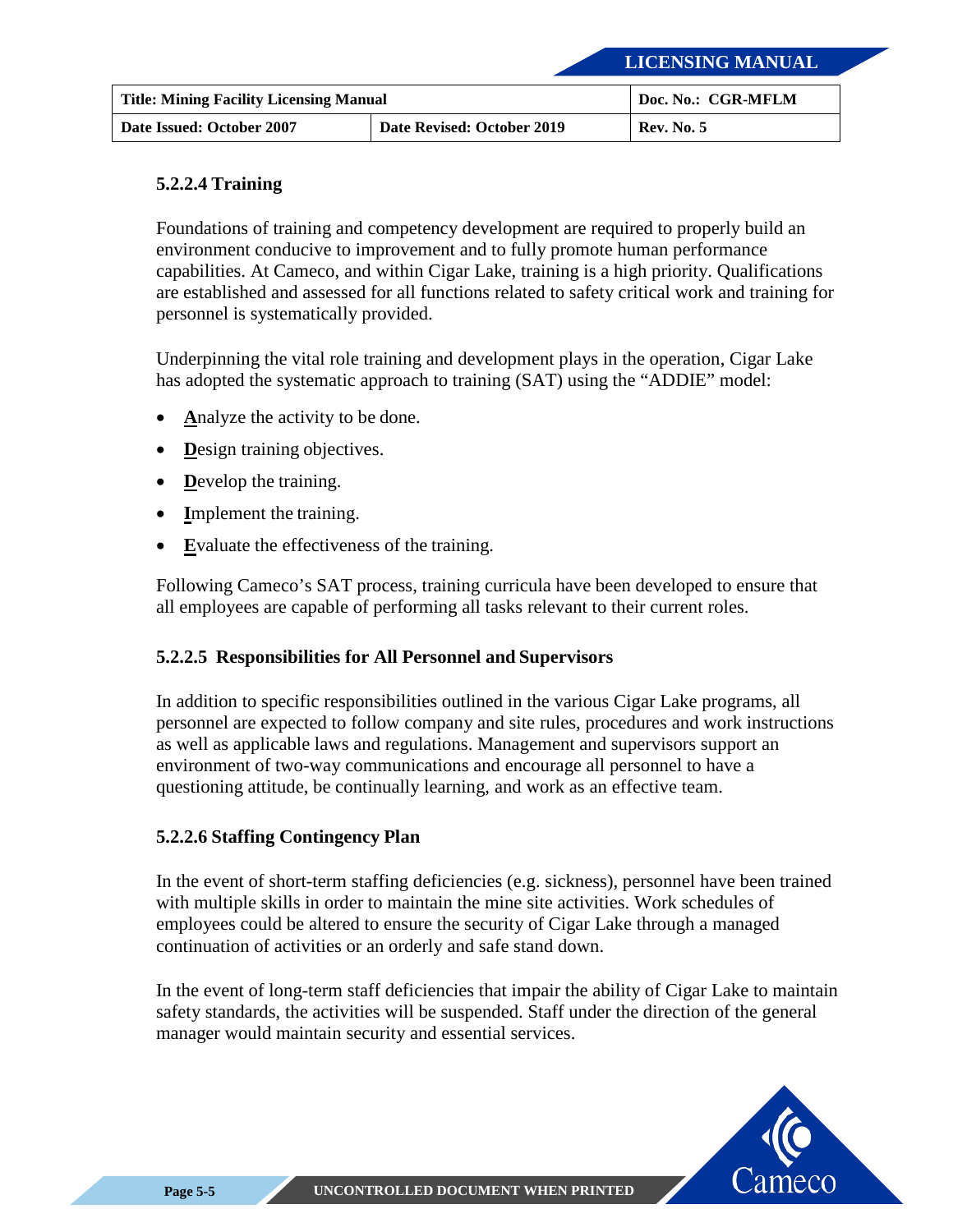| <b>Title: Mining Facility Licensing Manual</b> |                            | Doc. No.: CGR-MFLM |
|------------------------------------------------|----------------------------|--------------------|
| Date Issued: October 2007                      | Date Revised: October 2019 | <b>Rev. No. 5</b>  |

#### <span id="page-40-0"></span>**6.0 OVERVIEW OF PROGRAMS**

This section of the CGR-MFLM summarizes the site programs, which are in place for the protection of the public, the environment, the health and safety of people and the security of the facilities.

#### <span id="page-40-1"></span>**6.1 Quality Management Program**

Cigar Lake recognizes that quality management is essential to ensuring the operation of the facility is carried out safely, efficiently and effectively. The CGR-QMP is the highest-level document in the overall site quality management system.

It describes the requirements necessary for each program to be compliant with the 'Plan-Do-Check-Act' (PDCA) approach to management outlined in internationally recognized management standards (including ISO 9001 and ISO 14001). The PDCA approach ensures that processes are systematically identified, controlled and monitored, and that those processes and the quality management system are continually improved.

The CGR-QMP incorporates the requirements established by the corporate integrated safety, health, environment and quality management system.

Key elements of the program include but are not limited to process identification and risk management, communication, information management, procurement, design, construction management, commissioning, contractor management, project management and audit.

#### <span id="page-40-2"></span>**6.2 Mining Operations Program**

The CGR-MOP ensures that all mine geological, design, development and mining activities are executed in a controlled manner that incorporates all available information. Core activities of this program include geological and geotechnical core logging, ore grade, underground mapping, and 3D modeling of the orebody and other structures.

Mine engineering design is also part of the CGR-MOP Core activities of mine design include creating conceptual drawings, developing mine layout drawings, incorporating current geological, geotechnical, hydrogeological, and other available data while preparing mine drawings, design and monitoring of the ventilation systems and confirming as-built drawings.

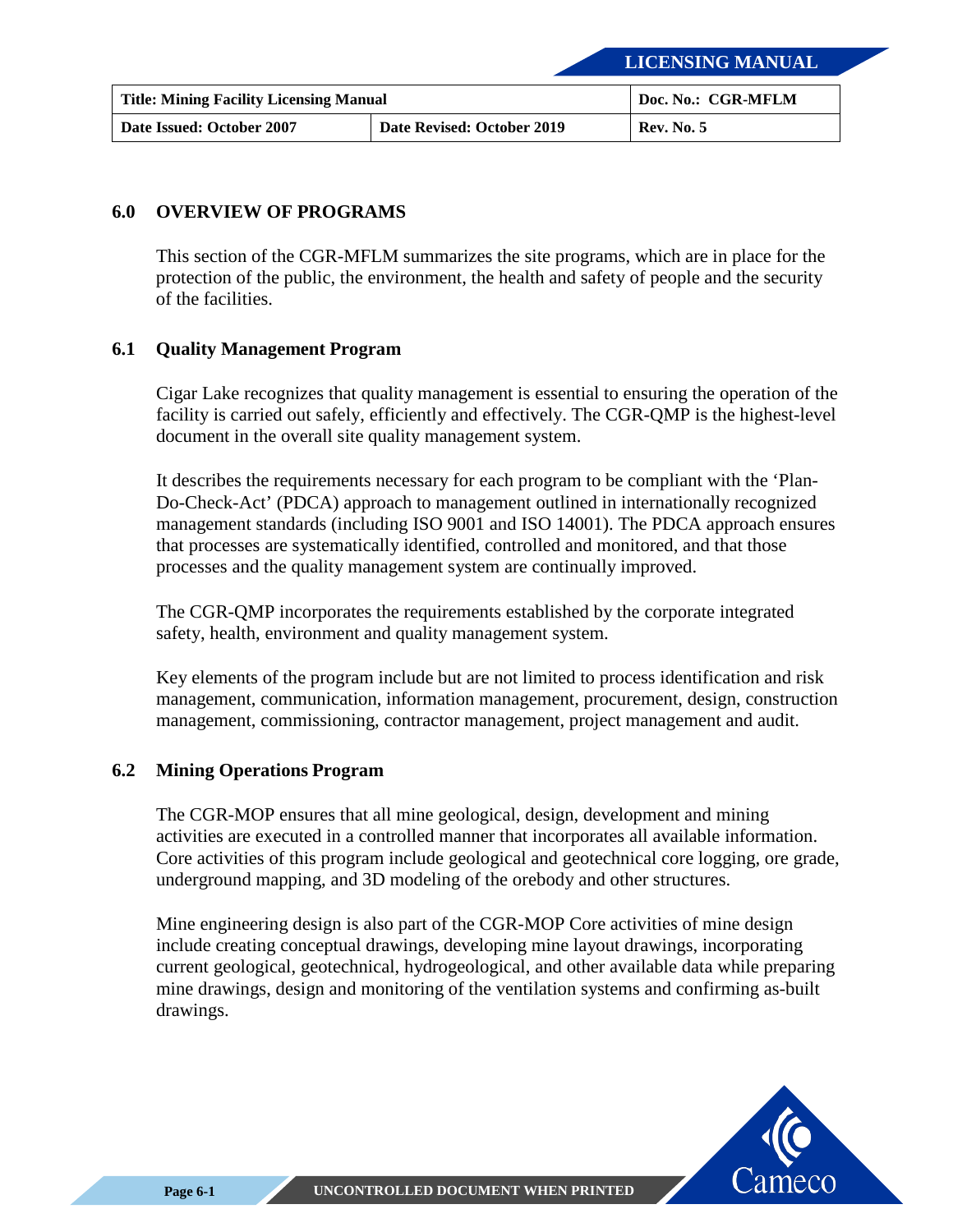| <b>Title: Mining Facility Licensing Manual</b> |                            | Doc. No.: CGR-MFLM |
|------------------------------------------------|----------------------------|--------------------|
| Date Issued: October 2007                      | Date Revised: October 2019 | <b>Rev. No. 5</b>  |

Mine development and mining is also covered under the CGR-MOP. The core elements of mine development include the implementation of ventilation design and control, supervision and management of the mining contractor following the Cameco contractor management system, maintenance of the mine services, and ground freezing.

#### <span id="page-41-0"></span>**6.3 Environmental Management Program**

The CGR-EMP ensures that the influence of site activities on the environment surrounding Cigar Lake is mitigated.

Core activities within this program include ongoing effluent measuring and monitoring, environmental information gathering, spill response, decommissioning and reclamation, implementation of the CGR-ECOP, compliance with all regulatory requirements and tracking and interpretation of environmental data. Cigar Lake is included within Cameco's corporate certification to the ISO 14001:2015 environmental management system standard and Cigar Lake's environmental management system as described in the CGR-EMP is in conformance with Cameco's SHEQ Policy.

Through a detailed environmental monitoring schedule encompassing the air, water, terrestrial, and aquatic environments, Cigar Lake is able to monitor for potential impacts to the environment. The results of this monitoring follow a quality assurance process to ensure the data are scientifically sound and accurate. Monitoring results are routinely presented to regulatory agencies and are compared to previous EIS predictions, particularly through the environmental performance report, which is required by the Saskatchewan Ministry of Environment every five years.

#### <span id="page-41-1"></span>**6.4 Radiation Protection Program**

The CGR-RPP manages personal radiation exposures and doses to levels that are consistent with the ALARA principle and comply with all radiation protection regulatory requirements.

Core activities within the program include ongoing radiation measurements and monitoring, dosimetry management, implementation of the CGR-RCOP, implementation of an ALARA protocol and reporting radiation testing results to nuclear energy workers at site and the regulatory agencies.

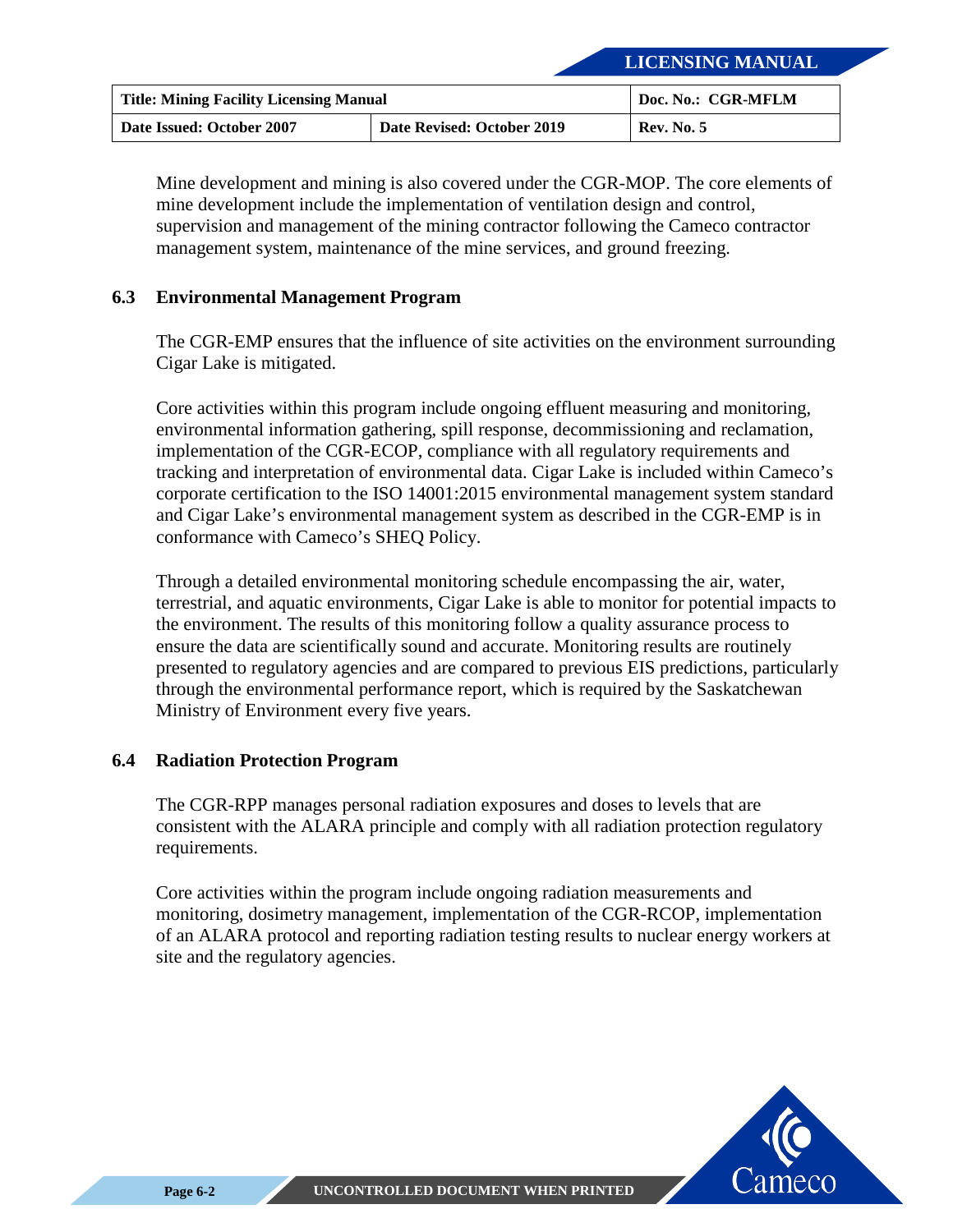| <b>Title: Mining Facility Licensing Manual</b> |                            | Doc. No.: CGR-MFLM |
|------------------------------------------------|----------------------------|--------------------|
| Date Issued: October 2007                      | Date Revised: October 2019 | <b>Rev. No. 5</b>  |

#### <span id="page-42-0"></span>**6.5 Safety and Health Management Program**

The Cigar Lake *Safety and Health Management Program* (CGR-SHMP) ensures that all individuals present at the site are able to work and live in an environment where all identified hazards are controlled so that risks are at acceptable levels. This program follows the PDCA model outlined in internationally recognized management standards (including ISO 9001 and ISO 14001).

Core elements within the program include planned inspections, pre-use inspections, safety permit systems, committees and meetings, incident investigations, compliance with regulations and the management of safety equipment.

#### <span id="page-42-1"></span>**6.6 Emergency Preparedness and Response Program**

The *Emergency Preparedness and Response Program* (CGR-EPRP) ensures that emergency response plans for injury, fire, underground water inflows, spills and other identified potentially significant issues are in place and people are trained in their execution.

Core elements within this program that require planning and training include emergency response and mine rescue, mine evacuation, first aid, fire protection, firefighting, and spill response.

#### <span id="page-42-2"></span>**6.7 Fire Protection Program**

The *Fire Protection Program* (CGR-FPP) promotes fire safety at the Cigar Lake. Fire protection is achieved through a combination of fire prevention measures and response systems. These include physical and administrative measures to prevent, detect, suppress, and mitigate fires. Modifications or additions to the facility are assessed for risk, including fire safety in accordance with a design control process and with licence conditions. When required, third-party reviews of modifications or changes occur.

Other administrative controls include third-party reviews of compliance to the *National Fire Code* (NFC) and the *National Building Code* (NBC), which can include inspections, testing and training. Physical controls include fire detection and alarm systems located throughout on-site facilities to detect and provide notice of a fire.

In the event of a fire, a variety of fire suppression equipment and an emergency response team is available on-site at all times.

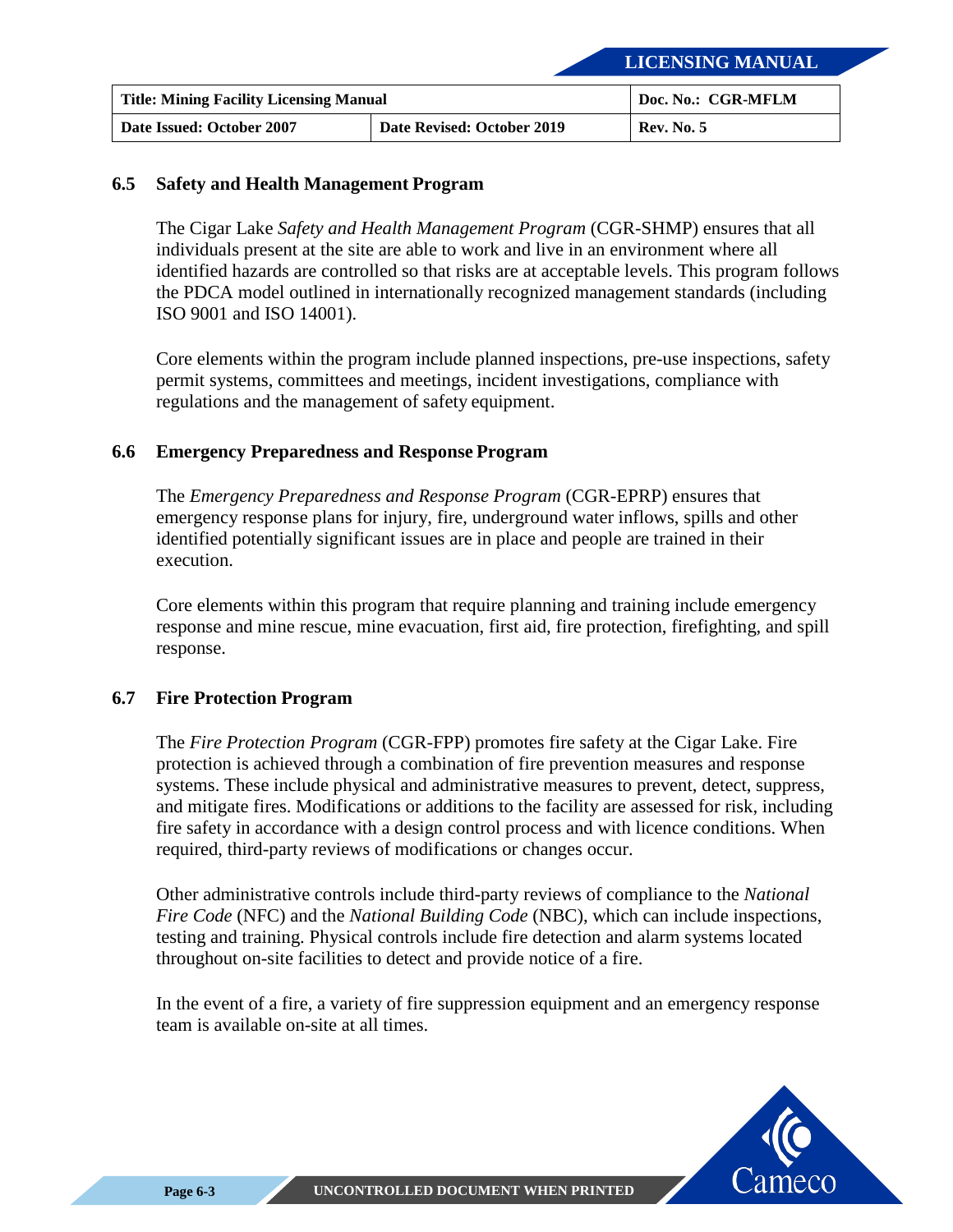| <b>Title: Mining Facility Licensing Manual</b> |                            | Doc. No.: CGR-MFLM |
|------------------------------------------------|----------------------------|--------------------|
| Date Issued: October 2007                      | Date Revised: October 2019 | <b>Rev. No. 5</b>  |

#### <span id="page-43-0"></span>**6.8 Security Program**

The *Security Program* (CGR-SP) ensures that the Cigar Lake site has an effective system for controlling access to the site, protecting property on the site and controlling and securing all dangerous substances appropriately.

Core elements of the program include restricting site access, maintaining law and order on the site, monitoring vehicular traffic and preventing the unauthorized removal of material or equipment from the property. Due to the confidential nature of this program and its accompanying procedures and work instructions, they are treated as prescribed information and access is restricted to only those who are authorized.

#### <span id="page-43-1"></span>**6.9 Transportation Program**

The *Transportation Program* (CGR-TP) ensures that all dangerous goods shipped from the site are packaged and shipped in accordance with the applicable laws and regulations.

Core elements of the program include: storage of dangerous goods while on site; packaging, labeling, and documentation for dangerous goods for shipping; loading transport vehicles; and ensuring the appropriate placards are displayed on vehicles before they leave site.

#### <span id="page-43-2"></span>**6.10 Training and Development Program**

The *Training and Development Program* (CGR-TDP) ensures all Cigar Lake personnel receive the necessary training to complete their jobs safely and efficiently. Core elements of the program are the systematic approach to training (SAT), which follows the ADDIE model.

#### <span id="page-43-3"></span>**6.11 Public Information Program**

The process in which Cigar Lake communicates with the public is described in the *Public Information Program* (CGR-PIP). The purpose of this program is to inform identified northern Saskatchewan stakeholders with an interest in Cigar Lake about the general nature of operations and the potential effects of the activities to the safety and health of the public and the environment. It is designed to keep the public informed regarding certain aspects of the operation and foster good relations with northern Saskatchewan communities, regulatory bodies, and the general public.

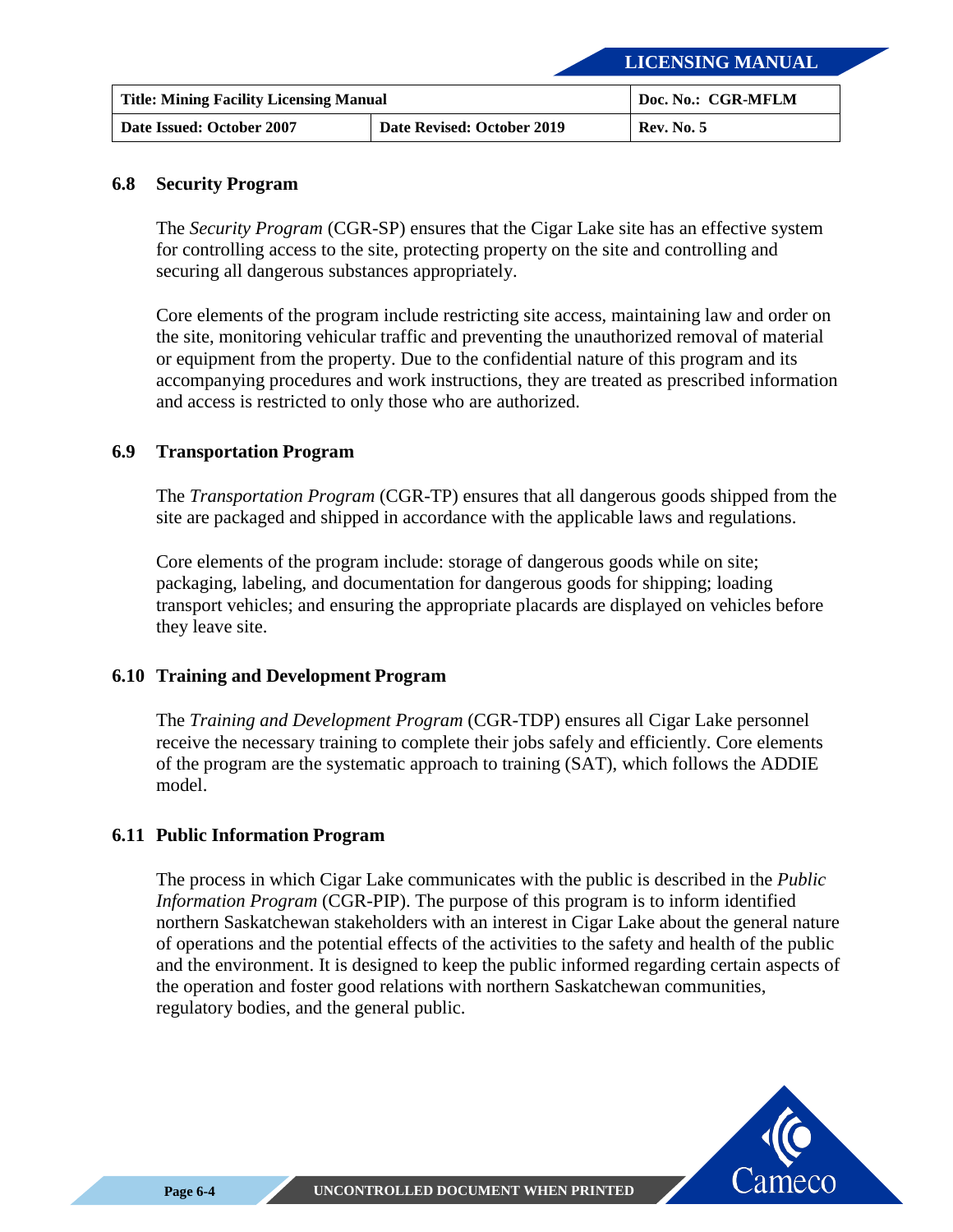| <b>Title: Mining Facility Licensing Manual</b> |                            | Doc. No.: CGR-MFLM |
|------------------------------------------------|----------------------------|--------------------|
| Date Issued: October 2007                      | Date Revised: October 2019 | <b>Rev. No. 5</b>  |

#### <span id="page-44-0"></span>**6.12 Processing Operations Program**

The *Processing Operations Program* (CGR-POP) ensures safe and effective operation of surface and underground processing and treatment circuits.

Core elements of this program include ore processing underground and on surface, mine dewatering, water and sewage treatment facilities, fresh and potable water supplies and ground-freezing facilities.

#### <span id="page-44-1"></span>**6.13 Maintenance Program**

The *Maintenance Program* (CGR-MP) provides an overview of the maintenance processes conducted at Cigar Lake and how equipment and components of the site's physical systems are maintained.

Core elements of this program include maintenance planning, materials warehousing, maintenance engineering, site services and preventive and corrective maintenance services.

#### <span id="page-44-2"></span>**6.14 Waste Management Program**

The *Waste Management Program* (CGR-WMP) provides an overview of the waste management activities conducted at Cigar Lake. The program applies to the management of waste rock and solid/liquid waste including, non-contaminated industrial and domestic waste, contaminated waste, contaminated water and sewage. Management of hazardous wastes is also detailed in this program.

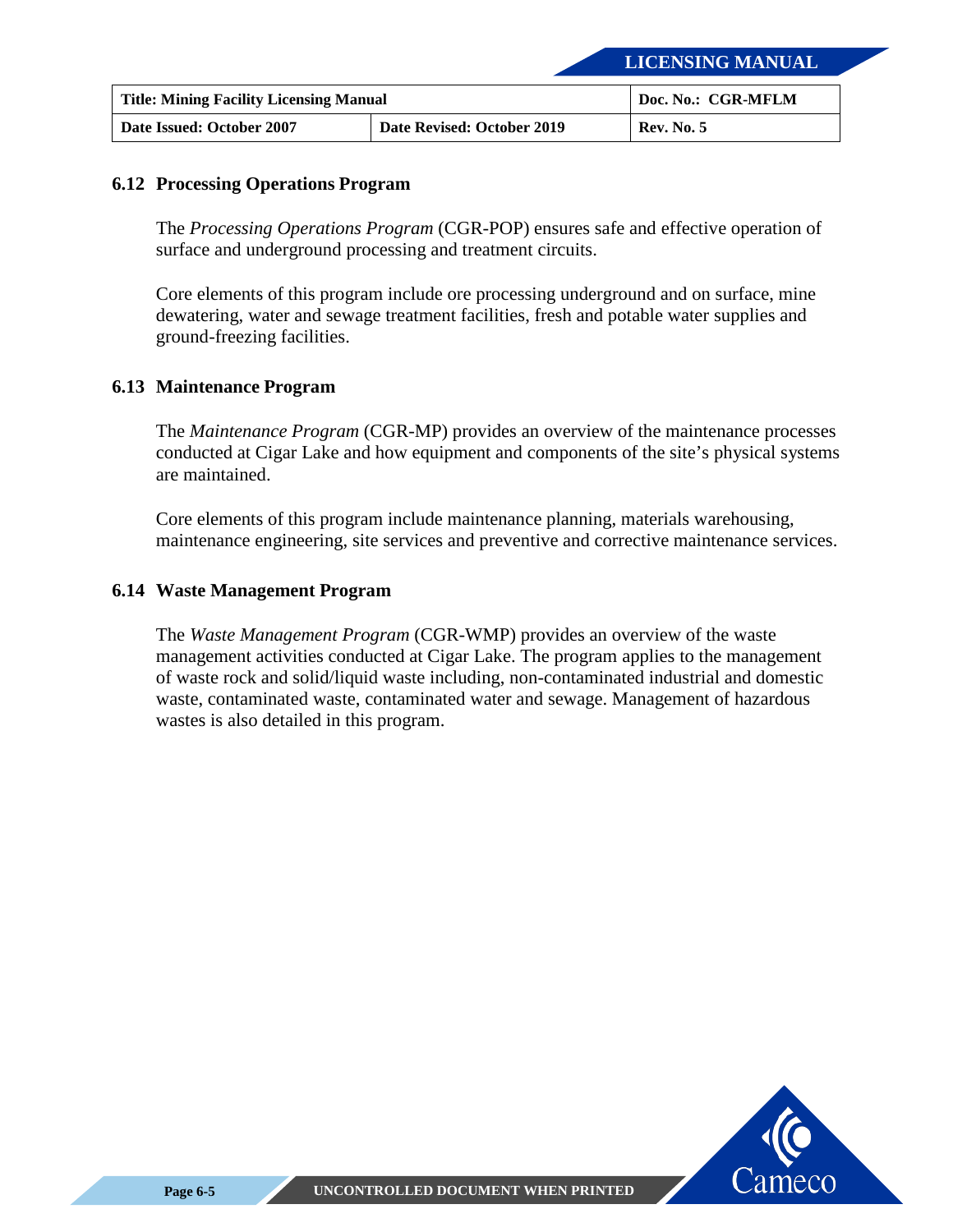| <b>Title: Mining Facility Licensing Manual</b> |                            | Doc. No.: CGR-MFLM |
|------------------------------------------------|----------------------------|--------------------|
| Date Issued: October 2007                      | Date Revised: October 2019 | <b>Rev. No. 5</b>  |

#### <span id="page-45-0"></span>**7.0 DECOMMISSIONING AND FINANCIAL GUARANTEE**

Cameco recognizes environmental management and protection of the environment as among its highest corporate priorities. As a matter of policy, Cameco will decommission and reclaim its operating sites in a planned and timely manner. Decommissioning encompasses the application and approvals necessary for an operation to remove from service and close a facility to a state that does not require ongoing care and maintenance. With respect to decommissioning, Cameco will:

- Conduct progressive decommissioning and reclamation as soon as practical during operations, where reasonable and economically feasible.
- Maintain a *Preliminary Decommissioning Plan* (CGR-PDP), which provides a conceptual plan for the decommissioning of the entire site.
- Maintain a *Preliminary Decommissioning Cost Estimate* (CGR-PDCE), based on the decommissioning methodologies described within the PDP.
- Maintain a financial guarantee in the amount of the current CGR-PDCE.

The current CGR-PDP and corresponding CGR-PDCE have been developed for the period of 2018 to 2023 to provide the public and various regulatory bodies with assurance that the decommissioning of Cigar Lake has been addressed. These stand-alone documents are based on the removal of all infrastructure and returning the site to as near a predevelopment state as reasonably possible with no requirements for long-term maintenance or reporting. The detailed methodologies and cost estimate assumptions are discussed within the CGR-PDP and CGR-PDCE, respectively.

#### <span id="page-45-1"></span>**7.1 Decommissioning**

The CGR-PDP and corresponding CGR-PDCE are submitted to the federal and provincial regulatory agencies for review and approval. The plan identifies, in general, the activities that would be required to decommission Cigar Lake under a "decommission tomorrow" scenario. Prior to decommissioning activities, a detailed decommissioning plan will be prepared and submitted to the CNSC and SMOE for review and approval.

The CGR-PDCE is prepared based on the methodologies described within the CGR-PDP and contains sufficient detail and justification of costs to arrive at a reasonable estimate of cost to decommission the Cigar Lake site. The plan and cost estimate are reviewed, at a minimum of, every five years, but may be revised earlier if deemed necessary by Cigar

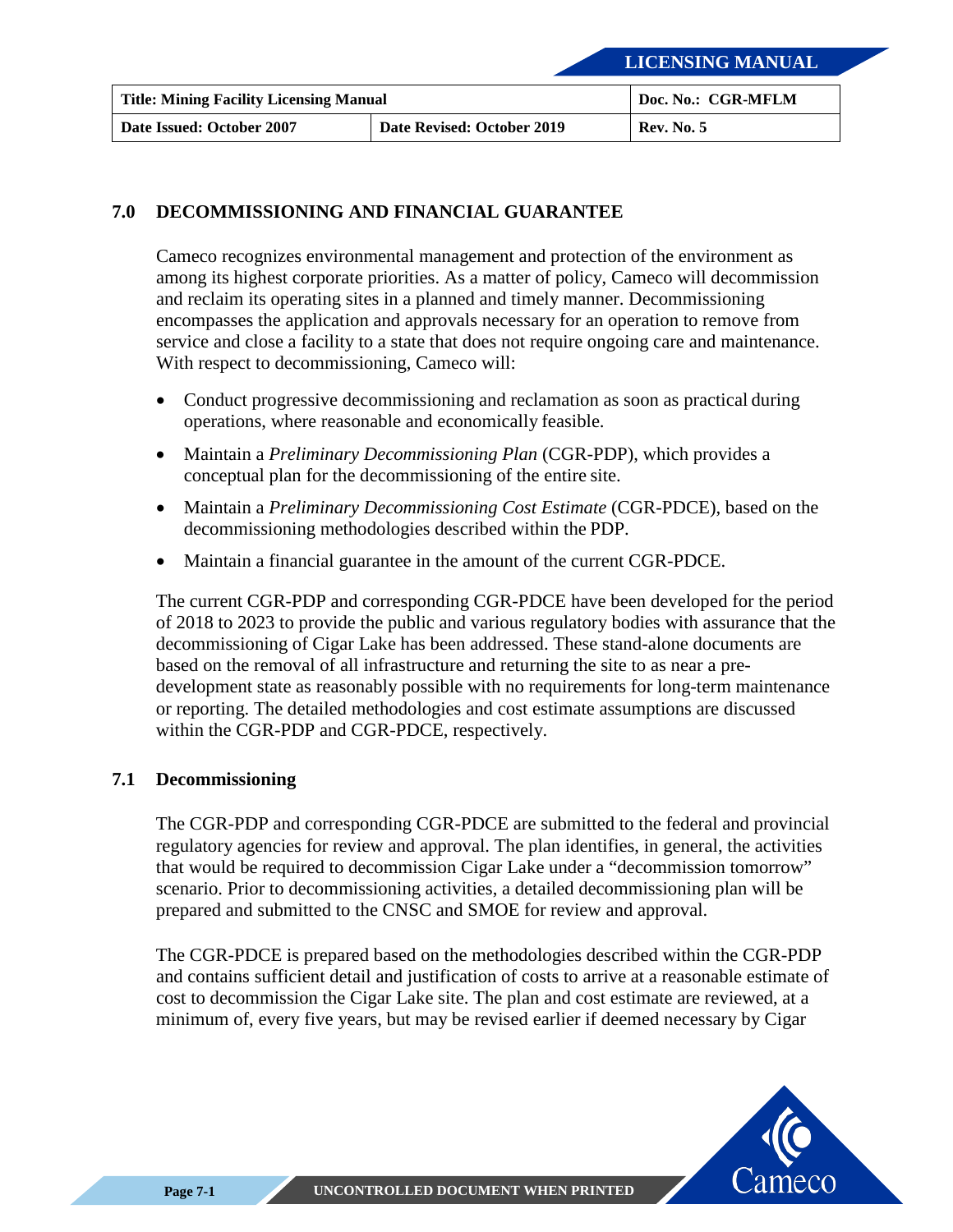| <b>Title: Mining Facility Licensing Manual</b> |                            | Doc. No.: CGR-MFLM |
|------------------------------------------------|----------------------------|--------------------|
| Date Issued: October 2007                      | Date Revised: October 2019 | <b>Rev. No. 5</b>  |

Lake and/or the regulatory agencies. As such, Cameco is committed to reviewing and making appropriate revisions to the CGR-PDP and CGR-PDCE for submission to meet all regulatory requirements.

#### <span id="page-46-0"></span>**7.2 Financial Guarantee**

The current decommissioning cost estimate for Cigar Lake is estimated at \$61.8 million (Cdn). This value was approved by the CNSC in 2019 and is anticipated to remain adequate to the end of 2023. Cameco and its joint venture partners maintain a financial guarantee, in the form of irrevocable standby letters of credit, in favour of the SMOE.

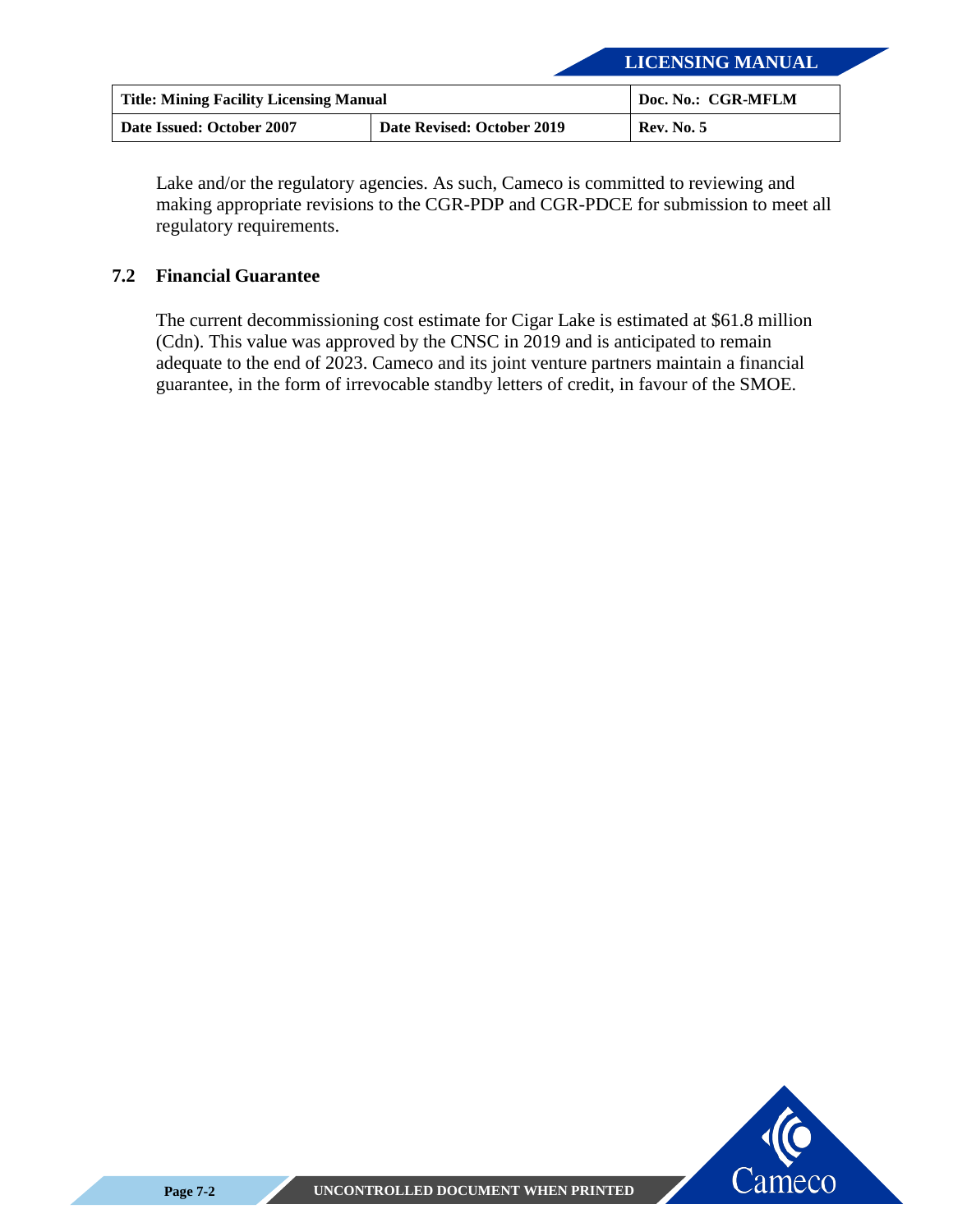# <span id="page-47-0"></span>**APPENDIX A DRAWINGS**

APPENDIX A *APPENDIX A*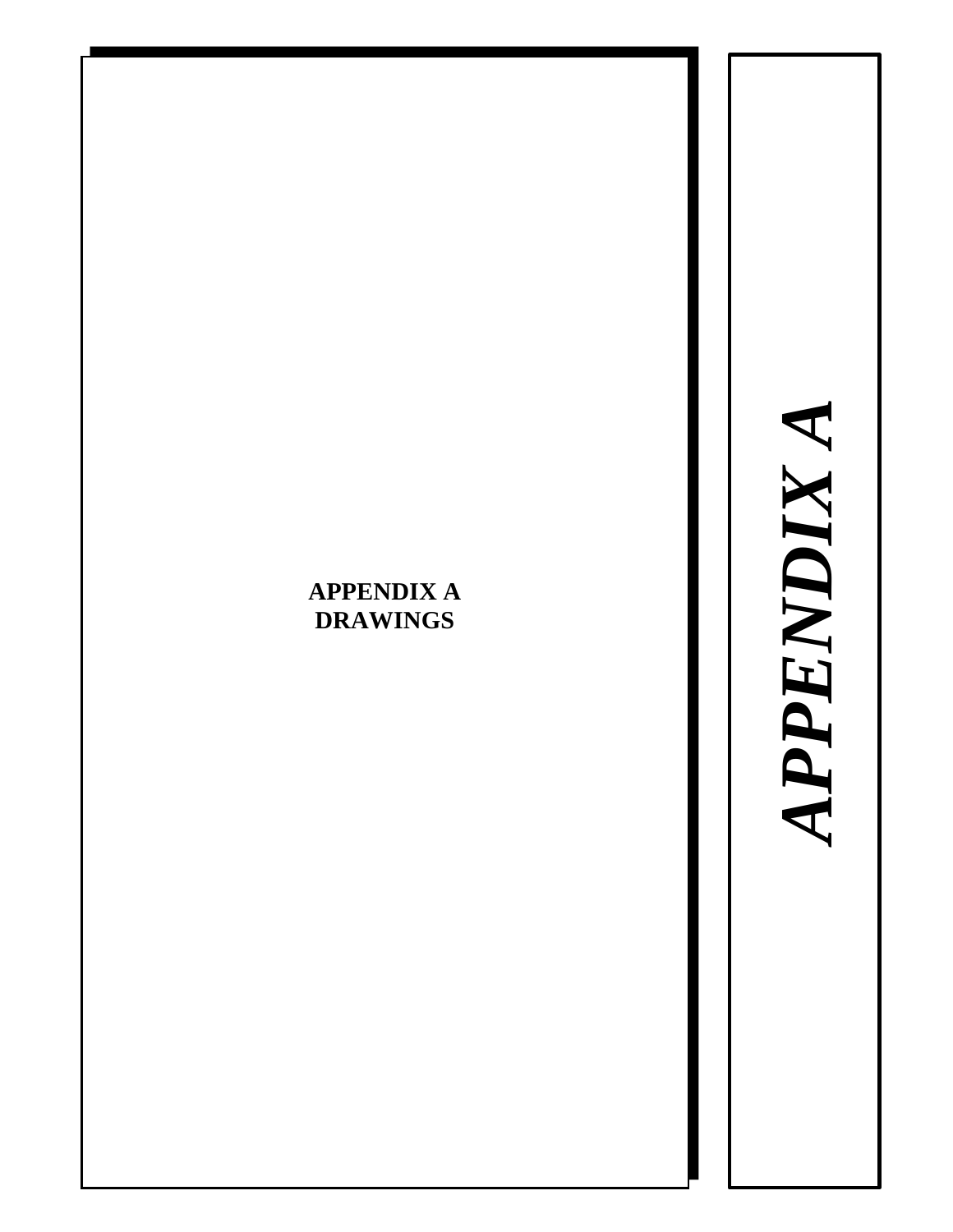<span id="page-48-0"></span>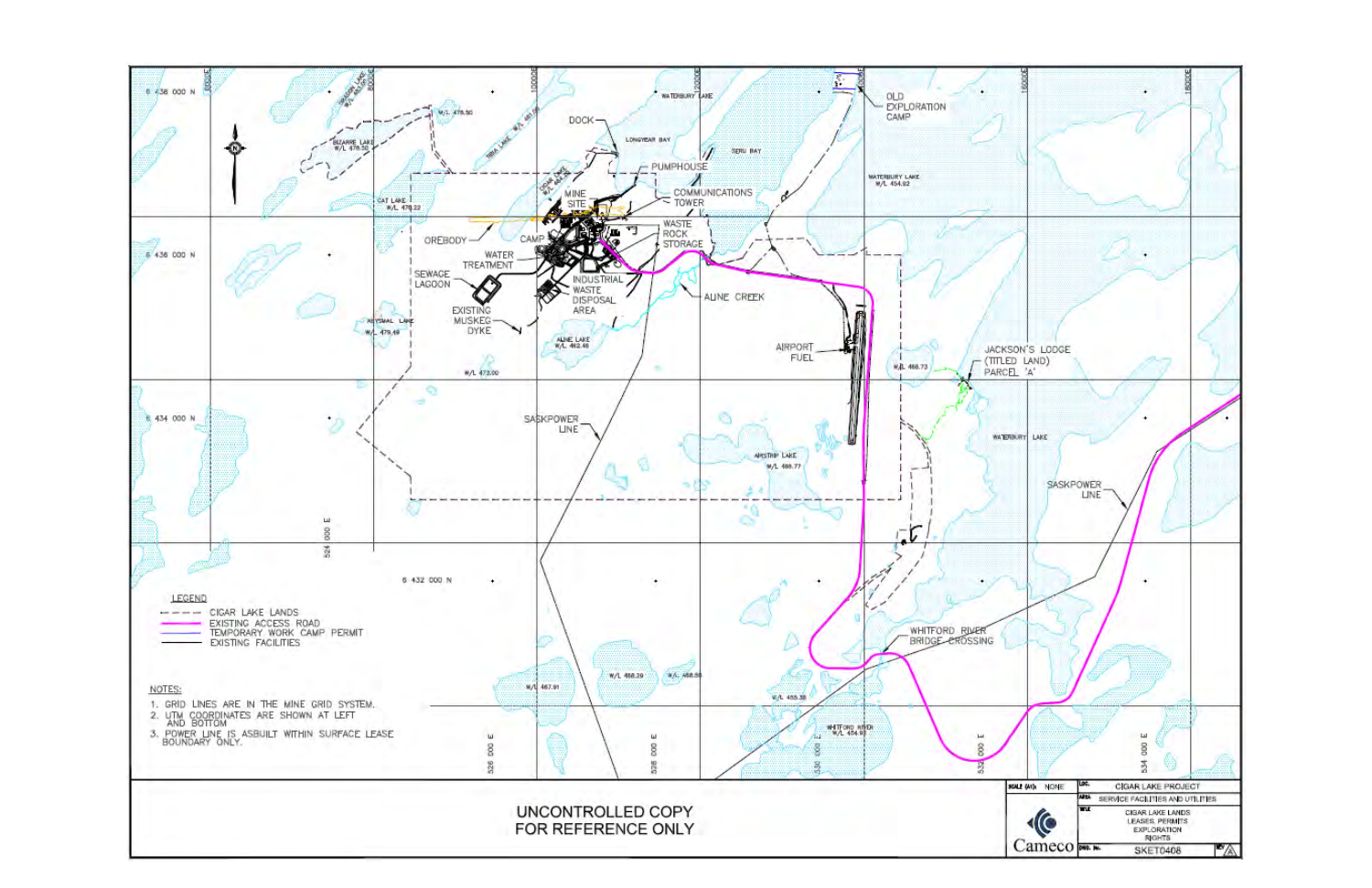<span id="page-49-0"></span>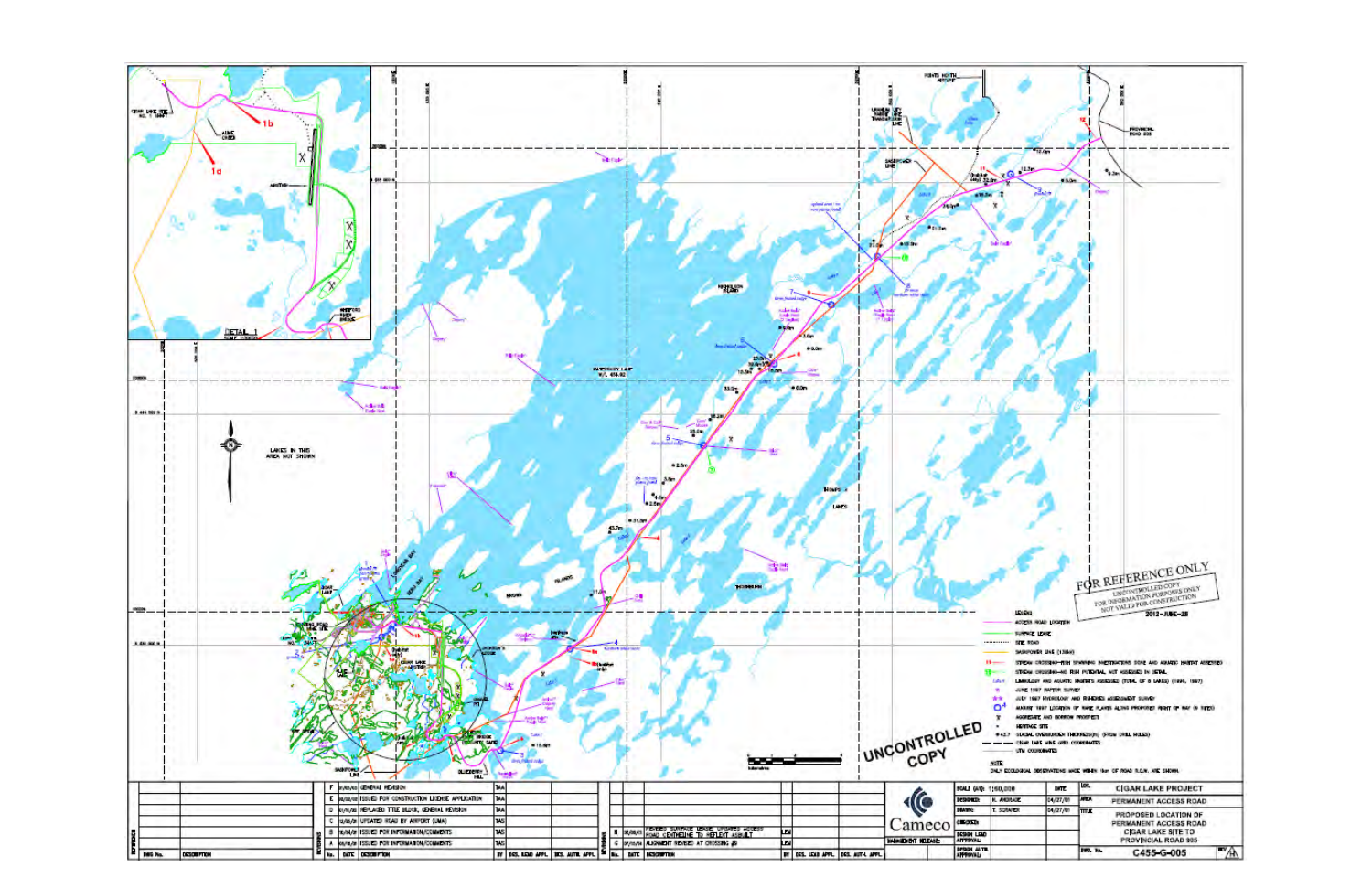# *APPENDIX B*APPENDIX B

## <span id="page-50-0"></span>**APPENDIX B LIST OF REVISIONS**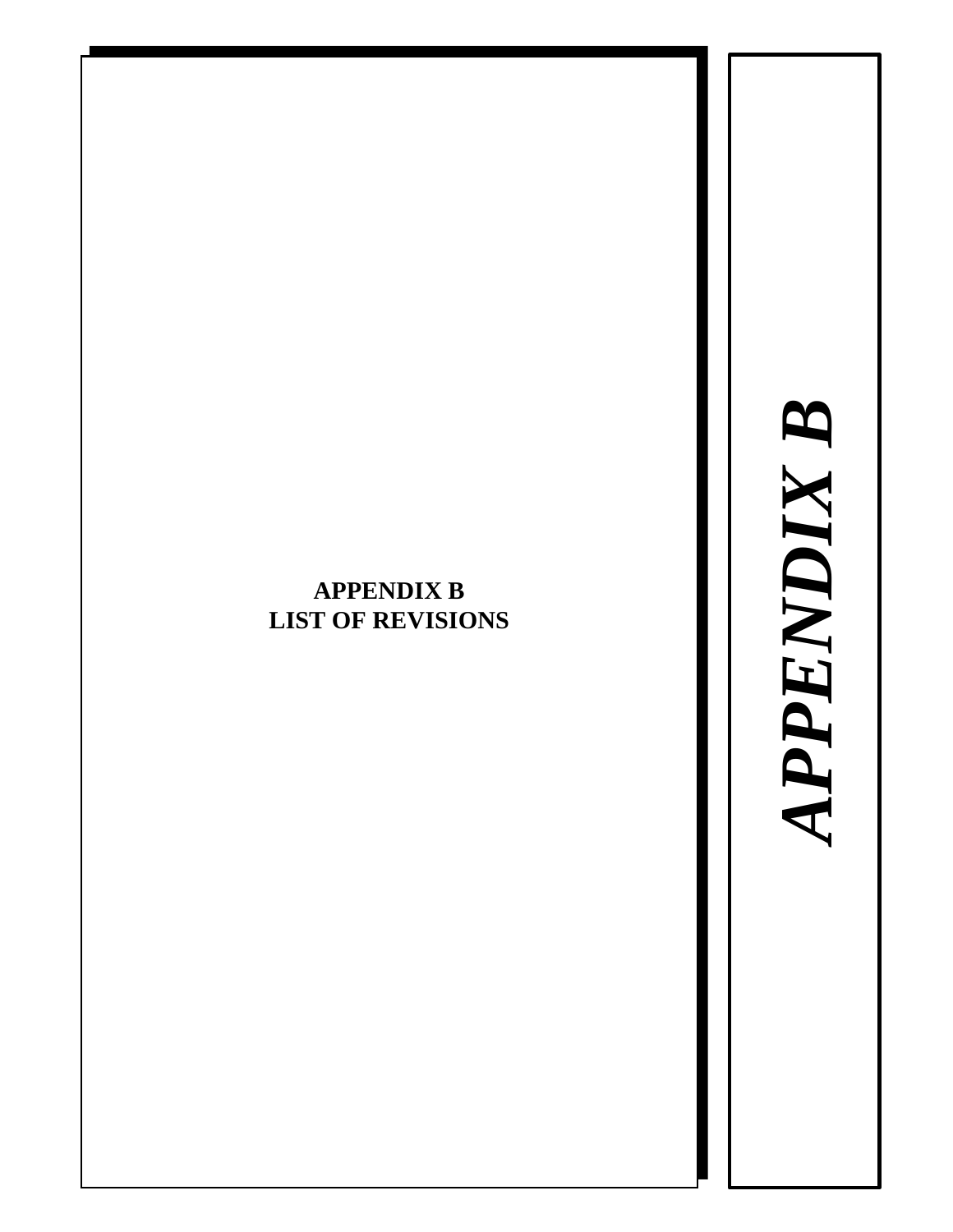| <b>Title: Mining Facility Licensing Manual</b> |                            | Doc. No.: CGR-MFLM |
|------------------------------------------------|----------------------------|--------------------|
| Date Issued: October 2007                      | Date Revised: October 2019 | <b>Rev. No. 5</b>  |

#### **Table B.1: List of Revisions**

| <b>Section</b>                                         | <b>Description of Changes</b>                                                                                                                                                 |  |  |  |
|--------------------------------------------------------|-------------------------------------------------------------------------------------------------------------------------------------------------------------------------------|--|--|--|
| <b>Cover Page &amp; Header</b>                         |                                                                                                                                                                               |  |  |  |
|                                                        | Revised to current Cameco document format.                                                                                                                                    |  |  |  |
|                                                        | Revised to reflect current revision to document and current date.                                                                                                             |  |  |  |
| <b>General Revision Themes Throughout the Document</b> |                                                                                                                                                                               |  |  |  |
|                                                        | Revised to reflect current operational state as opposed to transition from construction to<br>operations.                                                                     |  |  |  |
| 1.0 Introduction                                       |                                                                                                                                                                               |  |  |  |
| 1.3                                                    | Removed acronyms from definitions list (spelled out in document).                                                                                                             |  |  |  |
| 1.5                                                    | Removed Ventilation Code of Practice. Pertinent information will be included within the<br>Radiation Code of Practice as per McArthur River.                                  |  |  |  |
| 2.0 Background                                         |                                                                                                                                                                               |  |  |  |
| 2.1                                                    | Added list of communities in the vicinity of Cigar Lake.                                                                                                                      |  |  |  |
| 2.2                                                    | Moved summary of licensed activities section forward in document. Revised wording of<br>licensed activities to align with wording in anticipated new licence and LCH formats. |  |  |  |
| 2.4, 2.5, 2.6                                          | Summarized and re-organized. Added summary of activities completed under current<br>licence.                                                                                  |  |  |  |
| 2.8                                                    | Updated to reflect potential opportunities during next licence period.                                                                                                        |  |  |  |
| <b>3.0 Facility Components and Processes</b>           |                                                                                                                                                                               |  |  |  |
| All                                                    | Summarized and removed information duplicated in other licence documents (MFDM).                                                                                              |  |  |  |
|                                                        | Updated to reflect current infrastructure.                                                                                                                                    |  |  |  |
| <b>4.0 Operating Policies and Principles</b>           |                                                                                                                                                                               |  |  |  |
| All                                                    | Summarized and updated to reflect current information and removed detailed information<br>duplicated in other program documents.                                              |  |  |  |
|                                                        | Removed Ventilation Code of Practice. Pertinent information will be included within the<br>Radiation Code of Practice as per McArthur River.                                  |  |  |  |
| <b>5.0 Facility Management</b>                         |                                                                                                                                                                               |  |  |  |
| All                                                    | Summarized and updated to reflect current systems and removed detailed information<br>duplicated in other program documents.                                                  |  |  |  |

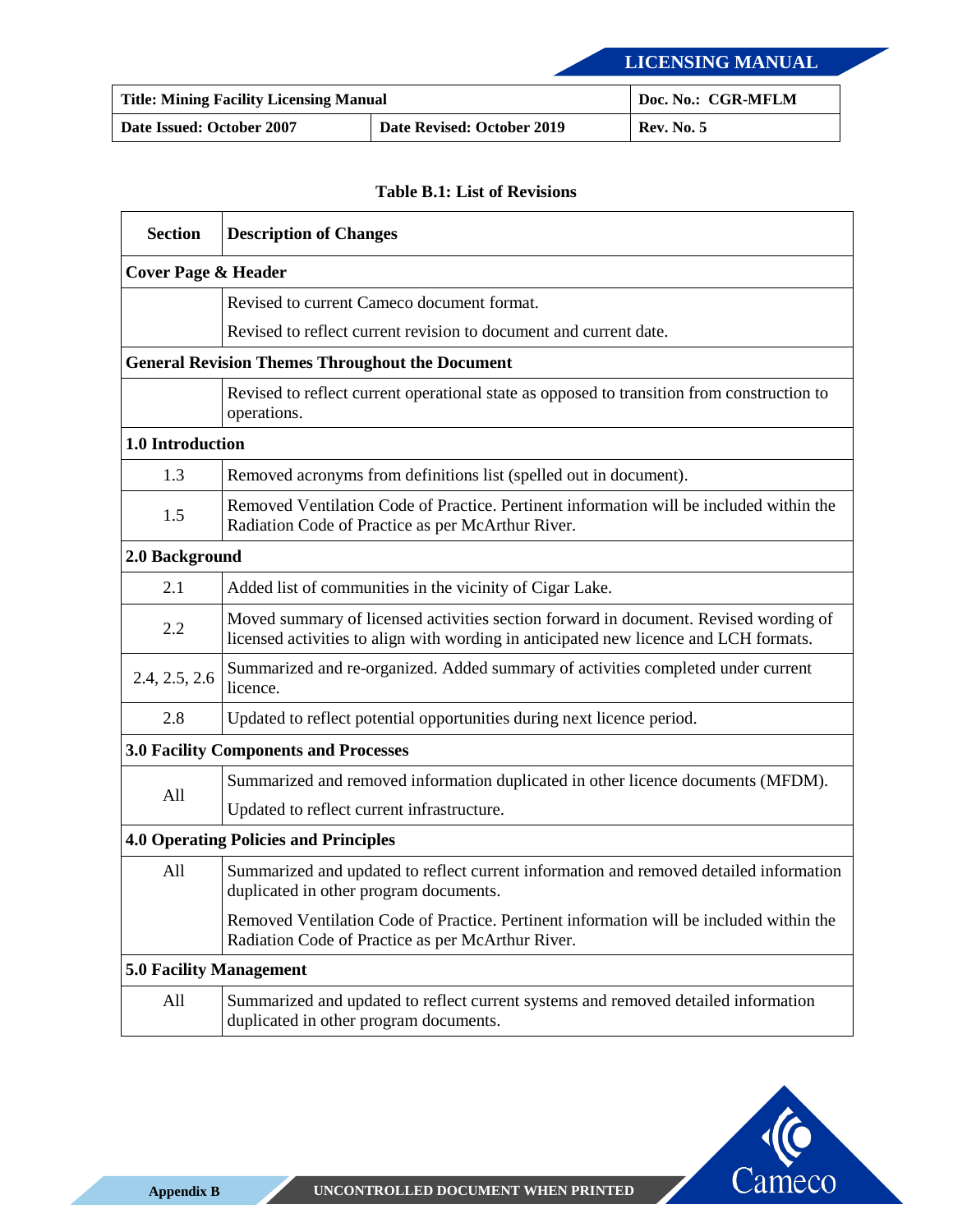| <b>Title: Mining Facility Licensing Manual</b> | Doc. No.: CGR-MFLM         |                   |
|------------------------------------------------|----------------------------|-------------------|
| Date Issued: October 2007                      | Date Revised: October 2019 | <b>Rev. No. 5</b> |

| <b>Section</b>                                     | <b>Description of Changes</b>                                                                                                                           |  |  |  |
|----------------------------------------------------|---------------------------------------------------------------------------------------------------------------------------------------------------------|--|--|--|
| <b>6.0 Programs</b>                                |                                                                                                                                                         |  |  |  |
| A11                                                | Summarized and updated to reflect current systems and removed detailed information<br>duplicated in other program documents.                            |  |  |  |
| <b>7.0 Decommissioning and Financial Assurance</b> |                                                                                                                                                         |  |  |  |
| 7.2                                                | Updated to reflect current PDP and PDCE submitted in 2019.                                                                                              |  |  |  |
| <b>Appendices</b>                                  |                                                                                                                                                         |  |  |  |
| A                                                  | Drawing C000-F-096 moved into main body as Figure 2.1.                                                                                                  |  |  |  |
|                                                    | Removed underground mine drawings as these are provided in the annual reports.                                                                          |  |  |  |
| B                                                  | Revised to contain list of current revisions.                                                                                                           |  |  |  |
| $\mathcal{C}$                                      | Updated to reflect current organizational structure. Removed positions below the vice<br>president and Cigar Lake general manager level.                |  |  |  |
| D                                                  | Not included with this version of MFLM. Roadmap to licence application regulatory<br>requirements included within the licence application cover letter. |  |  |  |
| E                                                  | Not included with this version of MFLM. Financial assurances are provided in Appendix<br>A of the current PDCE.                                         |  |  |  |

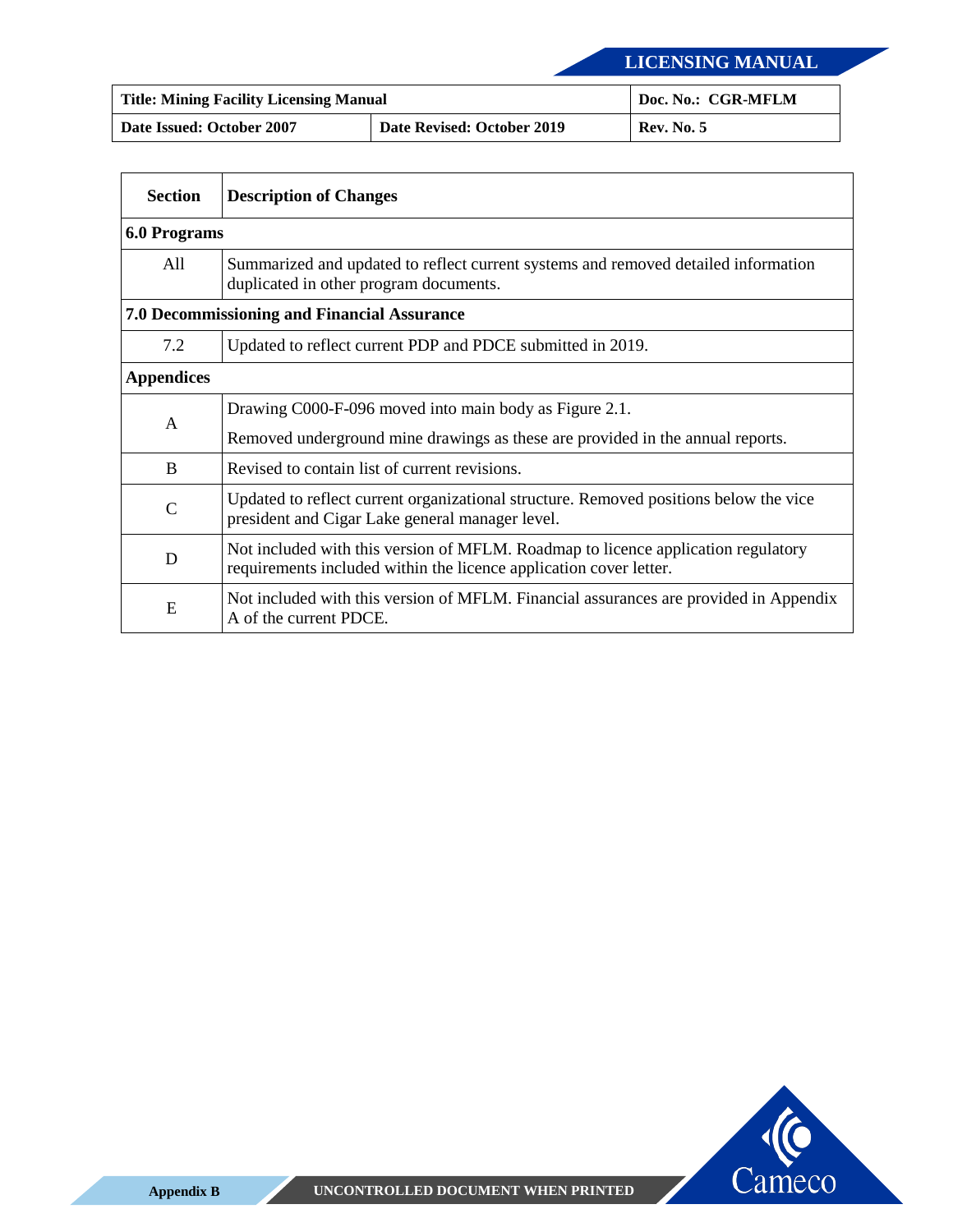## <span id="page-53-0"></span>**APPENDIX C INTEGRATED MANAGEMENT ORGANIZATIONAL CHART DESCRIPTIONS**

APPENDIX C *APPENDIX C*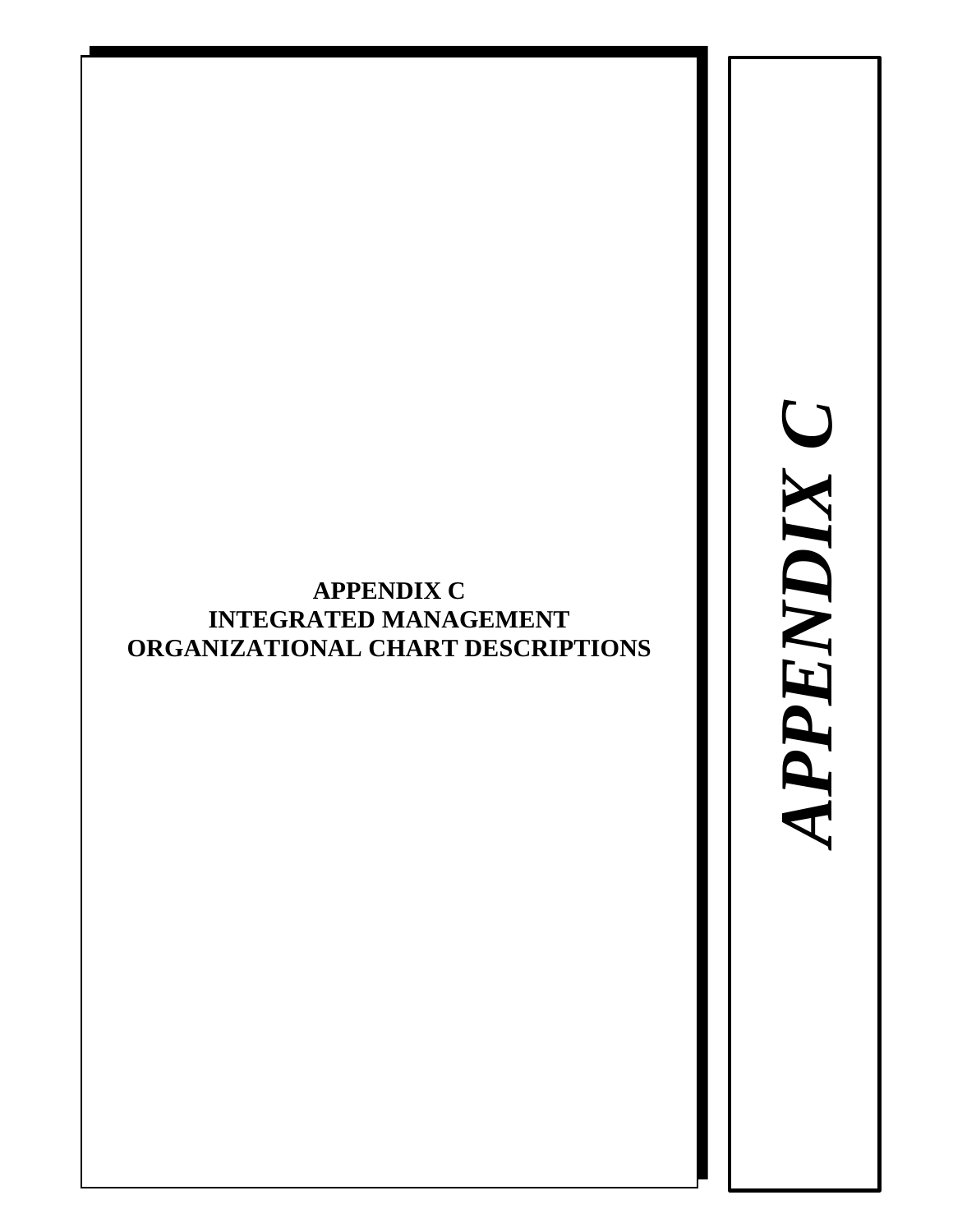| <b>Title: Mining Facility Licensing Manual</b> | Doc. No.: CGR-MFLM         |                   |
|------------------------------------------------|----------------------------|-------------------|
| Date Issued: October 2007                      | Date Revised: October 2019 | <b>Rev. No. 5</b> |

#### **DESCRIPTION OF CAMECO CORPORATE AND SITE MANAGEMENT ROLES**

#### **Senior Management Responsibilities**

Up-to-date organization charts are maintained by Cameco's corporate office, which are available on-line within Cameco's computer network. The organizational and reporting structure for senior management and corporate personnel responsible for Cigar Lake is noted in the figure below.

#### *President and Chief Executive Officer (CEO)*

Reporting to Cameco's board of directors, the president/CEO is responsible for all executive management of Cameco.

#### *Senior Vice-President – Chief Legal Officer & Corporate Secretary*

Reporting to the CEO, the senior vice-president - chief legal officer and corporate secretary is responsible for executive management of Cameco Corporation's legal affairs.

#### *Senior Vice-President and Chief Corporate Officer*

Reporting to the CEO, the senior vice-president and chief corporate officer is responsible for executive management of Cameco's safety, health, environment, quality & regulatory relations (SHEQ) group.

#### *Senior Vice-President and Chief Operating Officer*

Reporting to the CEO, the chief corporate officer is responsible for all executive management of Cameco's operating units.

#### *Vice-President, Mining and Operational Excellence*

Reporting to the COO, the vice-president, –mining and operational excellence, is responsible for Cigar Lake within Cameco.

#### *Vice-President, Technical Services*

Reporting to the COO, the vice-president, technical services is responsible for executive management of engineering and projects within Cameco.

#### *Vice-President, Safety, Health, Environment & Quality (SHEQ) and Regulatory Relations*

Reporting to the senior vice-president and chief corporate officer, Cameco's vicepresident, SHEQ and regulatory relations is responsible for technical support to operations